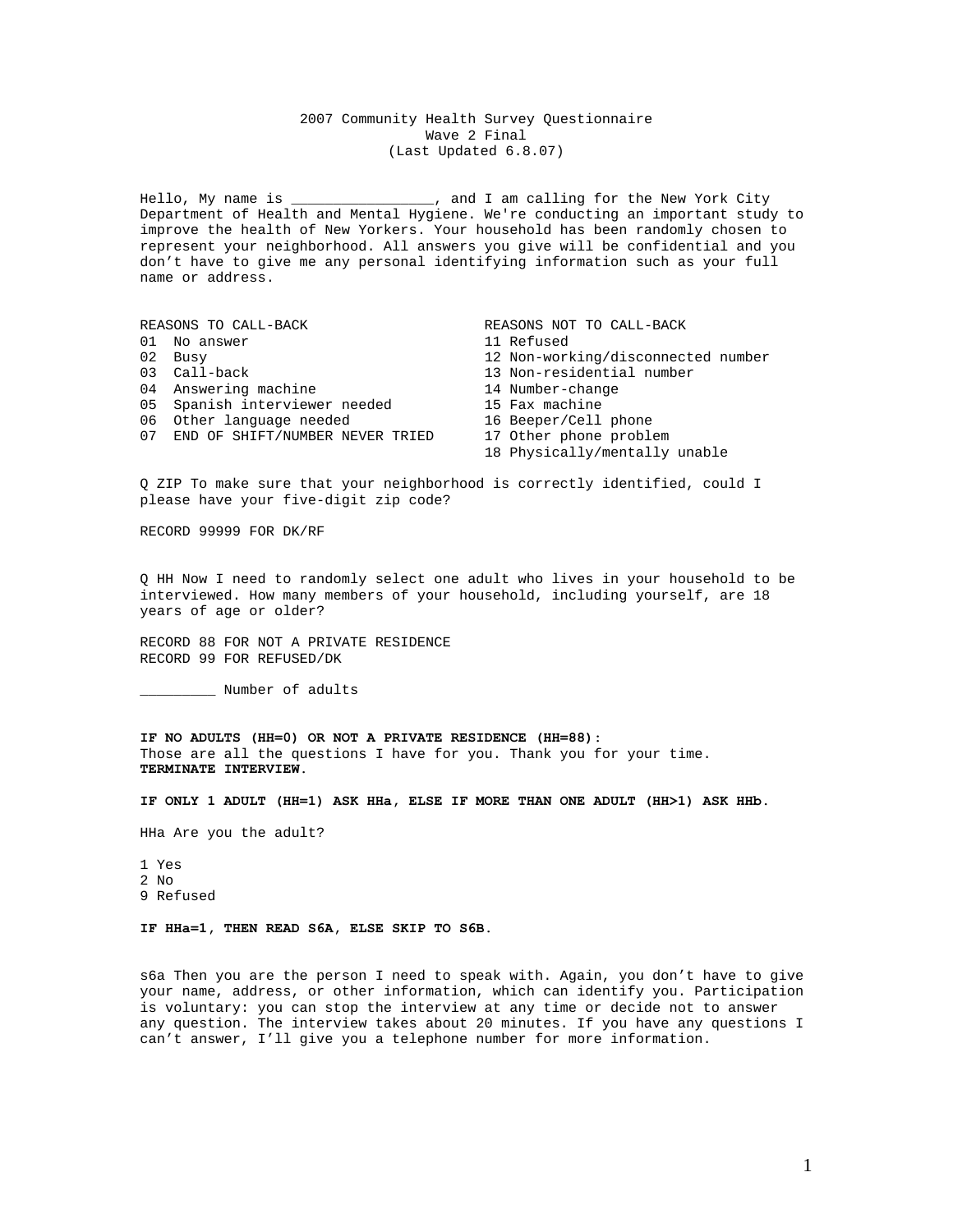# **IF HHa=2 (NOT THE ADULT)**

s6b May I speak with the adult?

1 Yes - available (SKIP TO WHICH) 2 No - not available - callback 9 Refused

#### CALLBACK IF PICKED ADULT IS NOT AVAILABLE

May I please have the adult's name so we can ask for them when we call back?

### **IF MORE THAN ONE ADULT (HH>1) ASK HHb.**

HHb. NUMADULT How many of these adults are men and how many are women?

INTERVIEWER: RECORD 99 FOR REFUSED

\_\_\_ Men \_\_\_ Women

Q PICK Could I please speak with \_\_\_\_\_\_\_\_\_\_\_? [RANDOMLY PICKED]

1 Yes - available (SKIP TO WHICH) 2 No - not available - callback 9 Refused

#### **IF PICKED PERSON IS NOT AVAILABLE:**

May we please have (PICKED PERSON'S) \_\_\_\_\_\_\_\_\_\_\_\_\_ name so that we can speak with [them] when we call back?

**ENTER RESPONDENTS NAME OR 'RF' IF REFUSES** 

Q WHICH INTERVIEWER: SELECT LANGUAGE

- 1 English
- 2 Spanish
- 3 Russian Paper
- 4 Chinese Paper
- 5 Language Line

Q HELLO

Hello, My name is \_\_\_\_\_\_\_\_\_\_\_\_\_\_\_\_\_, and I am calling for the New York City Department of Health and Mental Hygiene. We're conducting an important study to improve the health of New Yorkers. Your household has been randomly chosen to represent your neighborhood. All answers you give will be confidential.

You don't have to give your name, address, or other information, which can identify you. Participation is voluntary: you can stop the interview at any time or decide not to answer any question. The interview takes about 20 minutes. If you have any questions I can't answer, I'll give you a telephone number for more information.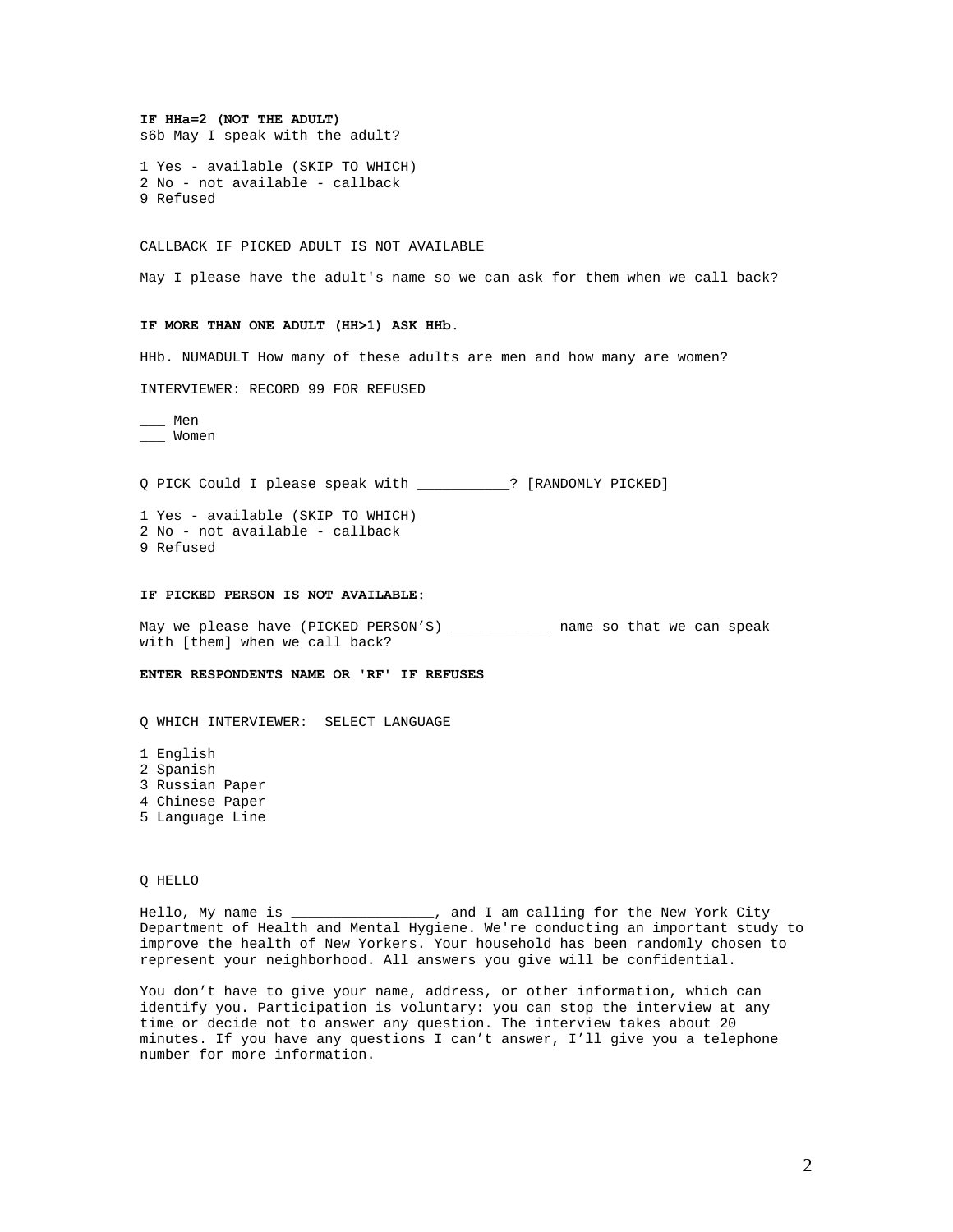# **HEALTH STATUS/FREQUENT MENTAL DISTRESS**

# **ASK ALL**

Q1.1 Would you say that in general your health is excellent, very good, good, fair or poor?

- 1 EXCELLENT
- 2 VERY GOOD
- 3 GOOD
- 4 FAIR
- 5 POOR
- 7 DON'T KNOW/NOT SURE
- 9 REFUSED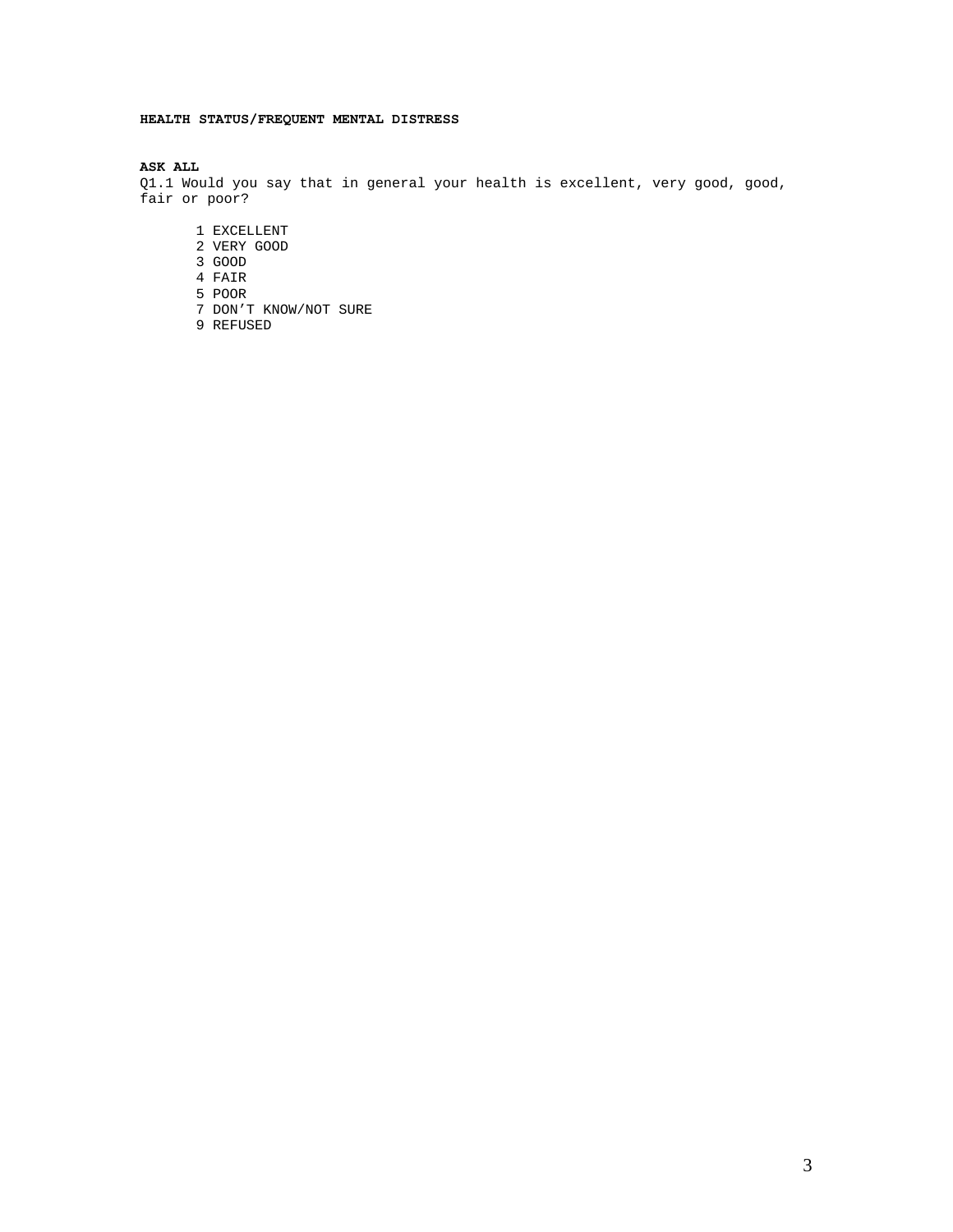## **ACCESS**

**ASK ALL**  Q2.1 Do you have any kind of health insurance coverage, including private health insurance, prepaid plans such as H-M-Os, or government plans such as Medicare or Medicaid? READ IF NECESSARY: Medicare is a health insurance program for people 65 and older or persons with disabilities. READ IF NECESSARY: Medicaid is a health insurance program for persons whose income and resources cannot cover the costs of health care. 1 YES 2 NO 7 DON'T KNOW/NOT SURE 9 REFUSED **ASK Q2.2 IF Q2.1 = 1**  Q2.2 What type of health insurance do you use to pay for your doctor or hospital bills? Is it insurance through:

BEGIN READING ANSWER CHOICES 01 Your employer IF R CLEARLY PICKS 1, STOP READING ANSWER CHOICES AND ENTER 1. OTHERWISE, READ ENTIRE LIST. 02 Someone else's employer 03 A plan that you or someone else buys on your own 04 Medicare 05 Family Health Plus or Medicaid 06 The military, CHAMPUS, TriCare, or the VA 07 COBRA

08 Some other source 88 NONE 77 DON'T KNOW/NOT SURE 99 REFUSED

**CATI Note: Only one choice can be entered. Entries must be zero-filled.** 

# **ASK Q2.3 IF Q2.1 = 1**

Q2.3 Managed care plans, such as H-M-Os or P-P-Os, provide you with a list of doctors and hospitals and pay all or nearly all of your costs if you use a doctor or hospital on that list. But if you use some other doctor or hospital, you may have to pay extra, go without coverage, or get special permission from the plan. As far as you know, is your health insurance a managed care plan?

1 YES 2 NO 7 DON'T KNOW/NOT SURE 9 REFUSED

# **ASK ALL**

Q2.4 Were you without health insurance at any point during the last 12 months?

- 1 YES
- 2 NO
- 7 DON'T KNOW/NOT SURE
- 9 REFUSED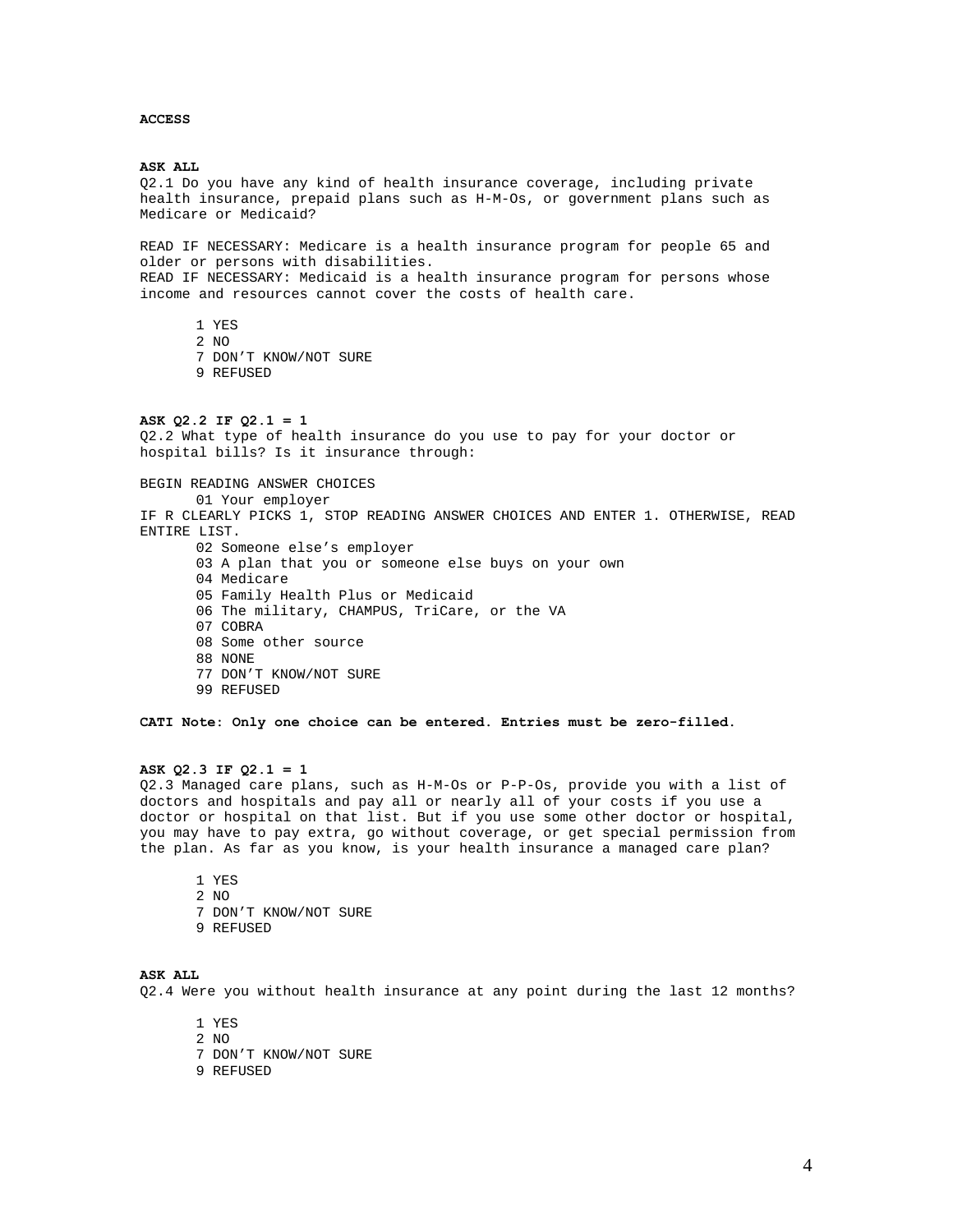**ASK ALL** 

Q2.5 Do you have one person or more than one person you think of as your personal doctor or health care provider?

IF YES: Do you have only one or more than one?

1 YES, ONLY ONE 2 YES, MORE THAN ONE 3 NO 7 DON'T KNOW/NOT SURE 9 REFUSED

## **ASK Q2.6 IF Q2.5 = 1 OR 2**

Q2.6 Have you seen your personal doctor or health care provider in the last 12 months?

1 YES 2 NO 7 DON'T KNOW/NOT SURE 9 REFUSED

#### **ASK Q2.7 IF Q2.5 = 3, 7 OR 9 OR IF Q2.6 = 2, 7 OR 9**

Q2.7 Have you seen any doctor, nurse or other health professional in the last 12 months?

1 YES 2 NO 7 DON'T KNOW/NOT SURE 9 REFUSED

# **ASK ALL**

Q2.8 Doctors record your medical information when you are seen by them. Medical information can include visit notes, a list of medications, notes on allergies, medical history, and laboratory results.

The last time you saw a doctor, nurse or other health care professional, what was used to write down and store your medical information? Was it paper charts, a computer, both paper charts and a computer or are you not sure?

1 PAPER CHARTS 2 A COMPUTER 3 BOTH PAPER CHARTS AND A COMPUTER 7 DON'T KNOW/NOT SURE

9 REFUSED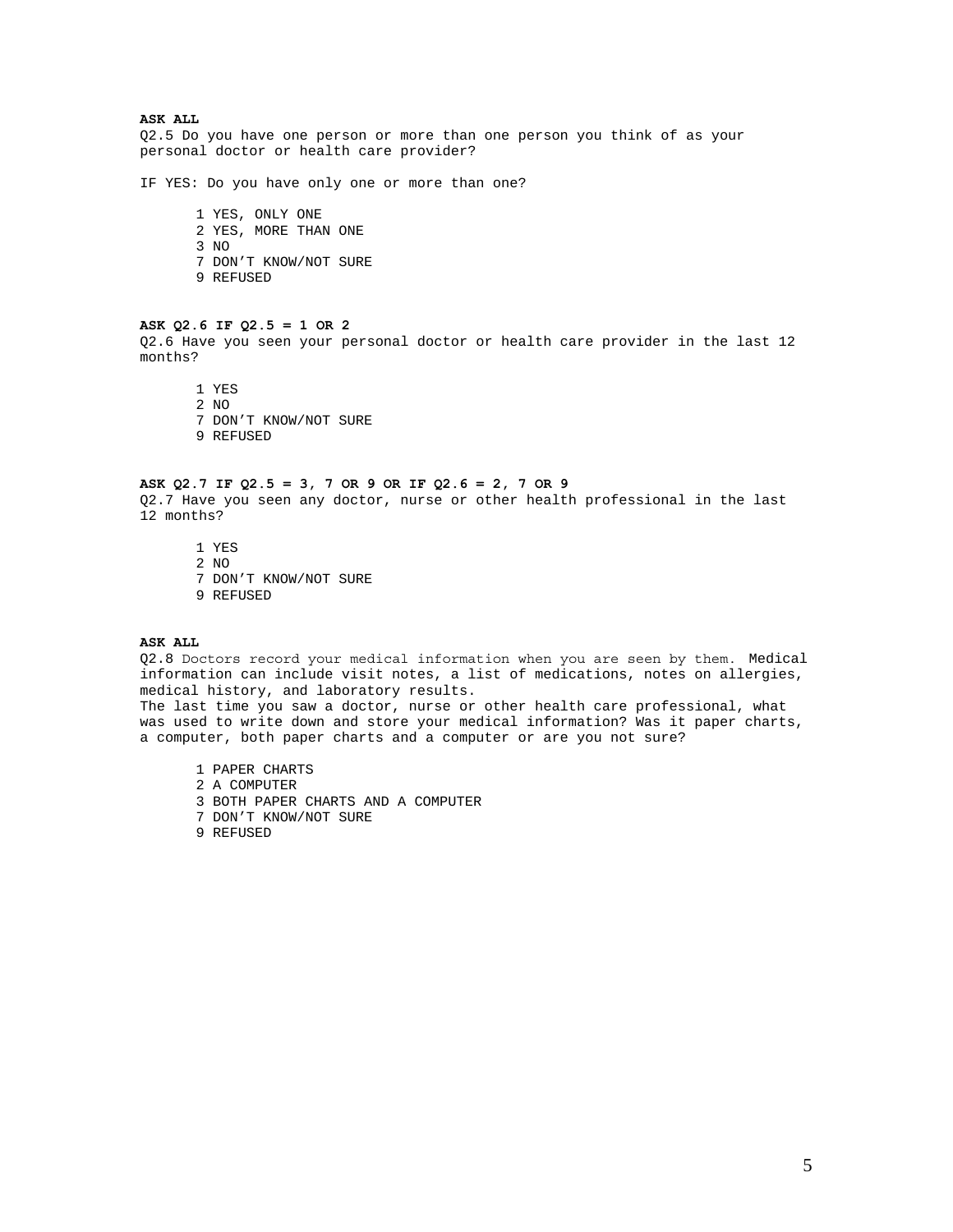### **ASK ALL – VERSION 1 ONLY**

Q2.9a Was there a time in the past 12 months when you needed medical care but did not get it? Medical care includes doctor's visits, tests, procedures, prescription medication and hospitalizations.

1 YES

2 NO 7 DON'T KNOW/NOT SURE 9 REFUSED

# **ASK ALL – VERSION 2 ONLY**

Q2.9b [VERSION 2] Was there a time in the past 12 months when you needed medical care but did not get it? Medical care includes hospitalizations, tests, procedures, prescription medication and doctor's visits.

1 YES

2 NO

7 DON'T KNOW/NOT SURE

9 REFUSED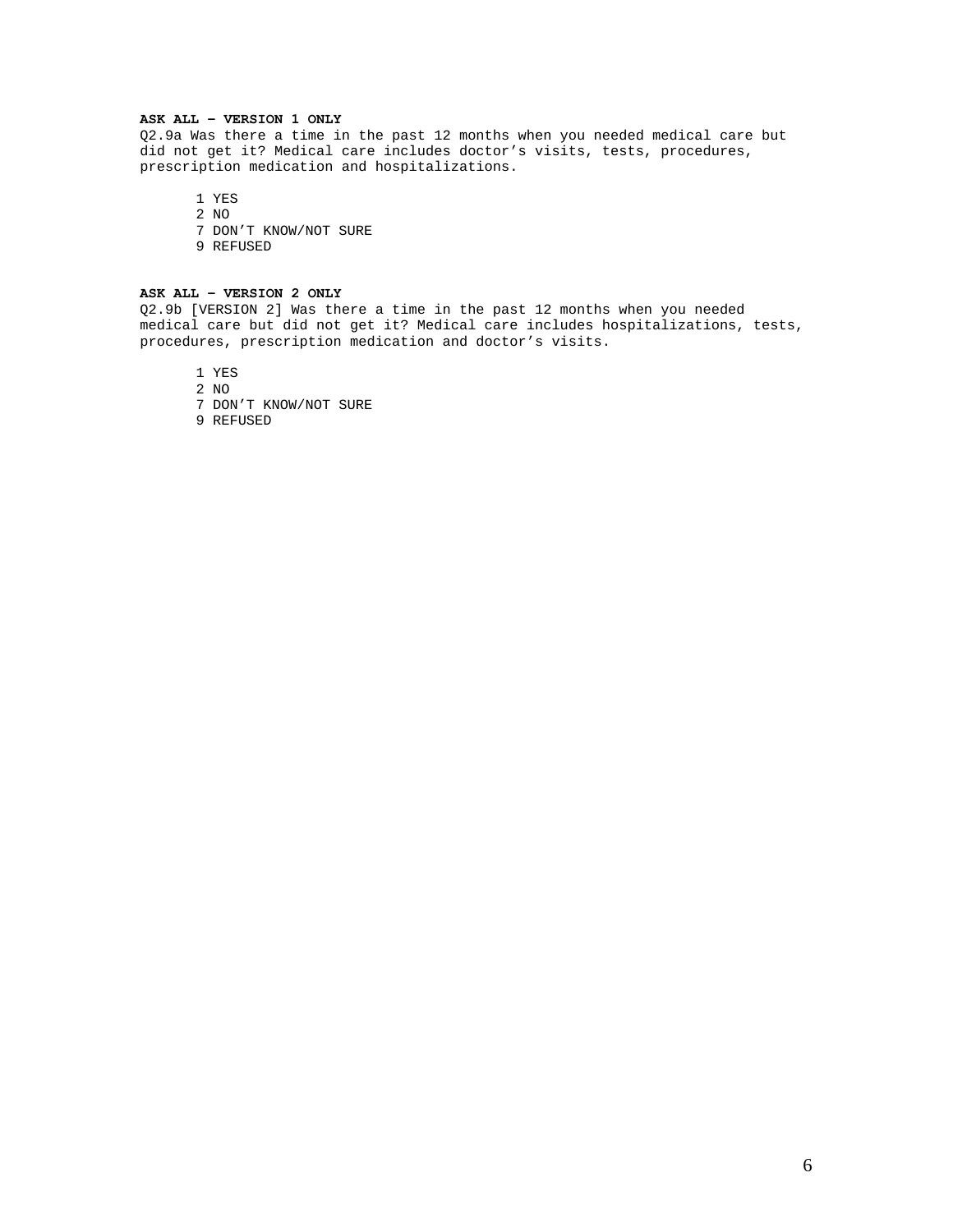# **DENTIST**

**ASK ALL**  Q3.1 Do you have one person or more than one person you go to for regular dental care?

IF YES: Do you have only one or more than one?

1 YES, ONLY ONE 2 YES, MORE THAN ONE 3 NO 7 DON'T KNOW/NOT SURE 9 REFUSED

### **ASK ALL**

Q3.2 How long ago was your most recent visit to a dental care provider?

READ IF NECESSARY: 1 Less than 12 months ago 2 1 year ago but less than 2 years ago 3 2 years ago but less than 3 years ago 4 3 years ago but less than 5 years ago 5 5 or more years ago 7 DON'T KNOW/NOT SURE 9 REFUSED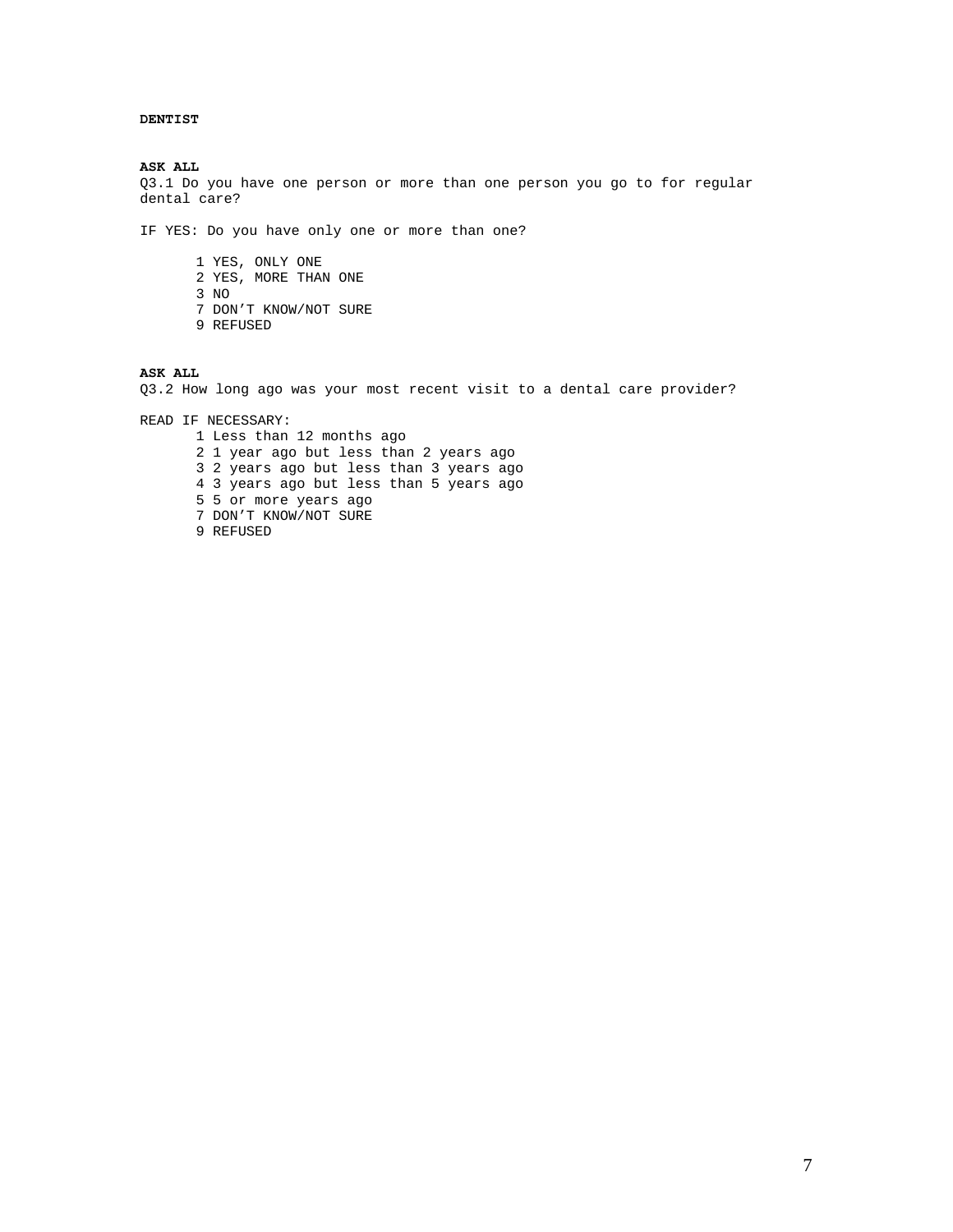### **PREVENTIVE HEALTH**

#### **ASK ALL**

Q4.1 In the last 12 months has a doctor, nurse or other health professional asked or talked to you about your weight?

1 YES

- 2 NO
- 7 DON'T KNOW/NOT SURE
- 9 REFUSED

# **ASK ALL**

Q4.2 In the last 12 months has a doctor, nurse or other health professional asked or talked to you about your physical activity or exercise?

1 YES 2 NO 7 DON'T KNOW/NOT SURE 9 REFUSED

#### **ASK ALL**

Q4.3 In the last 12 months has a doctor, nurse or other health professional asked or talked to you about your diet or eating habits?

1 YES 2 NO 7 DON'T KNOW/NOT SURE 9 REFUSED

### **ASK ALL**

Q4.4 In the last 12 months has a doctor, nurse or other health professional asked or talked to you about alcohol use?

1 YES

2 NO 7 DON'T KNOW/NOT SURE 9 REFUSED

#### **ASK ALL**

Q4.5 In the last 12 months has a doctor, nurse or other health professional asked or talked to you about drug use?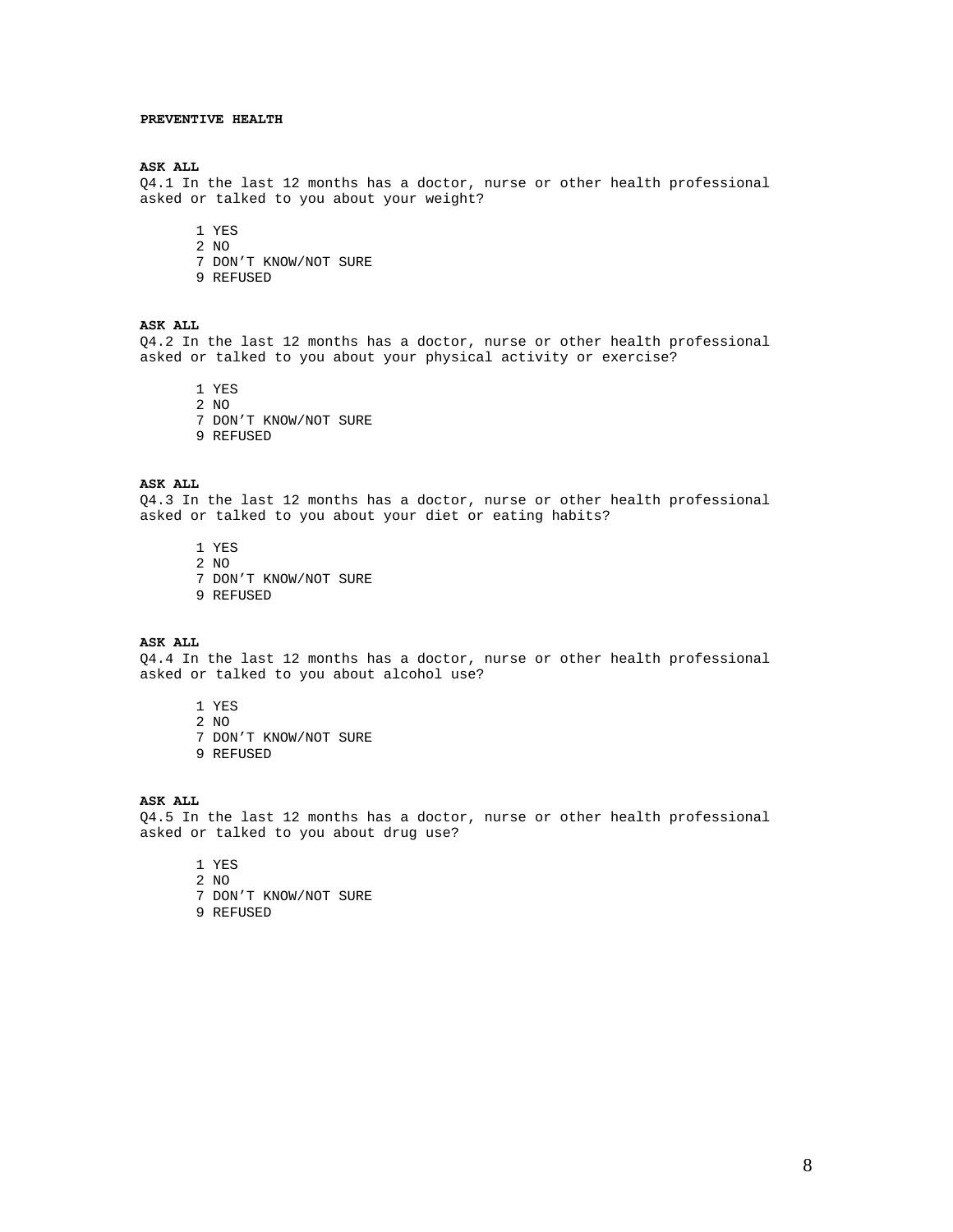## **MENTAL HEALTH**

#### **ASK ALL**

Q5.1 Thinking about your mental health, which includes stress, depression and problems with emotions, for about how many days during the past 30 days was your mental health not good?

\_\_ NUMBER OF DAYS [RANGE 00-30] 77 DON'T KNOW/NOT SURE 99 REFUSED

# **ASK ALL**

Q5.2 During the past 2 weeks, how often have you been bothered by little interest or pleasure in doing things? Not at all, several days, or nearly every day?

1 NOT AT ALL 2 SEVERAL DAYS 3 NEARLY EVERY DAY 7 DON'T KNOW/NOT SURE 9 REFUSED

IF ASKED: The number for Lifenet is (800)-LIFENET or 800-543-3638.

# **ASK ALL**

Q5.3 During the past 2 weeks, how often have you been bothered by feeling down, depressed or hopeless? Not at all, several days, or nearly every day?

1 NOT AT ALL 2 SEVERAL DAYS 3 NEARLY EVERY DAY 7 DON'T KNOW/NOT SURE 9 REFUSED

IF ASKED: The number for Lifenet is (800)-LIFENET or 800-543-3638.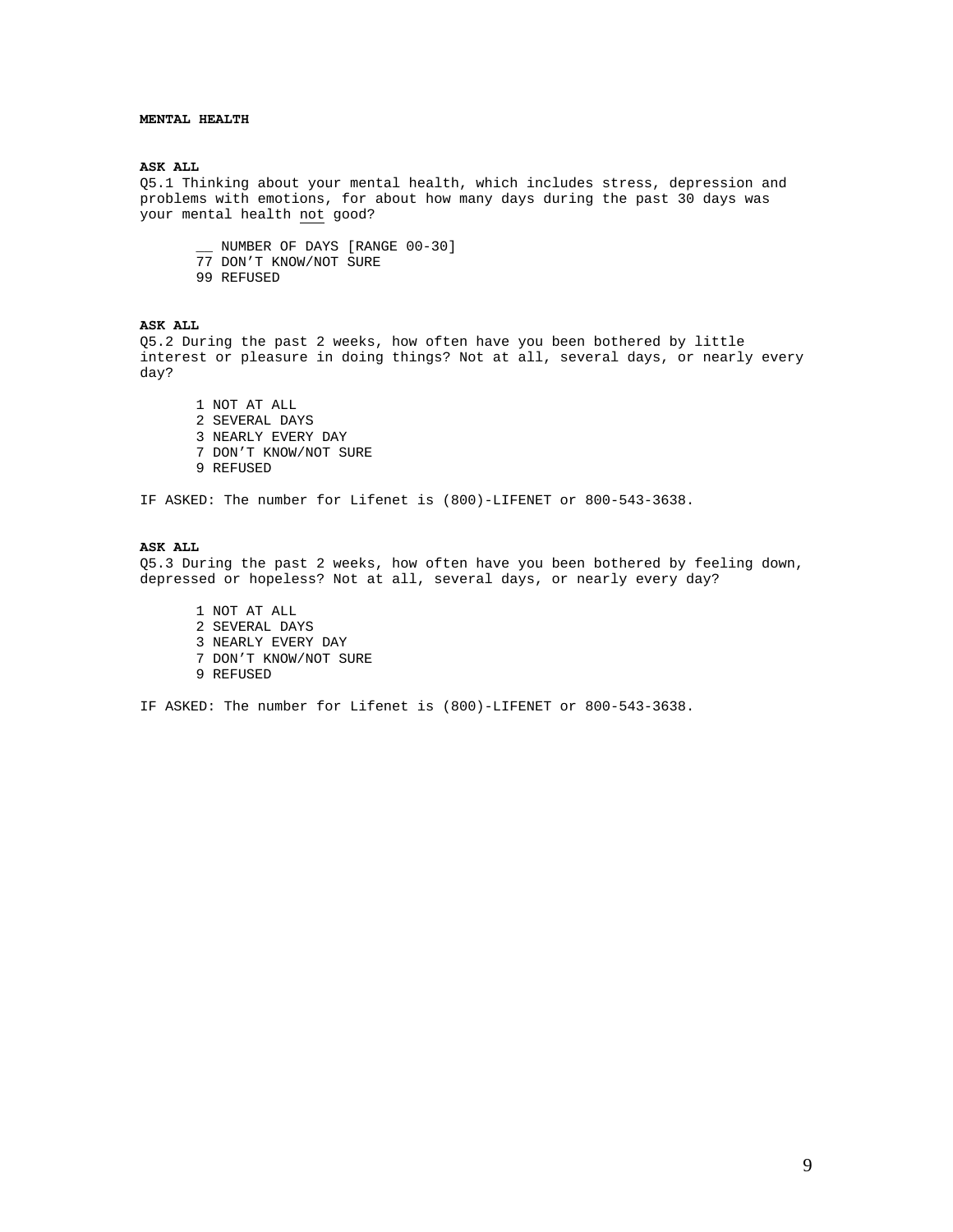# **ASK ALL**

Q5.4 Have you ever been told by a doctor, nurse or other health professional that you have depression?

1 YES 2 NO 7 DON'T KNOW/NOT SURE 9 REFUSED

#### **ASK Q5.5 IF Q5.4 = 1**

Q5.5 Were you first told by a doctor, nurse or other health professional that you had depression in the last 12 months?

1 YES 2 NO 7 DON'T KNOW/NOT SURE 9 REFUSED

# **ASK Q5.6 IF Q5.4 = 1**

Q5.6 In the last 12 months, have you received any counseling or taken prescription medication for depression?

- 1 YES 2 NO
- 7 DON'T KNOW/NOT SURE
- 9 REFUSED

#### **ASK ALL**

Q5.7 Immediately following a disaster or public health emergency, whom would you consult for emotional support?

READ IF NECESSARY. IF ANY ANSWERS ARE READ, ALL MUST BE READ. 01 No one 02 Primary care physician 03 Spiritual or religious leader 04 A family member, spouse or partner 05 A friend 06 A co-worker 07 Mental health professional 08 Traditional (non-medical) healer 09 OTHER 77 DON'T KNOW/NOT SURE 99 REFUSED

**CATI Note: Only one choice can be entered. Entries must be zero filled.**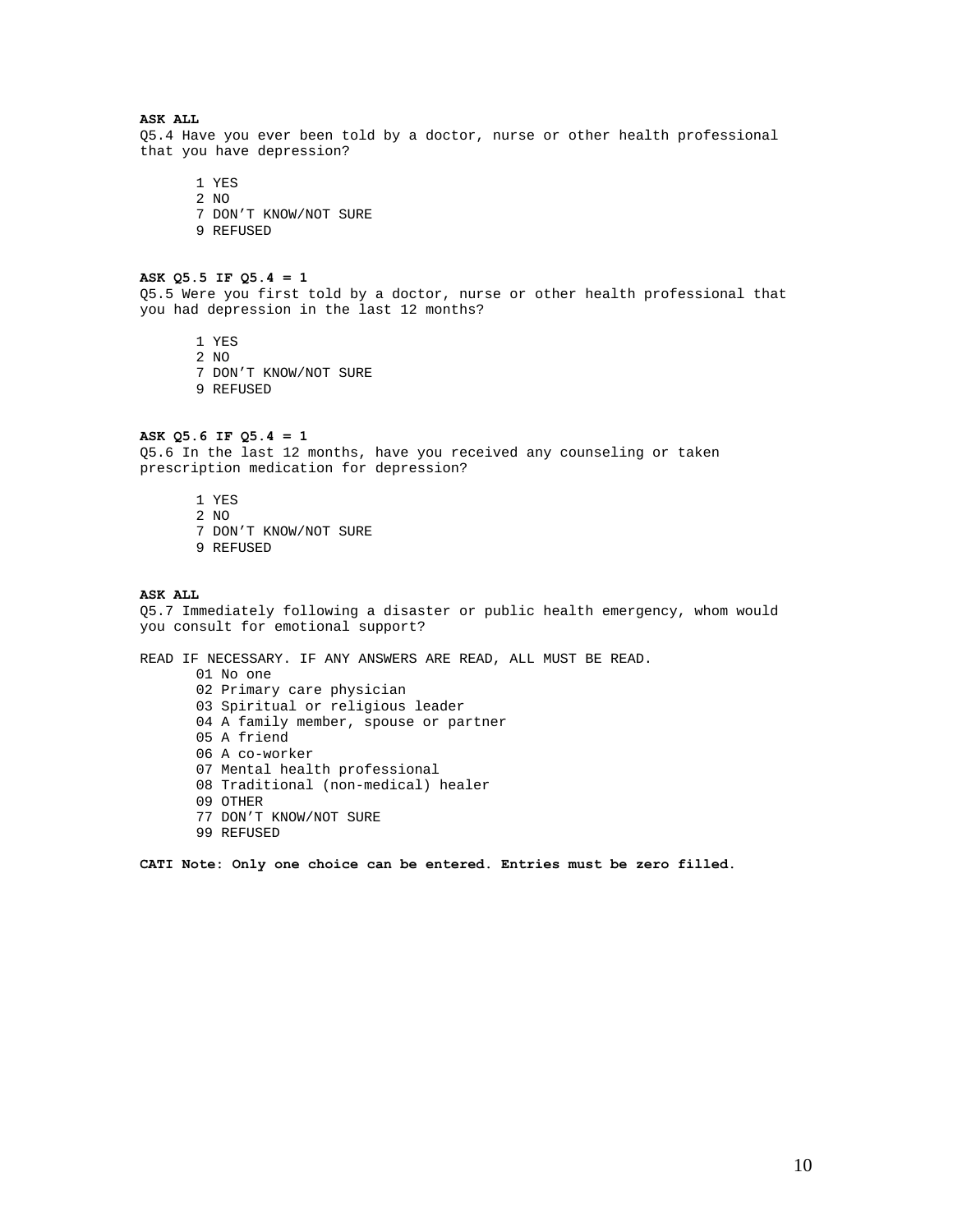### **CARDIOVASCULAR HEALTH**

#### **ASK ALL**

Q6.1 Have you ever been told by a doctor, nurse or other health professional that you have hypertension, also called high blood pressure?

1 YES

- 2 NO
- 7 DON'T KNOW/NOT SURE
- 9 REFUSED

# **ASK Q6.2 IF Q6.1 = 1**

Q6.2 Have you ever been told by a doctor, nurse or other health professional that you need to take medication for your high blood pressure?

1 YES 2 NO 7 DON'T KNOW/NOT SURE 9 REFUSED

**ASK Q6.3 IF Q6.2 = 1**  Q6.3 Are you currently taking medication for your high blood pressure?

- 1 YES
- 2 NO
- 7 DON'T KNOW/NOT SURE
- 9 REFUSED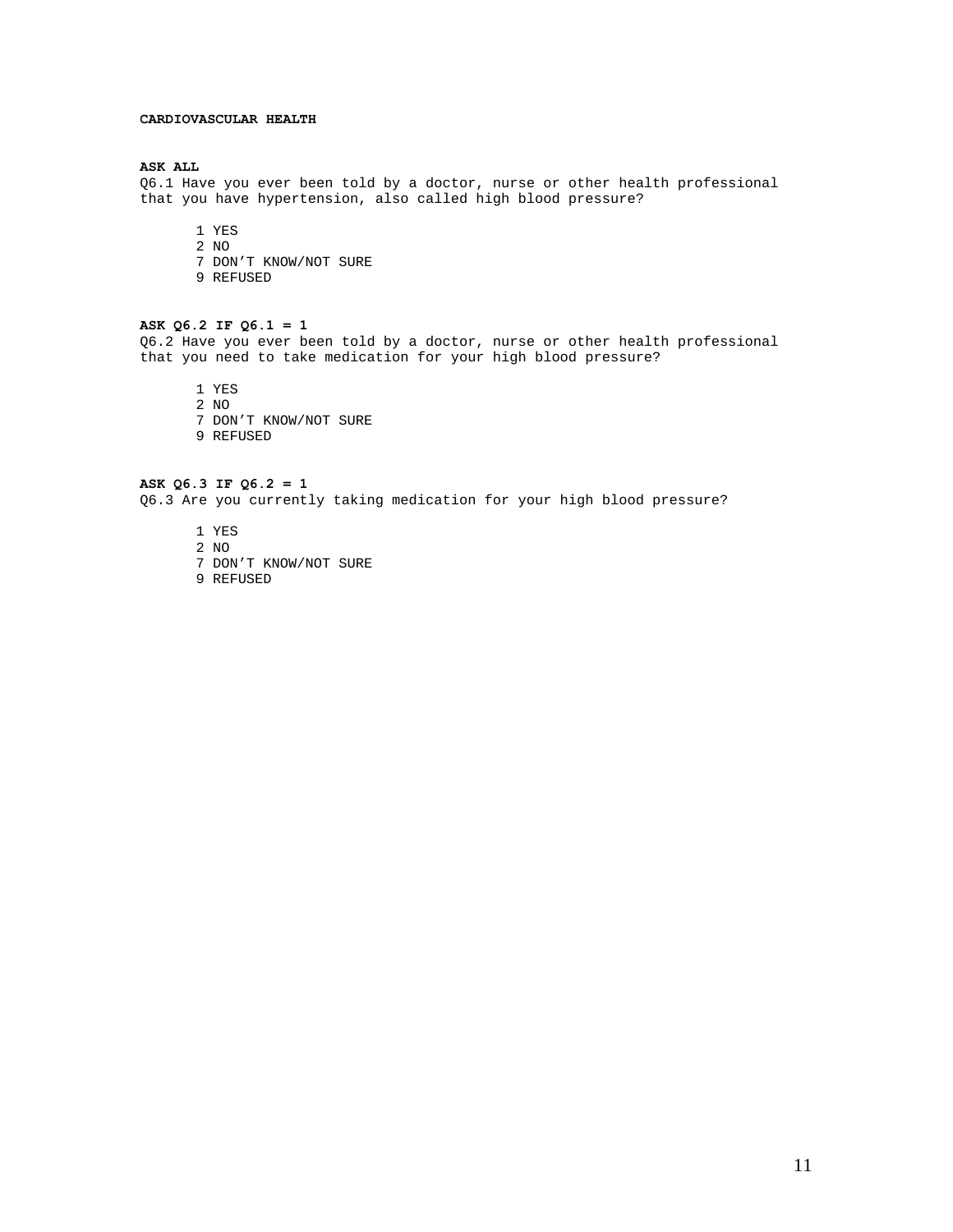## **ASK ALL**

Q6.4 Cholesterol is a fatty substance found in the blood. Have you ever had your cholesterol checked?

1 YES 2 NO 7 DON'T KNOW/NOT SURE 9 REFUSED

# **ASK Q6.5 IF Q6.4 = 1**

Q6.5 About how long has it been since you last had your cholesterol checked?

READ IF NECESSARY: 1 Less than 12 months ago 2 1 year ago but less than 2 years ago 3 2 years ago but less than 3 years ago 4 3 years ago but less than 5 years ago 5 5 or more years ago 7 DON'T KNOW/NOT SURE 9 REFUSED

#### **ASK Q6.6 IF Q6.4 = 1**

Q6.6 Have you ever been told by a doctor, nurse or other health professional that your blood cholesterol is high?

1 YES 2 NO 7 DON'T KNOW/NOT SURE 9 REFUSED

# **ASK Q6.7 IF Q6.6 = 1**

Q6.7 Are you currently taking medication to lower your high cholesterol?

- 1 YES 2 NO
- 7 DON'T KNOW/NOT SURE
- 9 REFUSED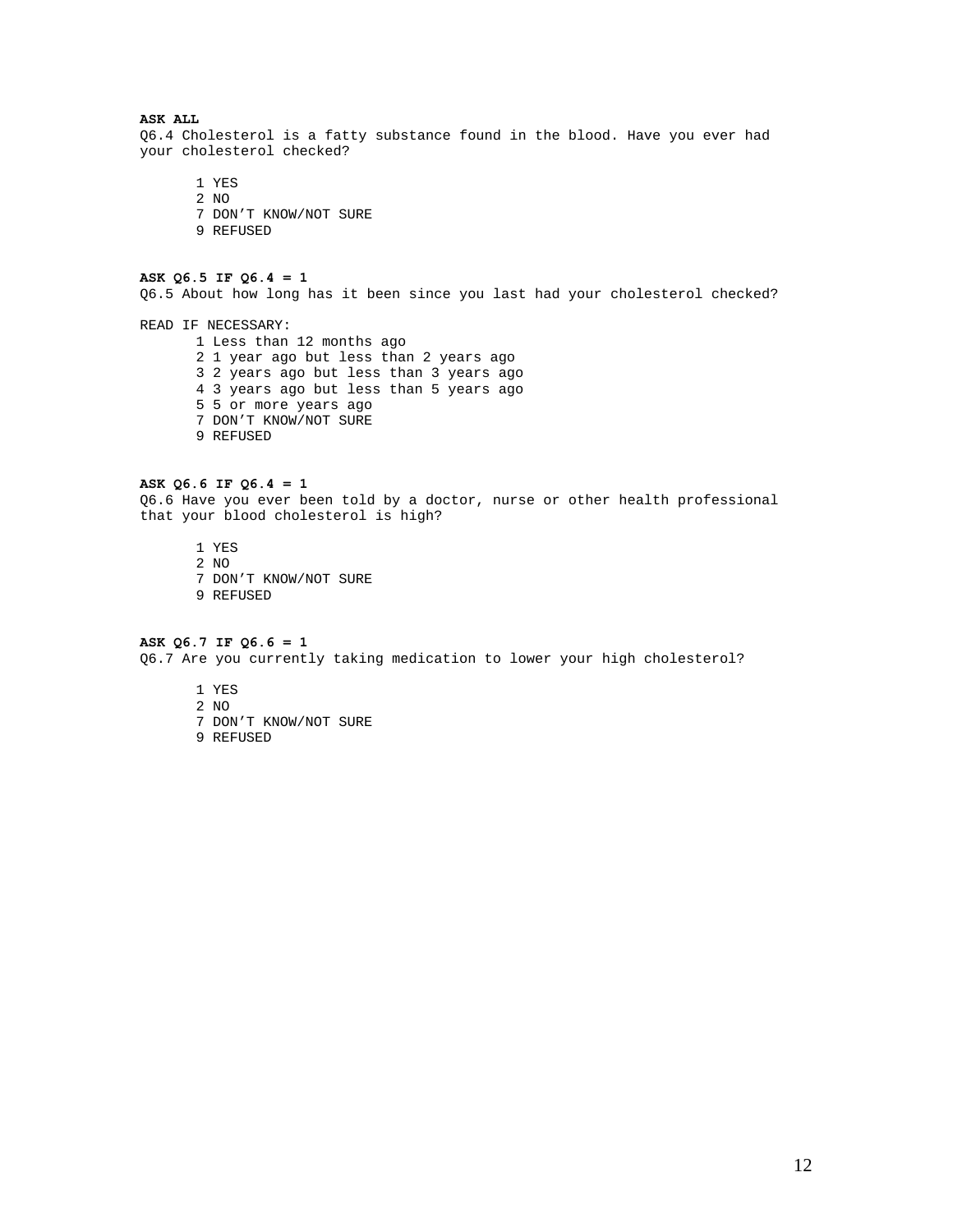## **DIABETES**

**ASK ALL**  Q7.1 Have you ever been told by a doctor, nurse or other health professional that you have diabetes?

INTERVIEWER: If "Yes" and female, ask "Was this only when you were pregnant?"

1 YES 2 YES, FEMALE TOLD ONLY DURING PREGNANCY 3 NO 7 DON'T KNOW/NOT SURE 9 REFUSED

#### **ASK Q7.2 IF Q7.1 = 1**

Q7.2 Are you now taking insulin?

1 YES 2 NO 7 DON'T KNOW/NOT SURE 9 REFUSED

#### **ASK Q7.3 IF Q7.1 = 1**

Q7.3 Are you now taking diabetic pills to lower your blood sugar? These are sometimes called oral agents or oral hypoglycemic [HI-PO-GLI-SEE-MUK] agents.

1 YES 2 NO 7 DON'T KNOW/NOT SURE 9 REFUSED

# **ASK Q7.4 IF Q7.1 = 1**

Q7.4 A test for hemoglobin "A one C" measures the average level of blood sugar over the past three months. About how many times in the past 12 months has a doctor, nurse or other health professional checked you for hemoglobin "A one C"?

READ IF NECESSARY: This test is also known as Glycosylated [GLY-CASA-LATED] hemoglobin.

\_\_\_ NUMBER OF TIMES [RANGE 0-12] 777 DON'T KNOW/NOT SURE 888 NEVER HEARD OF HEMOGLOBIN "A ONE C" TEST 999 REFUSED

### **ASK Q7.5 IF Q7.4 >= 1**

Q7.5 The last time you had your hemoglobin "A one C" checked, what was your level?

READ IF NECESSARY: This test is also known as Glycosylated [GLY-CASA-LATED] hemoglobin.

LEVEL [RANGE 2-30] 888 DIDN'T RECEIVE TEST RESULTS 777 DON'T KNOW/NOT SURE 999 REFUSED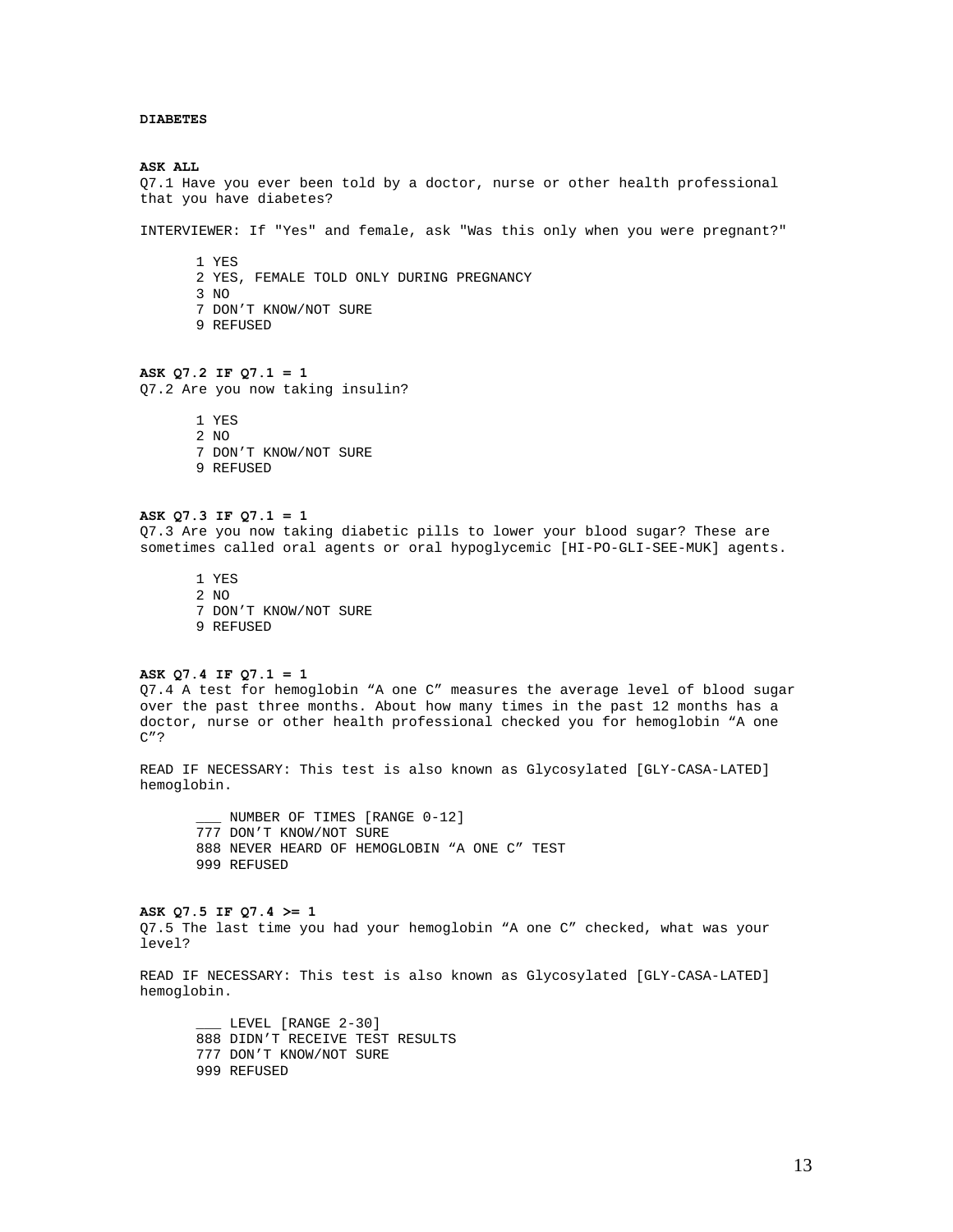# **ASTHMA/COUGH (WTC)**

#### **ASK ALL**

Q8.1 Have you ever sought the care of a doctor, nurse or other health professional for a persistent cough that lasted 3 weeks or more?

- 1 YES
- 2 NO
- 7 DON'T KNOW/NOT SURE
- 9 REFUSED

# **ASK ALL**

Q8.2 In the last 30 days, have you experienced a persistent cough that lasted 3 weeks or more?

1 YES 2 NO 7 DON'T KNOW/NOT SURE 9 REFUSED

#### **ASK ALL**

Q8.3 Have you ever been told by a doctor, nurse or other health professional that you had asthma?

1 YES

- 2 NO 7 DON'T KNOW/NOT SURE
- 9 REFUSED

# **ASK Q8.4 IF Q8.3 = 1**

Q8.4 In the last 12 months, have you had an episode of asthma or an asthma attack?

1 YES

- 2 NO 7 DON'T KNOW/NOT SURE
- 9 REFUSED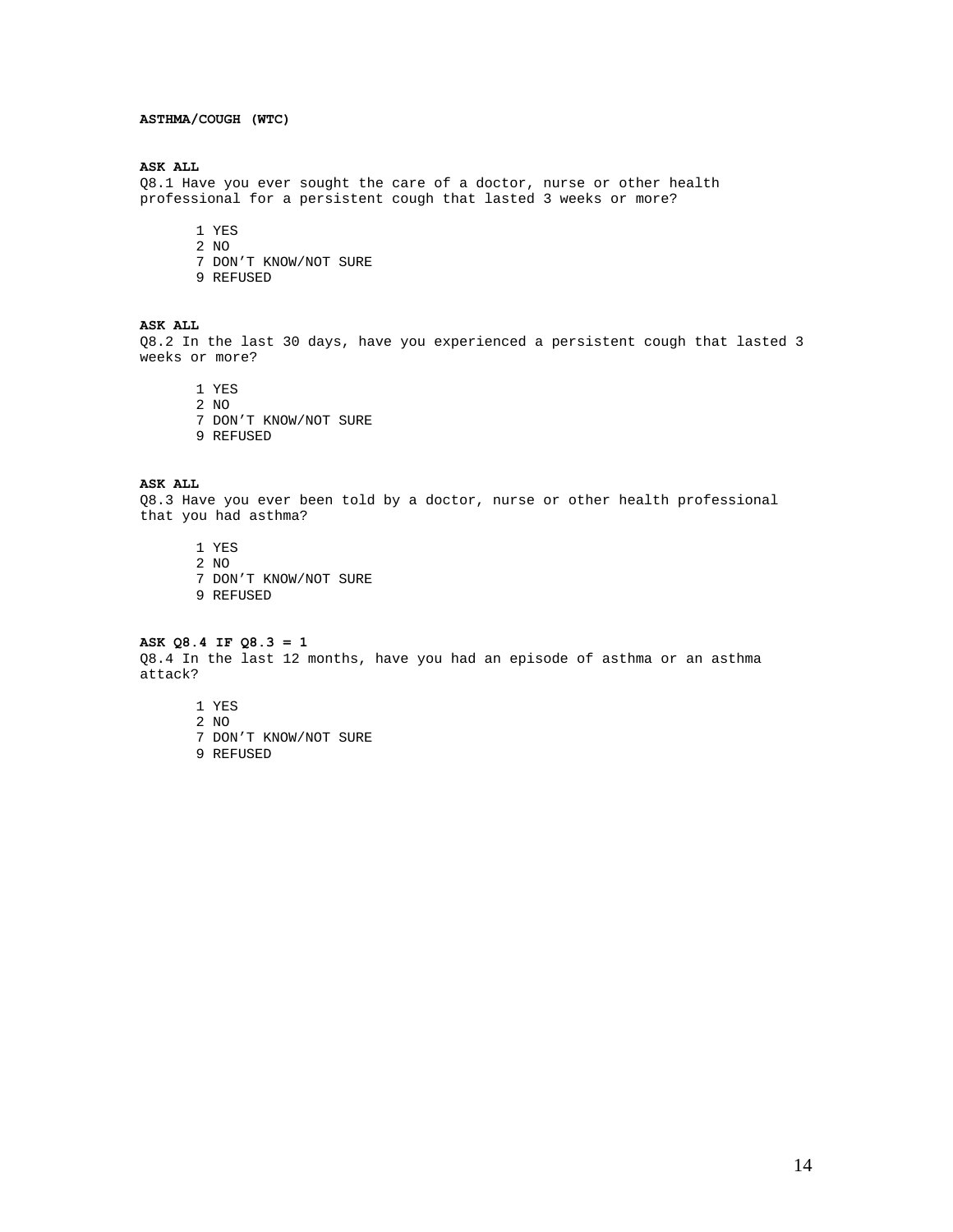### **PHYSICAL ACTIVITY**

#### **SCREEN: Now I am going to ask you about bicycle use and physical activity.**

#### **ASK ALL**

Q9.1 In the past 12 months, how often have you ridden a bicycle in one of the five boroughs of New York City? Would you say several times a month, at least once a month, a few times a year, or never?

IF ASKED: This does not include a stationary bike.

1 SEVERAL TIMES A MONTH 2 AT LEAST ONCE A MONTH 3 A FEW TIMES A YEAR 4 NEVER 7 DON'T KNOW/NOT SURE 9 REFUSED

# **ASK Q9.2 IF Q9.1 = 1, 2 OR 3**

Q9.2 When you rode a bicycle during the past 12 months, how often did you wear a helmet? Would you say you wore a helmet always, most of the time, sometimes, rarely or never?

1 ALWAYS 2 MOST OF THE TIME 3 SOMETIMES 4 RARELY 5 NEVER 7 DON'T KNOW/NOT SURE 9 REFUSED

#### **ASK ALL**

Q9.3 Over the last 30 days, have you walked or bicycled more than 10 blocks as part of getting to and from work, school, public transportation or to do errands?

- 1 YES
- 2 NO
- 7 DON'T KNOW/NOT SURE
- 9 REFUSED

**SCREEN: Now I am going to ask you about vigorous physical activity and then about moderate physical activity.** 

#### **ASK ALL**

Q9.4 How often do you do vigorous leisure-time physical activities for at least 10 minutes that cause heavy sweating or large increases in breathing or heart rate?

READ IF NECESSARY: How many times per day, per week, or per month do you do these activities?

 $\equiv$  PER DAY \_\_ PER WEEK \_\_ PER MONTH 66 UNABLE TO DO THIS ACTIVITY 88 NEVER 77 DON'T KNOW/NOT SURE 99 REFUSED

**CATI Note: Only allow one field to be entered.**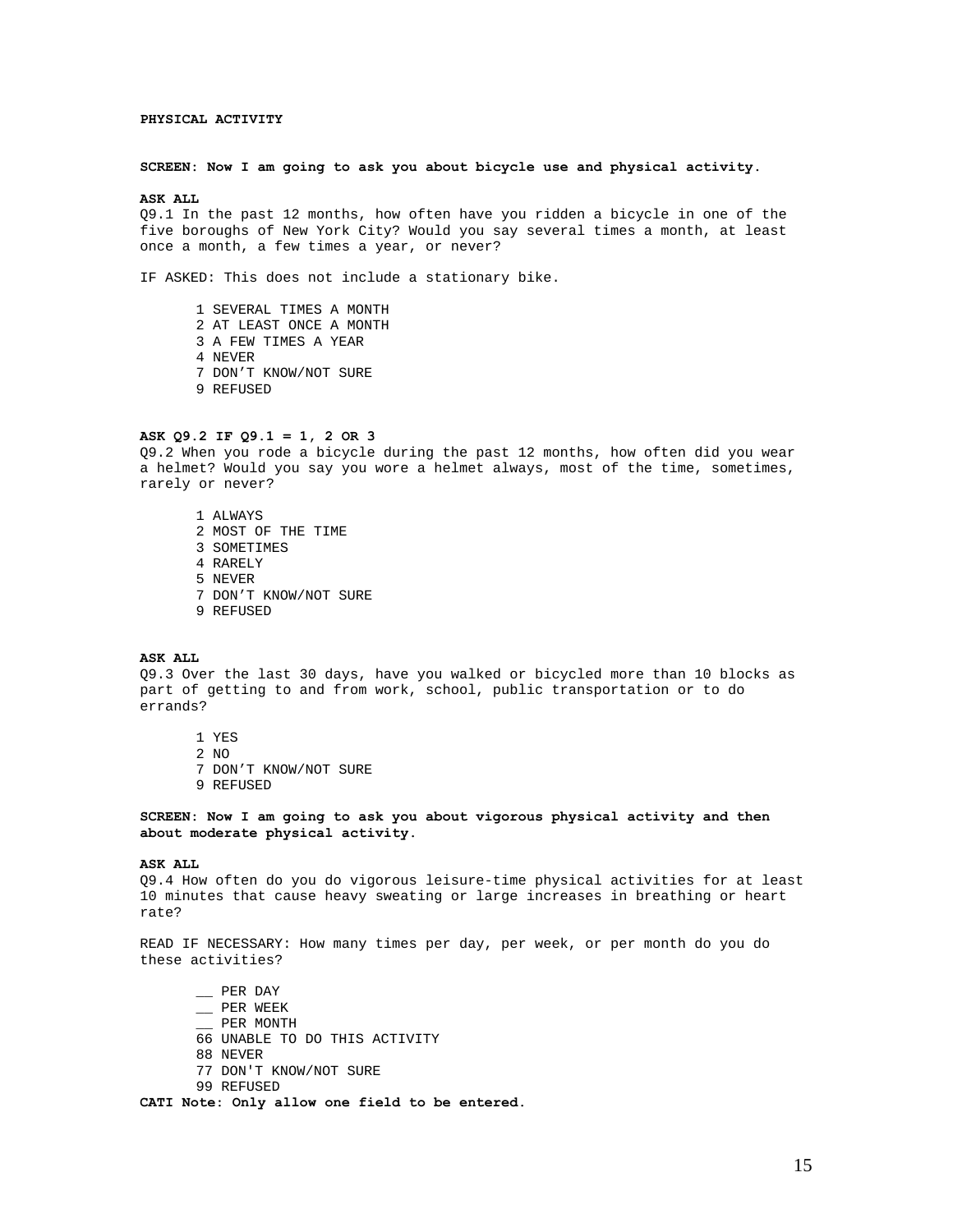#### **ASK Q9.4a UNLESS Q9.4 = 66, 88, 77 OR 99**

Q9.4a About how long do you do these vigorous leisure-time physical activities each time?

READ IF NECESSARY: For how many minutes or hours do you do these activities each time?

\_\_ MINUTES [RANGE 00-59] \_\_ HOURS [RANGE 0-5] 77 DON'T KNOW/NOT SURE 99 REFUSED

**CATI Note: Interviewer must enter a value for both minutes and hours before moving to the next screen, except when entering 77 or 99. A value of 0 can be entered for hours or minutes but not both.** 

#### **ASK ALL**

Q9.5 How often do you do light or moderate leisure-time physical activities for at least 10 minutes that cause only light sweating or a slight to moderate increase in breathing or heart rate?

READ IF NECESSARY: How many times per day, per week, or per month do you do these activities?

\_\_ PER DAY \_\_ PER WEEK \_\_ PER MONTH 66 UNABLE TO DO THIS ACTIVITY 88 NEVER 77 DON'T KNOW/NOT SURE 99 REFUSED

**CATI Note: Only allow one field to be entered.** 

#### **ASK Q9.5a UNLESS Q9.5 = 66, 77, 88, 99**

Q9.5a About how long do you do these light to moderate leisure-time physical activities each time?

READ IF NECESSARY: For how many minutes or hours do you do these activities each time?

\_\_ MINUTES [RANGE 00-59] \_\_ HOURS [RANGE 0-5] 77 DON'T KNOW/NOT SURE 99 REFUSED

**CATI Note: Interviewer must enter a value for both Minutes and hours before moving to next screen except when entering 77 or 99. A value of 0 can be entered for hours or minutes but not for both.**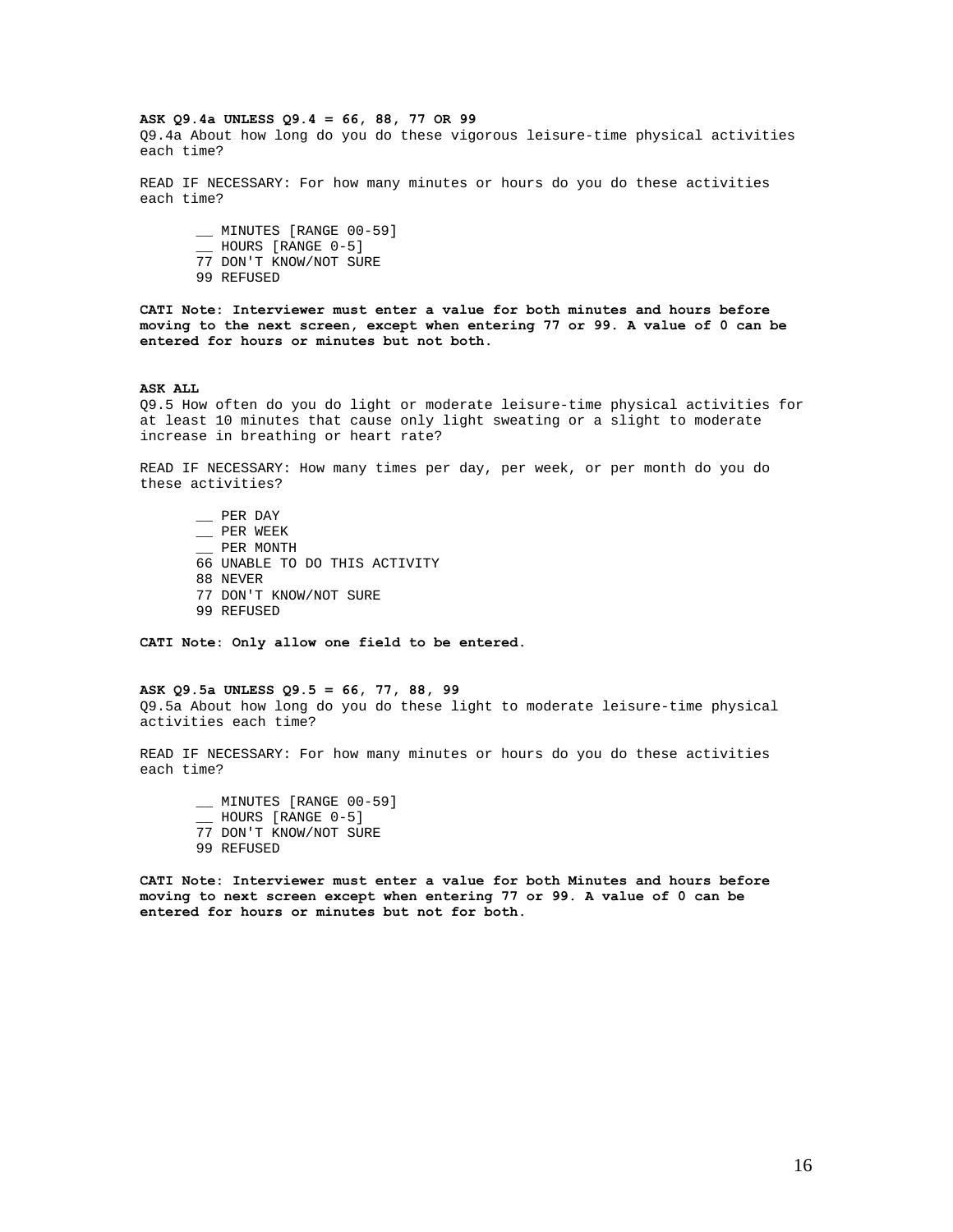### **NUTRITION**

**SCREEN: Now I am going to ask you about your soda consumption and then about your sweetened beverage consumption. One drink would equal a 12 ounce can, bottle or glass.** 

### **ASK ALL**

Q10.1 How often do you drink soda? Do not include diet soda or seltzer.

READ IF NECESSARY: How many sodas do you drink per day, per week or per month?

IF NEEDED: One drink would equal a 12 ounce can, bottle or glass.

\_\_ PER DAY \_\_ PER WEEK \_\_ PER MONTH 00 RARELY OR NEVER DRINK SODA 77 DON'T KNOW/NOT SURE 99 REFUSED

**CATI Note: Only allow one field to be entered.** 

#### **ASK ALL**

Q10.2 How often do you drink other sweetened drinks like iced tea, sports drinks, fruit punch or other fruit-flavored drinks? Do not include diet soda, sugar free drinks, or 100% juice.

READ IF NECESSARY: How many sweetened drinks do you drink per day, per week or per month?

IF NEEDED: One drink would equal a 12 ounce can, bottle or glass.

 $\equiv$  PER DAY \_\_ PER WEEK PER MONTH 00 RARELY OR NEVER DRINK SWEETENED DRINKS 77 DON'T KNOW/NOT SURE 99 REFUSED

**CATI Note: Only allow one field to be entered.** 

#### **ASK ALL**

Q10.3 Choosing "low salt" or "low sodium" foods includes choosing foods that say "low sodium", "no sodium added" or "unsalted" on the label, or choosing fresh fruits and vegetables instead of canned. How often do you buy foods because you believe they are "low salt" or "low sodium" foods? Would you say frequently, sometimes, hardly ever, or never?

1 FREQUENTLY 2 SOMETIMES 3 HARDLY EVER 4 NEVER 7 DON'T KNOW/NOT SURE 9 REFUSED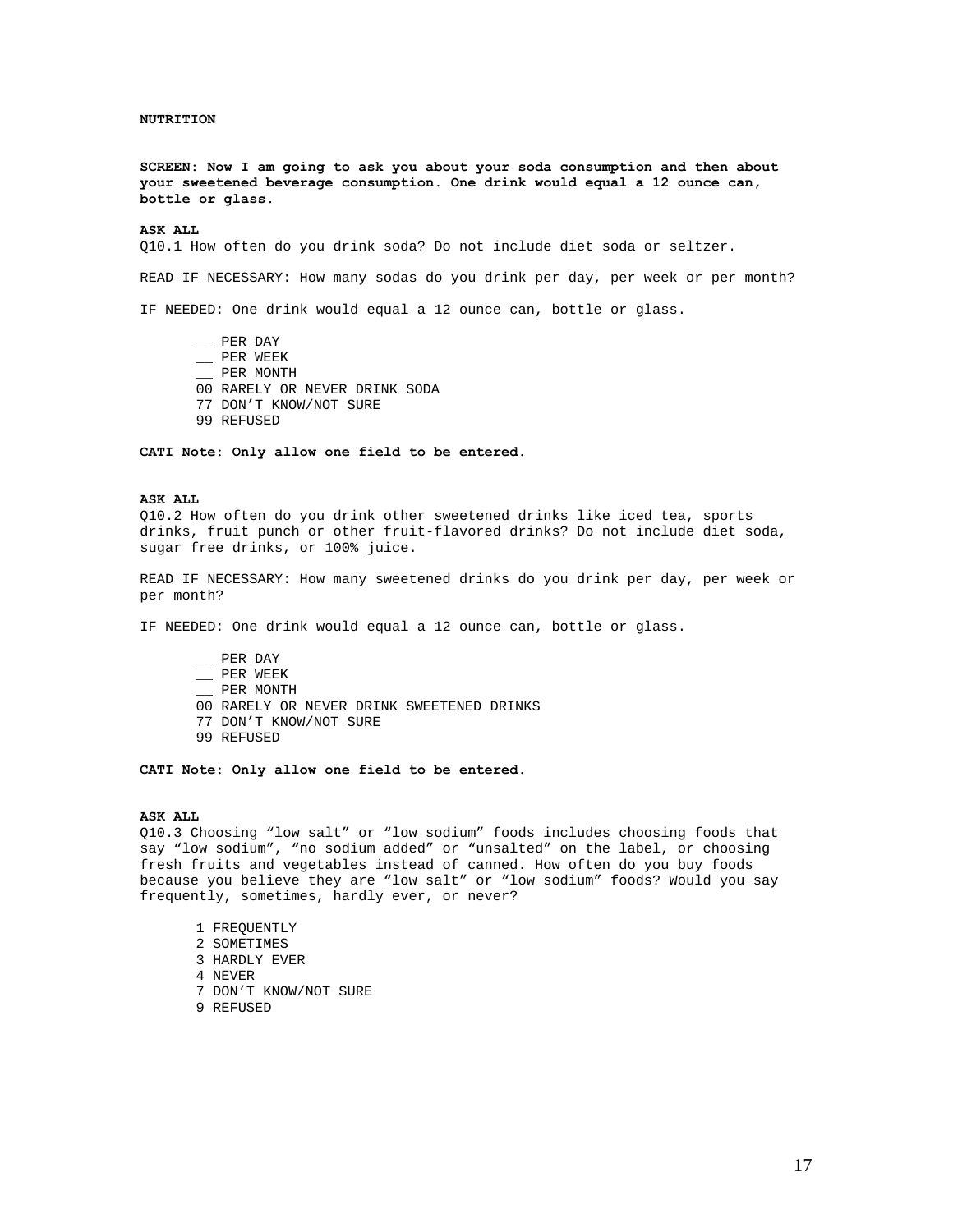### **DEMOGRAPHICS**

**SCREEN: Now I'd like to ask you some questions about yourself and your household.** 

# **ASK ALL**

Q11.1 What is your age?

\_\_\_ AGE IN YEARS [RANGE 18-98] 777 DON'T KNOW/NOT SURE 999 REFUSED

# **ASK Q11.1a IF Q11.1 = 777 OR 999**

Q11.1a We are only asking this information to make sure that we have talked to enough people in each age group. Can you just tell me if you are...?

READ ANSWER CHOICES:

1 65 or older 2 45-64 3 25-44, or 4 18-24 7 DON'T KNOW/NOT SURE 9 REFUSED

# **ASK ALL**

Q11.2 Because it is sometimes difficult to determine over the phone, I am asked to confirm with everyone . . . Are you male or female?

1 MALE 2 FEMALE 7 DON'T KNOW/NOT SURE 9 REFUSED

**ASK ALL** 

Q11.3 Are you Hispanic or Latino?

1 YES

- 2 NO
- 7 DON'T KNOW/NOT SURE
- 9 REFUSED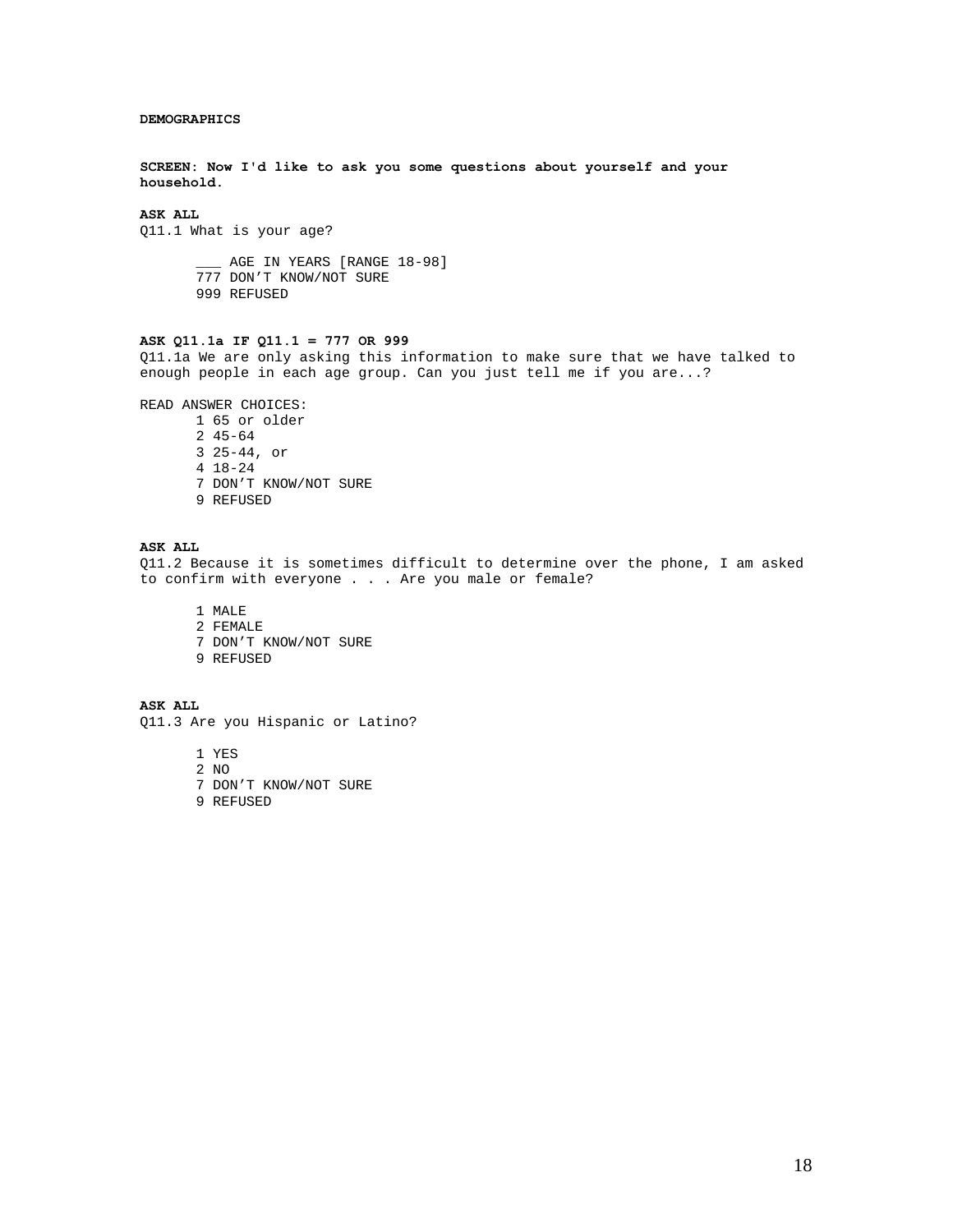### **ASK Q11.3a IF Q11.3 = 1**

Q11.3a Please tell me which group best represents your Hispanic or Latino origin or ancestry:

READ ANSWER CHOICES (ACCEPT FIRST RESPONSE): [RANDMONIZE: 01-04] 01 Puerto Rican 02 Cuban/Cuban-American 03 Dominican/Dominican-American 04 Mexican/Mexican-American 05 Central or South American 06 Other Latin American, or 07 Other Hispanic/Latino 09 SPANISH 77 DON'T KNOW/NOT SURE

99 REFUSED

**CATI Note: Only one choice can be entered. Entries must be zero filled.** 

### **ASK ALL**

Q11.4 (READ IF Q11.3=1: Some people, aside from being Hispanic, also consider themselves to be a member of a racial group.) Which one or more of the following would you say is your race?

READ ANSWER CHOICES (ACCEPT MULTIPLE RESPONSES): 01 White 02 Black or African American 03 Asian 04 Native Hawaiian or Other Pacific Islander 05 American Indian, Alaska Native, or 08 Something else (SPECIFY) 77 DON'T KNOW/NOT SURE 99 REFUSED

**CATI Note: More than one choice can be entered. Entries must be zero filled.** 

### **ASK Q11.4a IF MORE THAN ONE ANSWER TO Q11.4**  Q11.4a Which one of these groups would you say best represents your race?

READ MENTIONED RACES: **CATI Note: Fill selected races from Q11.4.**  1 White 2 Black or African American 3 Asian 4 Native Hawaiian or Other Pacific Islander 5 American Indian, Alaska Native 6 Other named in Q11.4 7 DON'T KNOW/NOT SURE 9 REFUSED

**CATI Note: Only one choice can be entered.**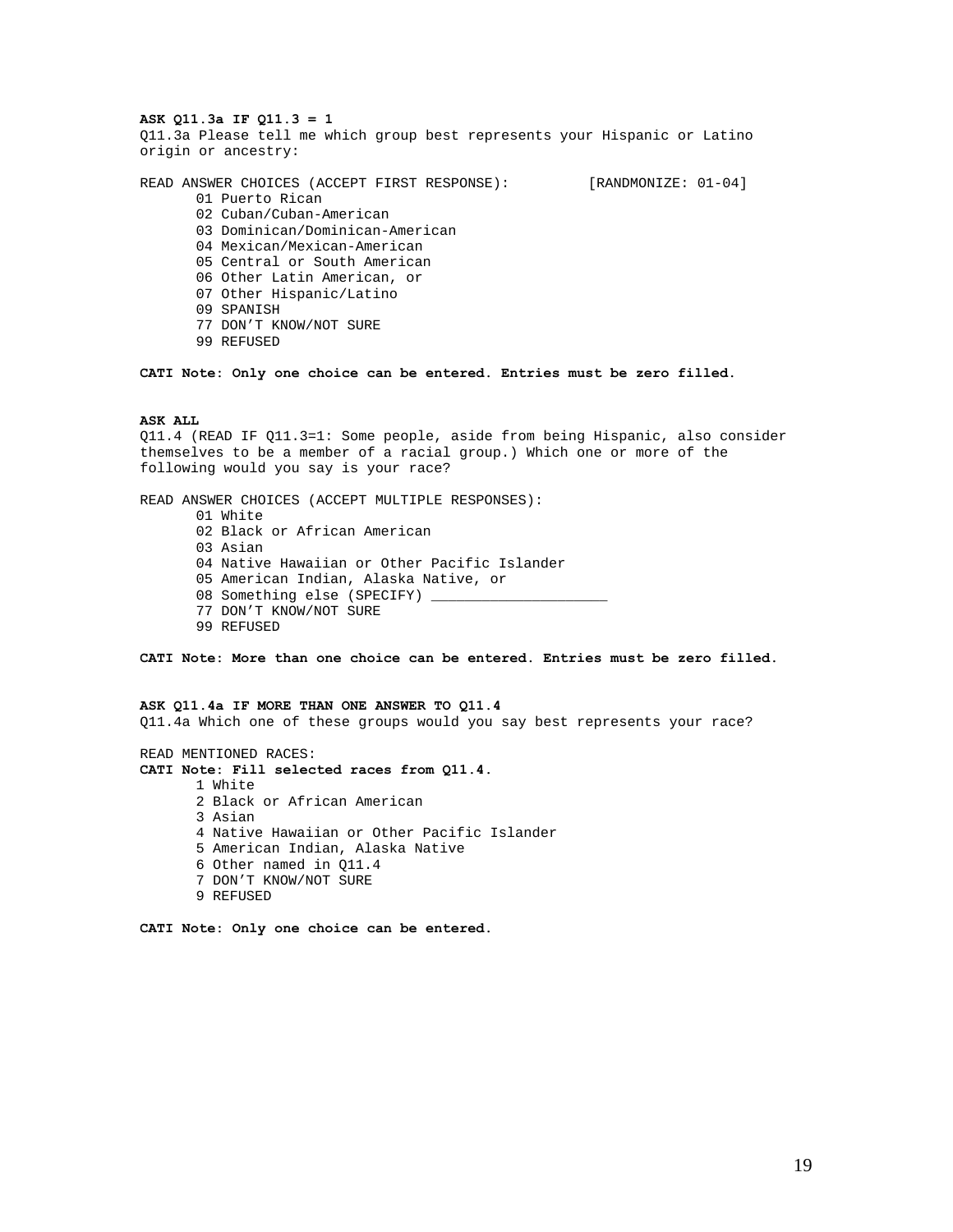# **ASK ALL**  Q11.5 Where were you born? Please tell me the state or country.

1 USA [List of states (screen 1), last option not in USA] 2 List of countries, includes Puerto Rico and other US territories

01. ARGENTINA 02. AUSTRALIA 03. BANGLADESH 04. BARBADOS 05. BELARUS 06. BOLIVIA 07. BRAZIL 08. CANADA 09. CARIBBEAN 10. CHILE 11. CHINA 12. COLOMBIA 13. COSTA RICA 14. CUBA 15. DOMINICAN REPUBLIC 16. ECUADOR 17. EGYPT 18. EL SALVADOR 19. FRANCE 20. GERMANY 21. GHANA 22. GREECE 23. GUATEMALA 24. GUYANA 25. HAITI 26. HONDURAS 27. HONG KONG 28. HUNGARY 29. INDIA 30. IRELAND 31. ISRAEL

32. ITALY 33. JAMAICA 34. JAPAN 35. KOREA 36. MEXICO 37. NICARAGUA 38. NIGERIA 39. PAKISTAN 40. PANAMA 41. PERU 42. PHILIPPINES 43. POLAND 44. PUERTO RICO 45. ROMANIA 46. RUSSIA 47. SIERRA LEONE 48. SOUTH AMERICAN 49. SPAIN 50. TAIWAN 51. TRINIDAD AND TOBAGO 52. TURKEY 53. UKRAINE 54. UNITED KINGDOM (INCLUDES SCOTLAND, WALES) 55. VENEZUELA 56. VIETNAM 57. WEST INDIAN 58. YUGOSLAVIA 66. OTHER (SPECIFY) 77. DON'T KNOW/NOT SURE

99. REFUSE

# **ASK Q11.6 IF Q11.5 = 2**

Q11.6 How long have you lived in this country?

READ IF NECESSARY:

- 1 Less than 5 years
- 2 5 to 9 years
- 3 10 or more years
- 7 DON'T KNOW/NOT SURE
- 9 REFUSED

**ASK ALL**  Q11.7 Were you living in New York City before 2003?

- 1 YES
- 2 NO
- 7 DON'T KNOW/NOT SURE
- 9 REFUSED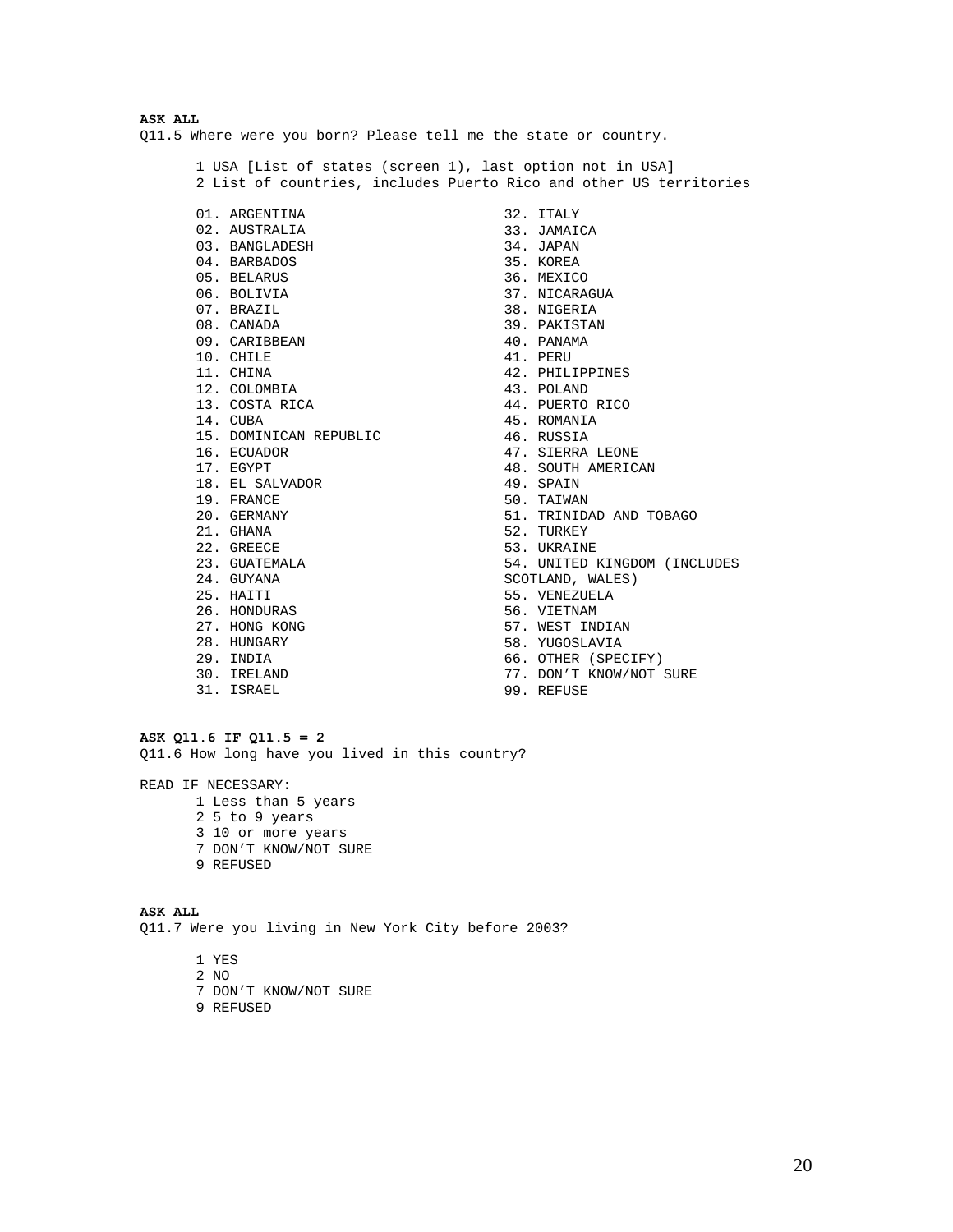**ASK ALL**  Q11.8 What language do you speak most often at home?

> 1 ENGLISH 2 SPANISH 3 RUSSIAN 4 CHINESE (includes Mandarin & Cantonese) 5 INDIAN (includes Hindi & Tamil) 6 OTHER 7 DON'T KNOW/NOT SURE 9 REFUSED

**ASK ALL** 

Q11.9 Are you. . .

READ ALL RESPONSES:

1 Married 2 Divorced 3 Widowed 4 Separated 5 Never married, or 6 A member of an unmarried couple living together 7 DON'T KNOW/NOT SURE 9 REFUSED

# **ASK ALL**

Q11.10 Now I'll read a list of terms people sometimes use to describe themselves -- heterosexual or straight; homosexual, gay or lesbian; and bisexual. As I read the list again, please stop me when I get to the term that best describes how you think of yourself.

READ RESPONSES UNTIL RESPONDENT MAKES A SELECTION:

- 1 Heterosexual or straight
- 2 Homosexual, gay or lesbian
- 3 Bisexual
- 7 DON'T KNOW/NOT SURE
- 9 REFUSED

IF RESPONDENT INDICATES THEIR ANSWER AFTER READING THE WHOLE LIST THE FIRST TIME, YOU DON'T HAVE TO READ THE LIST AGAIN.

#### **ASK ALL**

Q11.11 What is the highest grade or year of school you completed?

READ ONLY IF NECESSARY: 1 Never attended school or only attended kindergarten

2 Grades 1 through 8 (Elementary)

3 Grades 9 through 11 (Some high school)

- 4 Grade 12 or GED (High school graduate)
- 5 College 1 year to 3 years (Some college or technical school)
- 6 College 4 years or more (College graduate)
- 7 DON'T KNOW/NOT SURE

```
9 REFUSED
```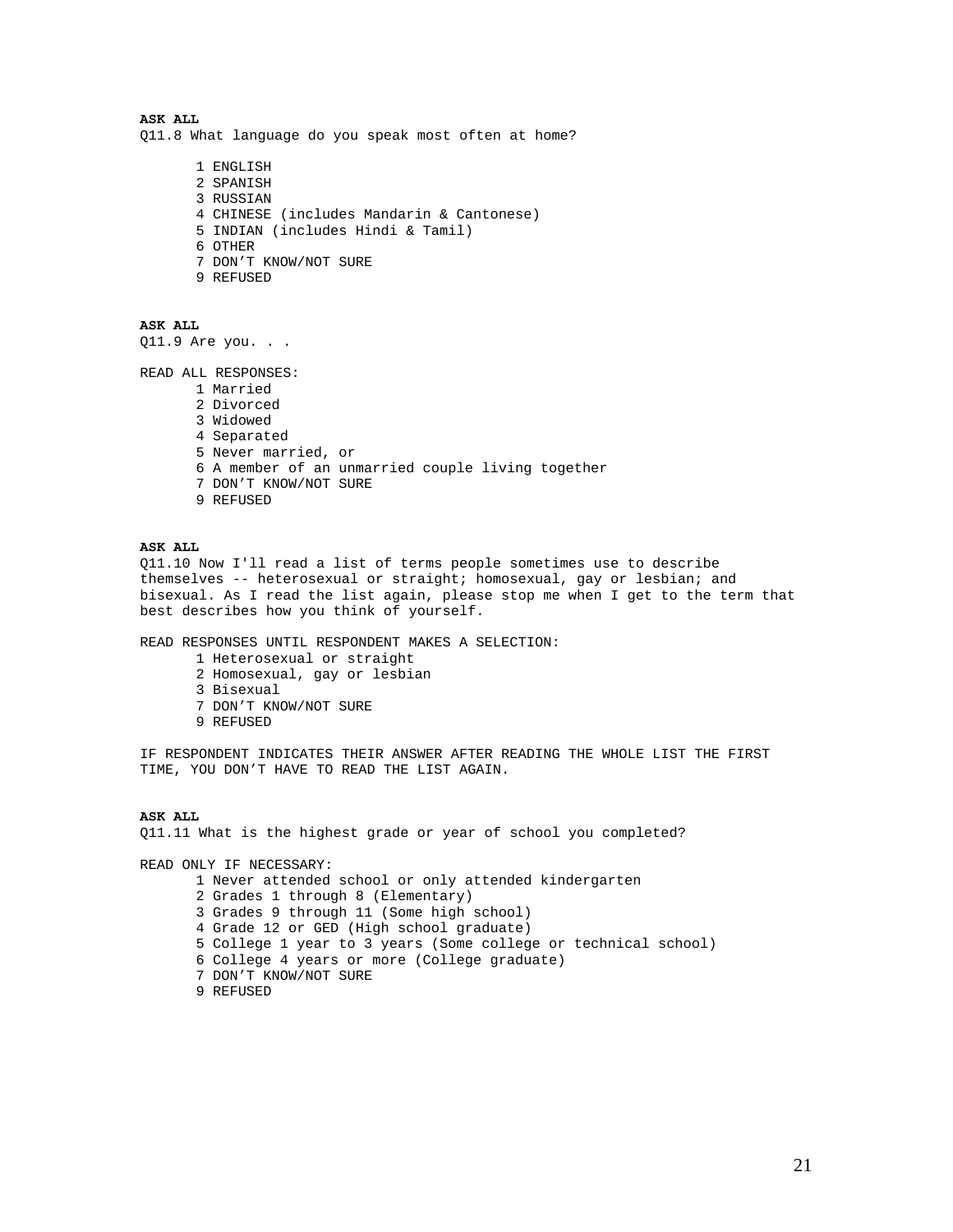**ASK ALL**  Q15.1a How many children younger than 18 live in the household?

READ IF NECESSARY: Include all children who live in the household the majority of a typical week.

\_\_ NUMBER OF CHILDREN 00 NO CHILDREN 77 DON'T KNOW/NOT SURE 99 REFUSED

**ASK ALL**  Q11.12 Are you currently. . .

01 Employed for wages or salary IF R DOES NOT PICK #1, READ ALL OF THE REMAINING ANSWER CHOICES 02 Self-employed 03 A Homemaker 04 A Student 05 Retired 06 Unable to work 07 Unemployed for 1 year or more 08 Unemployed for less than 1 year 77 DON'T KNOW/NOT SURE 99 REFUSED

**CATI Note: Only one choice can be entered. Entries must be zero filled.** 

#### **ASK ALL**

Q11.13 The next question is about your combined household income. By household income we mean the combined income from everyone living in the household including even roommates or those on disability income. Is your household's annual income from all sources:

02 Less than (100-199%) IF "NO," ASK 05; IF "YES," ASK 01 01 Less than (<100%) IF "NO," CODE 02 (100-199%); IF "YES," CODE 01 (< 100%) 05 Less than (400-499%) IF "NO," ASK 06; IF "YES," ASK 04 (300-399%) 06 Less than (500-599%) IF "NO," CODE 07 (>600%); IF "YES," CODE 06 (500-599%) 04 Less than (300-399%) IF "NO," CODE 05; IF "YES," ASK 03 (200-299%)  $07 (>600$ %) 03 Less than (200-299%) IF "NO," CODE 04; IF "YES," CODE 03 77 DON'T KNOW/NOT SURE 99 REFUSED

# **ASK Q11.13a IF Q11.13 = 77 OR 99**

Q11.13a Can you just tell me if your annual household income is less than (100% of poverty)?

1 YES 2 NO 7 DON'T KNOW/NOT SURE 9 REFUSED

## **IF Q2.1 = 2 AND Q11.13 = 01 OR Q11.13a = 1 THEN READ:**

You indicated earlier that you do not currently have any health coverage. I just want to let you know that you may be eligible for free health insurance. You can call 311 for more information.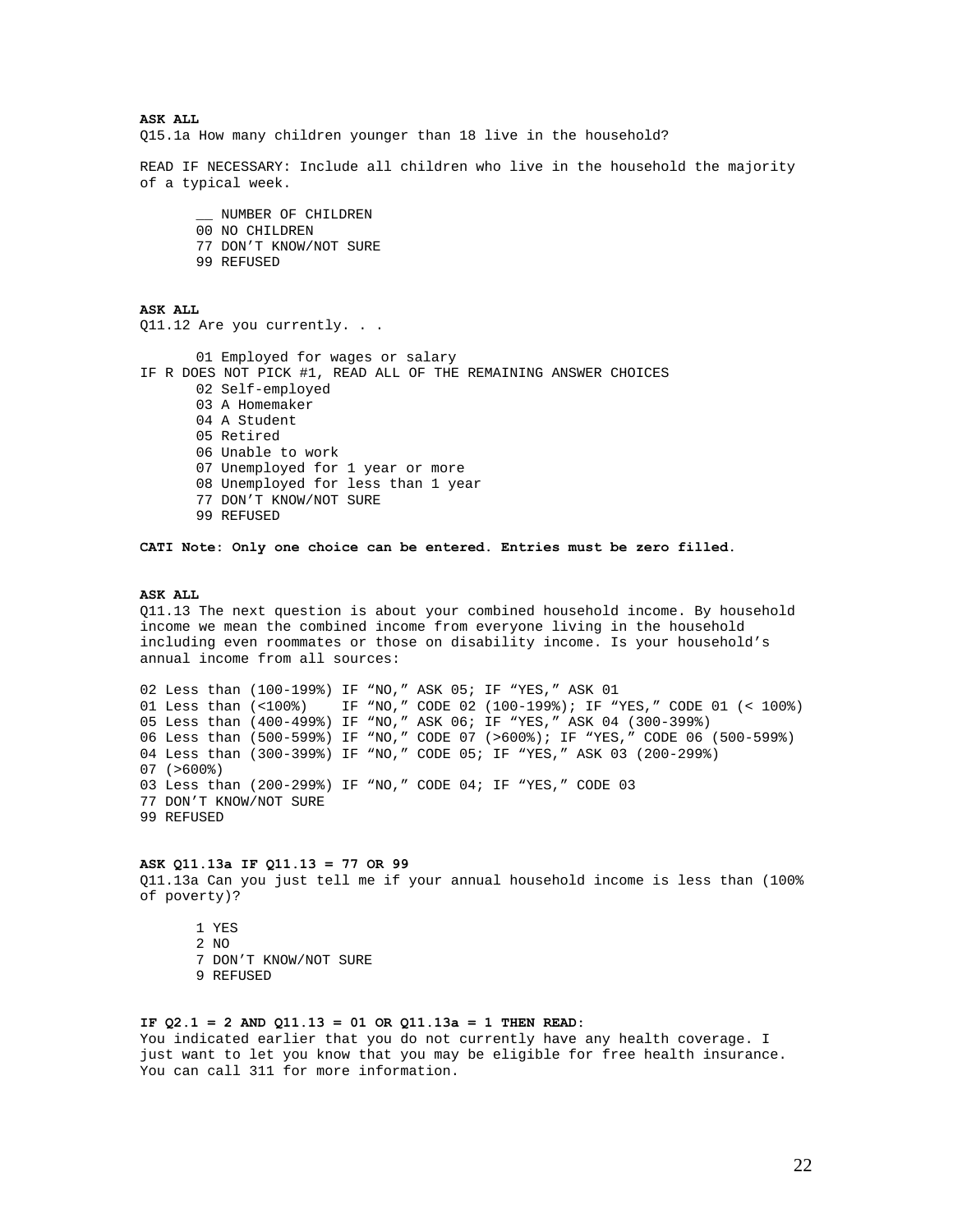**ASK ALL** 

Q11.14 About how tall are you without shoes?

READ IF NECESSARY: You can answer in either feet and inches OR in centimeters.

ROUND FRACTIONS DOWN

\_\_\_\_\_\_ \_\_\_\_\_ HEIGHT IN FT / INCHES

OR

\_\_\_\_\_\_ HEIGHT IN CENTIMETERS

777 DON'T KNOW/NOT SURE 999 REFUSED

YOU MUST ENTER EITHER BOTH FEET AND INCHES OR CENTIMETERS – NOT BOTH. IF 0 (ZERO) INCHES, PLEASE ENTER ZERO. DO NOT LEAVE BLANK.

**CATI note: Require both feet and inches or centimeters. Do not allow entry of both. If 0 (zero) inches, must enter zero. Cannot have missing inches and not missing feet, or missing feet and not missing inches.** 

**ASK ALL**  Q11.15 About how much do you weigh without shoes?

READ IF NECESSARY: You can answer in either pounds OR kilograms.

ROUND FRACTIONS UP

\_\_\_\_\_\_ WEIGHT IN POUNDS

OR

\_\_\_\_\_\_ WEIGHT IN KG

777 DON'T KNOW/NOT SURE 999 REFUSED

YOU MUST ENTER EITHER POUNDS OR KILOGRAMS – NOT BOTH.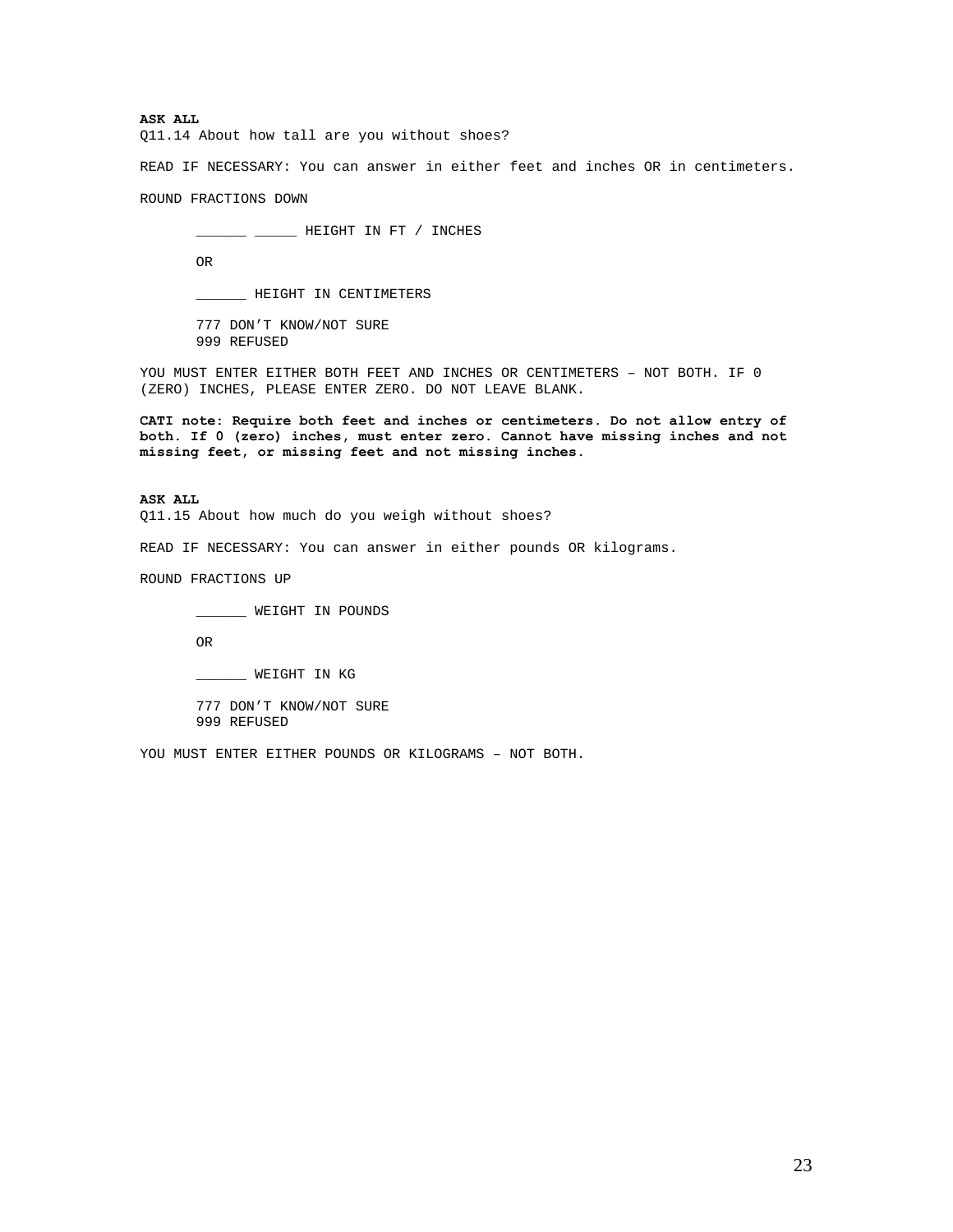#### **BMI FOLLOW-UPS**

**IF Q11.15 (WEIGHT) = 999 OR 777 AND Q11.14 (HEIGHT) ≠ 999 OR 777 (IS NOT MISSING), THEN PUT HEIGHT INTO BMI CALCULATOR AND ASK Q11.16a, Q11.16b, Q11.16c (OR ASK Q11.16d, Q11.16e, Q11.16f FOR METRIC).** 

**IF Q11.14 (HEIGHT) = 999 OR 777 AND Q11.15 (WEIGHT) ≠ 999 OR 777 (IS NOT MISSING), THEN PUT WEIGHT INTO BMI CALCULATOR AND ASK Q11.17a, Q11.17b & Q11.17c (OR ASK Q11.17d, Q11.17e, Q11.17f FOR METRIC).** 

CRITICAL WEIGHT FOR ENGLISH OBESE:  $= .0427 * (Q10.16 \text{ height inches}) * (Q10.16 \text{ height inches})$ 

CRITICAL WEIGHT FOR ENGLISH OVERWEIGHT:  $= .0356*(010.16 \text{ height inches})*(010.16 \text{ height inches})$ 

CRITICAL WEIGHT FOR ENGLISH UNDERWEIGHT:  $= .0263*(010.16 \text{ height inches})*(010.16 \text{ height inches})$ 

**ASK Q11.16a IF Q11.15 = 999 OR 777 AND Q11.14 ≠ 999 OR 777**  Q11.16a Do you weigh less than [critical weight for **obese**]?

> 1 YES, WEIGH LESS 2 NO, DON'T WEIGH LESS 7 DON'T KNOW/NOT SURE 9 REFUSED

#### **ASK Q11.16b IF Q11.16a = 1**

Q11.16b Do you weigh less than [critical weight for **overweight**]?

1 YES, WEIGH LESS 2 NO, DON'T WEIGH LESS 7 DON'T KNOW/NOT SURE 9 REFUSED

**ASK Q11.16c IF Q11.16b = 1**  Q11.16c Do you weigh less than [critical weight for **underweight**]?

> 1 YES, WEIGH LESS 2 NO, DON'T WEIGH LESS 7 DON'T KNOW/NOT SURE 9 REFUSED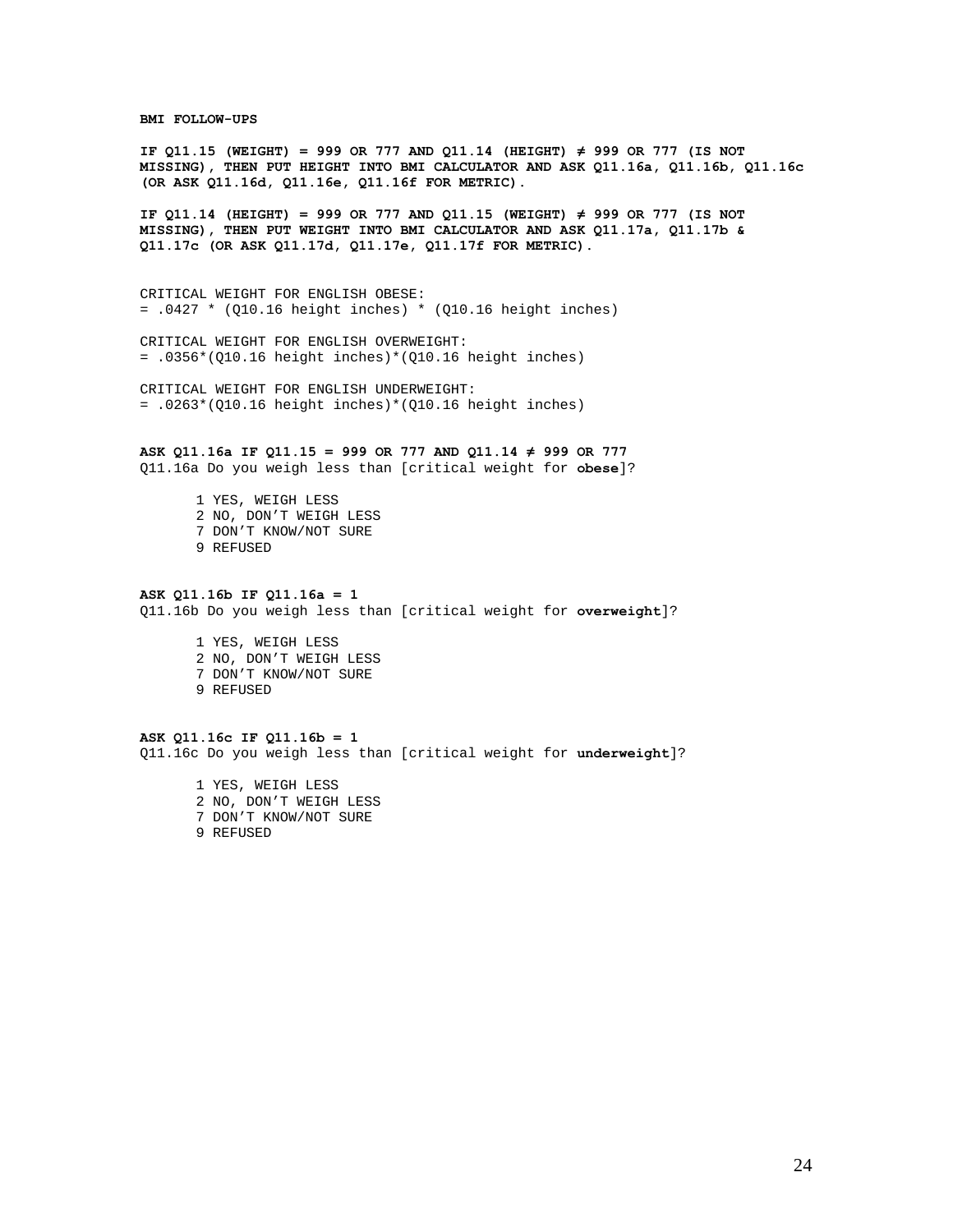CRITICAL WEIGHT FOR METRIC OBESE = .003 \* (Q10.16cm height CM)\*(Q10.16cm height CM)

CRITICAL WEIGHT FOR METRIC OVERWEIGHT = .0025\* (Q10.16cm height CM)\*(Q10.16cm height CM)

CRITICAL WEIGHT FOR METRIC UNDERWEIGHT = .00185\* (Q10.16cm height CM)\*(Q10.16cm height CM)

# **ASK Q11.16d IF Q11.15 = 999 OR 777 AND Q11.14 ≠ 999 OR 777**

Q11.16d Do you weigh less than [critical weight for **METRIC obese**]?

1 YES, WEIGH LESS 2 NO, DON'T WEIGH LESS 7 DON'T KNOW/NOT SURE 9 REFUSED

# **ASK Q11.16e IF Q11.16d = 1**  Q11.16e Do you weigh less than [critical weight for **METRIC overweight**]?

1 YES, WEIGH LESS 2 NO, DON'T WEIGH LESS 7 DON'T KNOW/NOT SURE 9 REFUSED

#### **ASK Q11.16f IF Q11.16e = 1**

Q11.16f Do you weigh less than [critical weight for **METRIC underweight**]?

1 YES, WEIGH LESS 2 NO, DON'T WEIGH LESS 7 DON'T KNOW/NOT SURE 9 REFUSED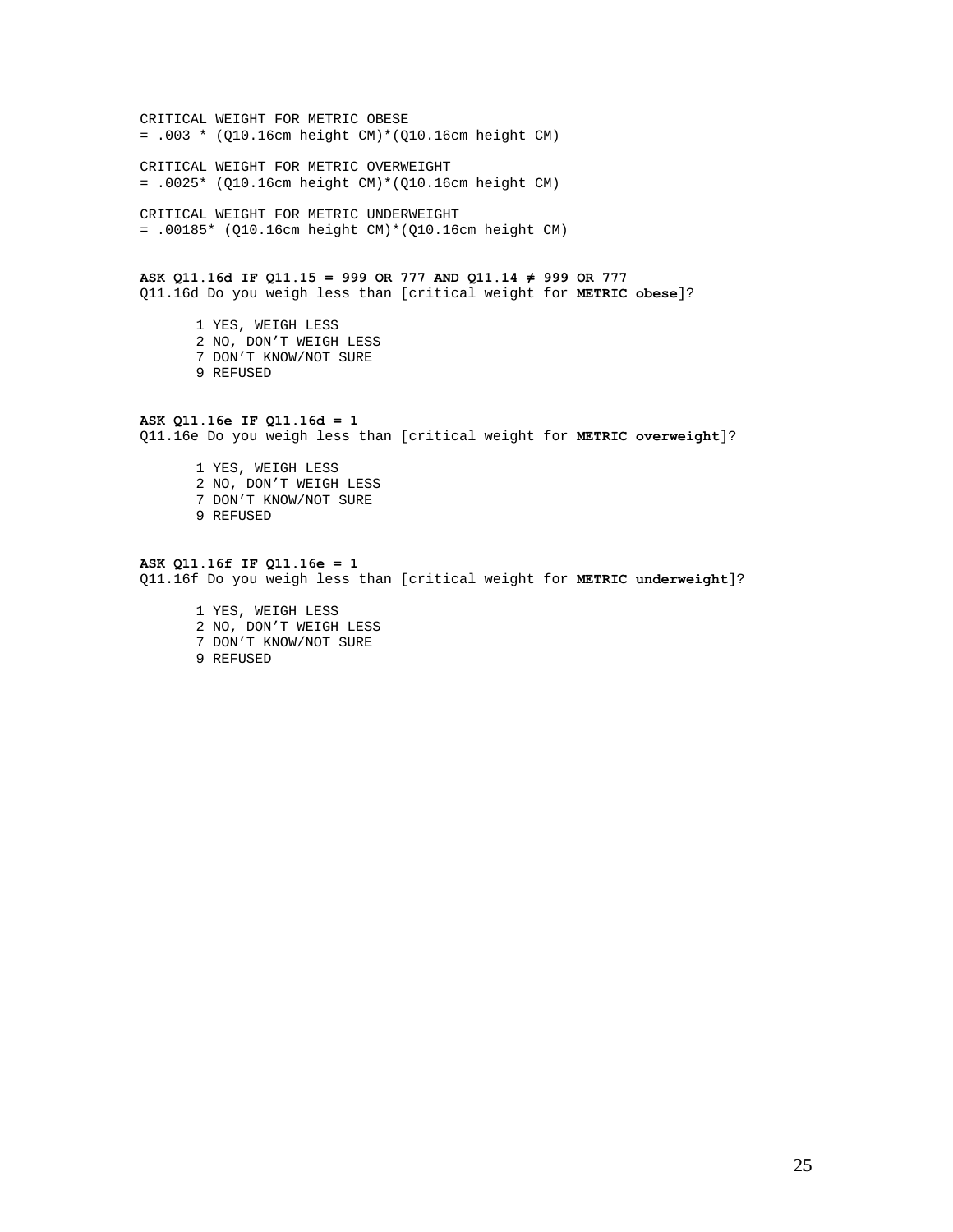CRITICAL HEIGHT IN INCHES FOR OBESE:  $=$  SQUARE ROOT OF (23.43  $*$  WEIGHT from Q10.17 LB)

CRITICAL HEIGHT IN INCHES FOR OVERWEIGHT:  $=$  SQUARE ROOT OF (28.12  $*$  WEIGHT from Q10.17 LB)

CRITICAL HEIGHT IN INCHES FOR UNDERWEIGHT: = SQUARE ROOT OF (38 \* WEIGHT from Q10.17 LB)

THEN CONVERT TO FEET, INCHES

# **ASK Q11.17a IF Q11.14 = 999 OR 777 AND Q11.15 ≠ 999 OR 777**  Q11.17a Is your height less than [critical height for **obese**]?

1 YES, LESS 2 NO, NOT LESS 7 DON'T KNOW/NOT SURE 9 REFUSED

# **ASK Q11.17b IF Q11.17a = 2**

Q11.17b Is your height less than [critical height for **overweight**]?

1 YES, LESS 2 NO, NOT LESS 7 DON'T KNOW/NOT SURE 9 REFUSED

# **ASK Q11.17c IF Q11.17b = 2**

Q11.17c Is your height less than [critical height for **underweight**]?

1 YES, LESS 2 NO, NOT LESS 7 DON'T KNOW/NOT SURE 9 REFUSED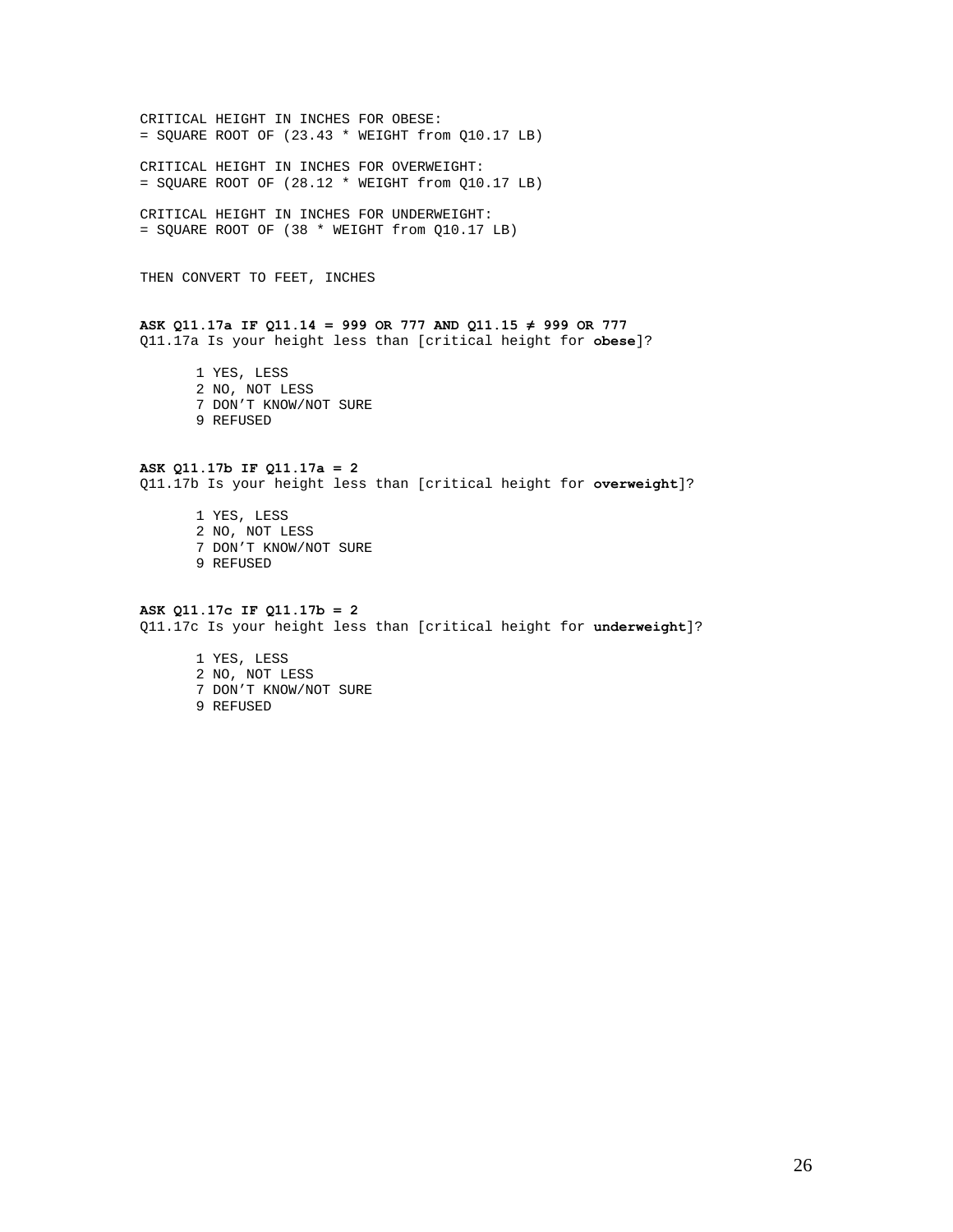CALCULATE CRITICAL HEIGHT FOR METRIC OBESE = SQUARE ROOT OF (333 \* WEIGHT KILOS from Q10\_17M)

CALCULATE CRITICAL HEIGHT FOR METRIC OVERWEIGHT = SQUARE ROOT OF (400 \* WEIGHT KILOS from Q10\_17M)

CALCULATE CRITICAL HEIGHT FOR METRIC UNDERWEIGHT = SQUARE ROOT OF (540.5 \* WEIGHT KILOS from Q10\_17M)

**ASK Q11.17d IF Q11.14 = 999 OR 777 AND Q11.15 ≠ 999 OR 777**  Q11.17d Is your height less than [critical height for **METRIC obese**]?

1 YES, LESS 2 NO, NOT LESS 7 DON'T KNOW/NOT SURE 9 REFUSED

**ASK Q11.17e IF Q11.17d = 2**  Q11.17e Is your height less than [critical height for **METRIC overweight**]?

1 YES, LESS 2 NO, NOT LESS 7 DON'T KNOW/NOT SURE 9 REFUSED

#### **ASK Q11.17f IF Q11.17e = 2**

Q11.17f Is your height less than [critical height for **METRIC underweight**]?

1 YES, LESS 2 NO, NOT LESS 7 DON'T KNOW/NOT SURE 9 REFUSED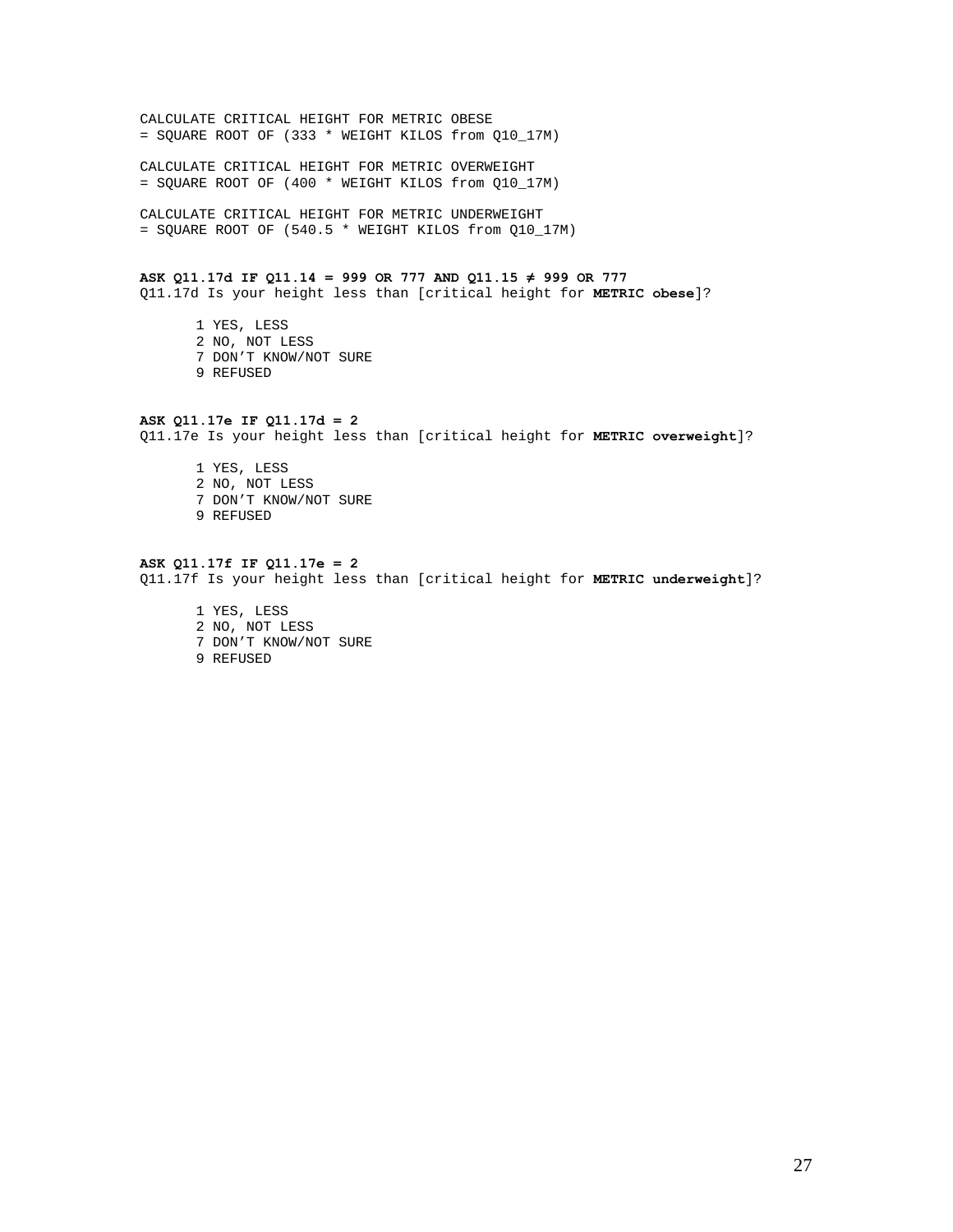# **TOBACCO**

**ASK ALL**  Q12.1 Have you smoked at least 100 cigarettes in your entire life?

READ IF NECCESSARY: 100 cigarettes=5 packs.

- 1 YES
- 2 NO
- 7 DON'T KNOW/NOT SURE
- 9 REFUSED

# **ASK Q12.2 IF Q12.1 = 1**

Q12.2 Do you now smoke cigarettes every day, some days, or not at all?

1 EVERY DAY 2 SOME DAYS 3 NOT AT ALL 7 DON'T KNOW/NOT SURE 9 REFUSED

**ASK Q12.3 IF Q12.1=1**  Q12.3 How old were you when you first started smoking cigarettes regularly?

YEARS [RANGE 5-85] 777 DON'T KNOW/NOT SURE 888 ONLY IF RESPONDENT SAYS NEVER SMOKED REGULARLY 999 REFUSED

# **ASK Q12.4 IF Q12.2 = 1 OR 2**

Q12.4 During the past 12 months, have you stopped smoking for 24 hours or longer because you were trying to quit smoking?

1 YES 2 NO 7 DON'T KNOW/NOT SURE 9 REFUSED

#### **ASK Q12.5 IF Q12.1 = 1 AND Q12.2 = 3**

Q12.5 About how long has it been since you last smoked cigarettes regularly?

ENTER EITHER WEEKS, MONTHS OR YEARS – NOT MORE THAN ONE. ROUND TO CLOSEST WEEK, MONTH OR YEAR IF NECESSARY. [1 year = 12 months]

\_\_\_ WEEKS \_\_\_ MONTHS \_\_\_ YEARS 888 NEVER SMOKED REGULARLY 777 DON'T KNOW/NOT SURE 999 REFUSED

**CATI Note: Only allow one field to be entered.**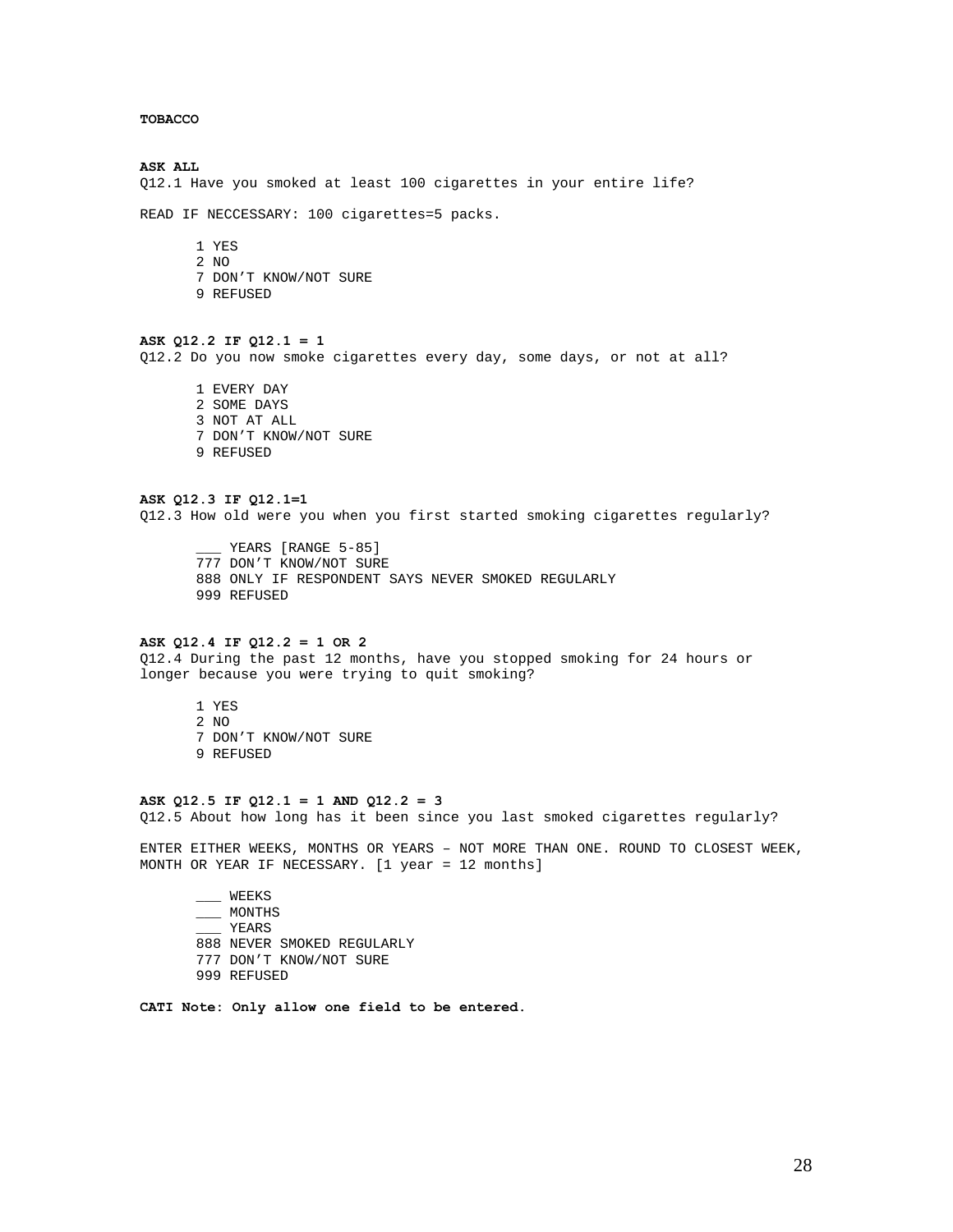## **ASK Q12.6 IF Q12.1 = 1**  Q12.6 Were you smoking at all around this time 12 months ago?

1 YES

- 2 NO
- 7 DON'T KNOW/NOT SURE
- 9 REFUSED

## **ASK Q12.7 IF Q12.6 = 1**

Q12.7 Were you smoking cigarettes every day or some days?

1 EVERY DAY 2 SOME DAYS 7 DON'T KNOW/NOT SURE 9 REFUSED

# **ASK Q12.8 IF Q12.2 = 1 OR 2**

Q12.8 Was the last cigarette you smoked from a carton, a pack, a single or loosie, bummed, or did you roll your own?

1 CARTON 2 PACK 3 SINGLE/LOOSIE 4 BUMMED 5 ROLL YOUR OWN 7 DON'T KNOW/NOT SURE 9 REFUSED

#### **ASK Q12.9 IF Q12.8 = 1, 2 OR 3**

Q12.9 Where did you get that [Answer to Q12.8]?

01 From a gas station, deli, or other store in New York City IF R DOES NOT PICK #1, READ ALL OF THE REMAINING ANSWER CHOICES 02 From another person or on the street in New York City 03 Outside New York City but in New York State 04 In a different state 05 Through the Internet or mail 06 Indian Reservation 07 Outside the US, or 88 Somewhere else (SPECIFY) \_ 77 DON'T KNOW/NOT SURE 99 REFUSED

**CATI Note: Only one choice can be entered. Entries must be zero filled.**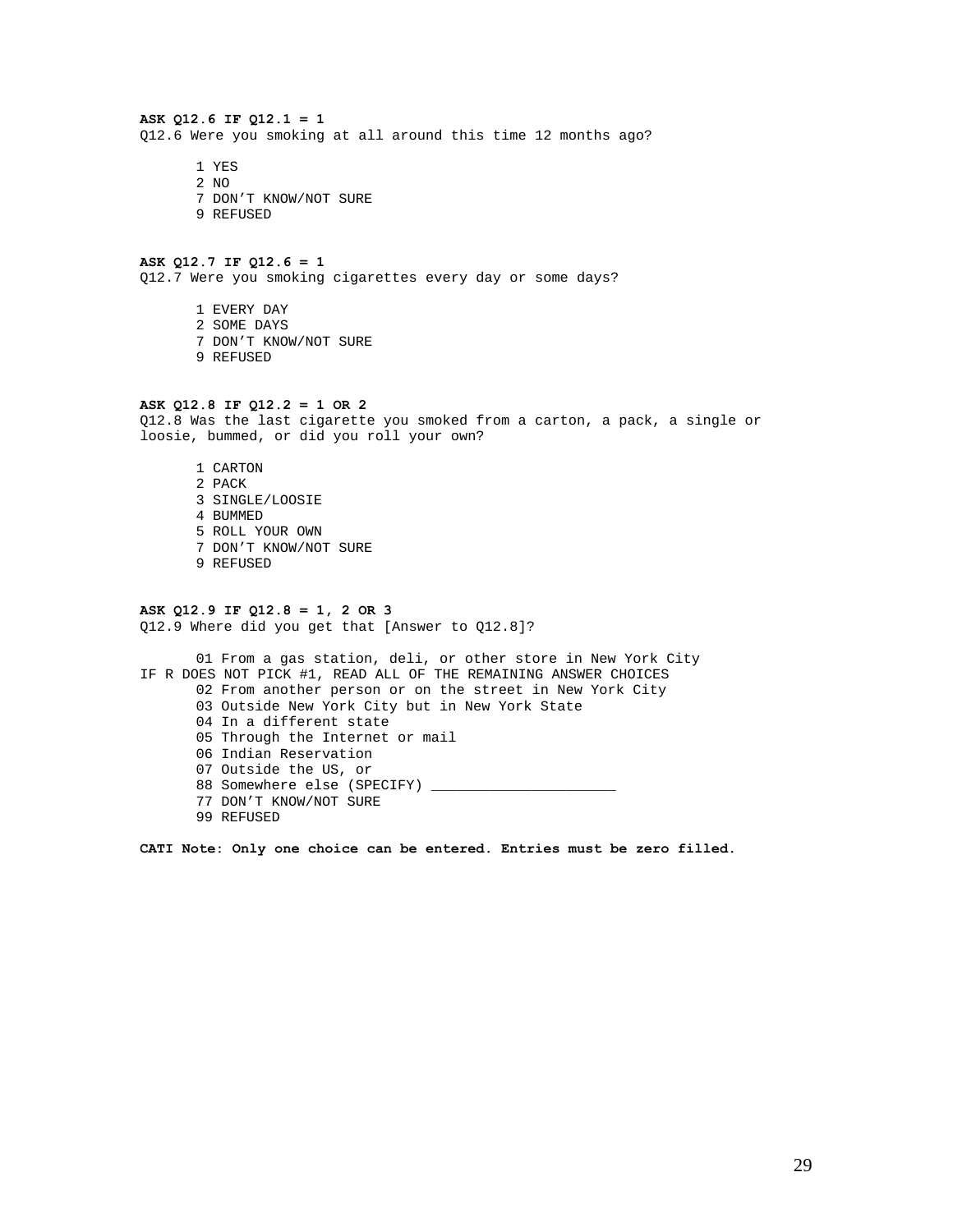#### **ASK Q13.1 IF Q11.12 = 1**

Q13.1 How often are you around people when they are smoking in your workplace? All of the time, most of the time, only occasionally or never?

1 ALL OF THE TIME 2 MOST OF THE TIME 3 ONLY OCCASIONALLY 4 NEVER 5 DO NOT WORK 7 DON'T KNOW/NOT SURE 9 REFUSED

#### **ASK 13.2 IF Q11.7 = 1**

Q13.2 How has the ban on smoking in bars, restaurants, and workplaces affected the amount of second-hand smoke you're exposed to? Would you say it has greatly increased, somewhat increased, had no impact, somewhat reduced or greatly reduced the amount of second hand smoke you're exposed to? Or do you rarely or never go to places where you would be exposed to second hand smoke?

1 GREATLY INCREASED 2 SOMEWHAT INCREASED 3 HAD NO IMPACT 4 SOMEWHAT REDUCED 5 GREATLY REDUCED 6 RARELY OR NEVER GO TO PLACES WHERE WOULD BE EXPOSED 7 DON'T KNOW/NOT SURE 9 REFUSED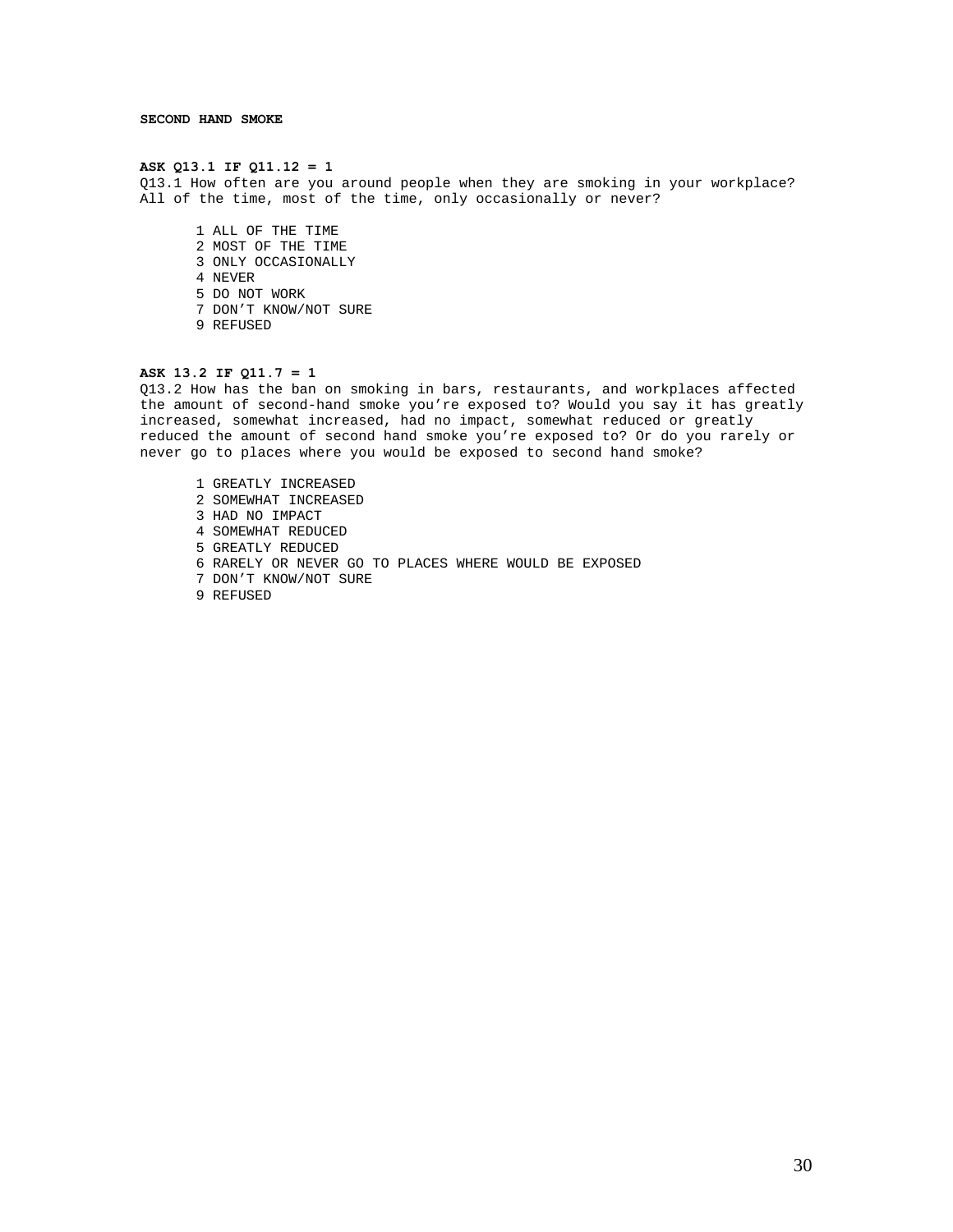### **NON-CORE DEMOGRAPHICS**

### **ASK ALL**

Q14.1 Do you have a functioning air conditioner in any room of your home?

- 1 YES 2 NO
- 7 DON'T KNOW/NOT SURE
- 9 REFUSED

# **ASK Q14.2a IF 14.1 = 1 AND DATE BETWEEN MARCH AND JULY 2007**

Q14.2a During the summer of 2006, did you turn on at least one of the air conditioners in your home for cooling?

1 YES

- 2 NO
- 7 DON'T KNOW/NOT SURE
- 9 REFUSED

### **ASK Q14.2b IF 14.1 = 1 AND DATE BETWEEN AUGUST AND DECEMBER 2007**

Q14.2b During the summer of 2007, did you turn on at least one of the air conditioners in your home for cooling?

- 1 YES
- 2 NO
- 7 DON'T KNOW/NOT SURE
- 9 REFUSED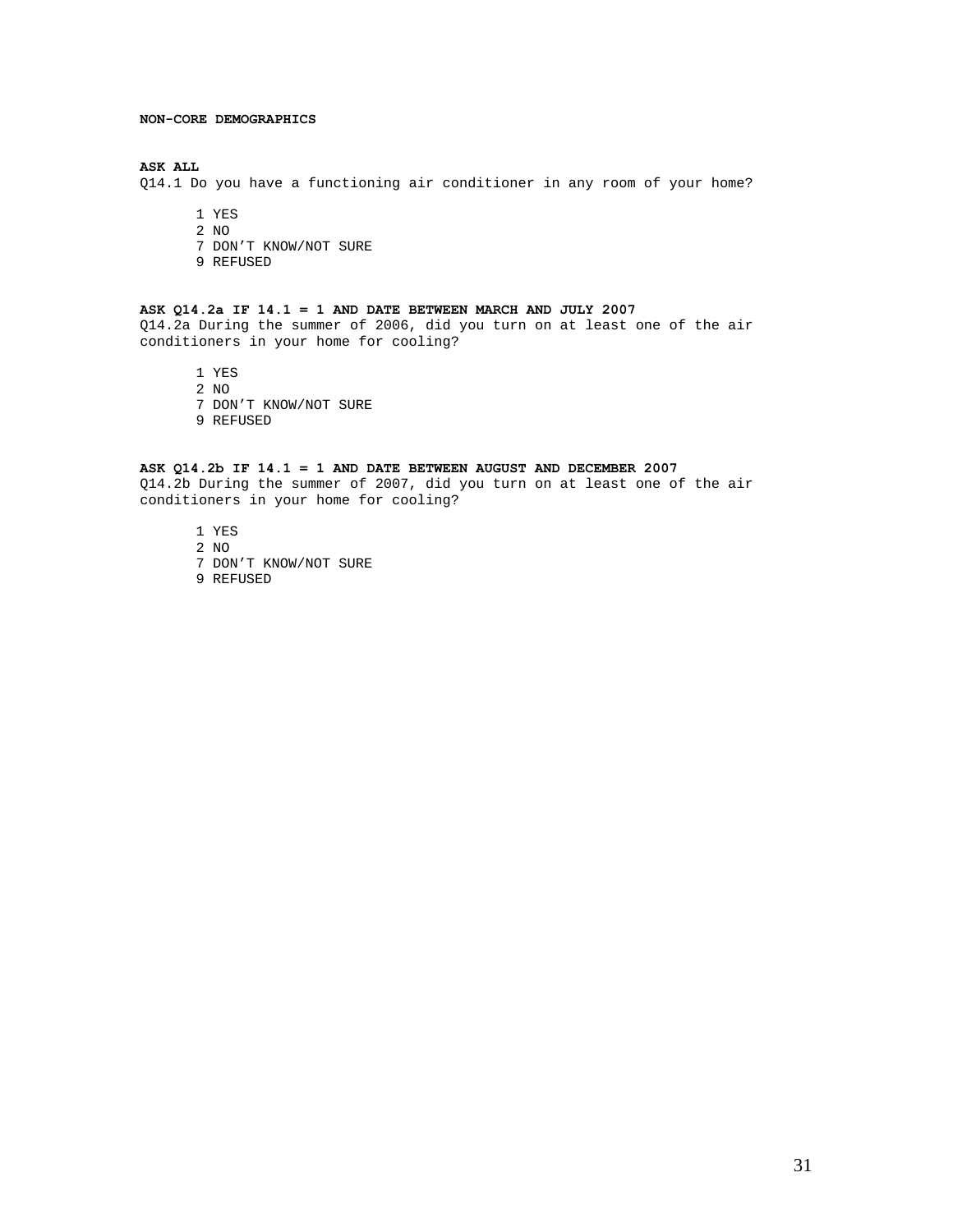### **ASK Q14.3 IF Q11.1 >= 45 OR Q11.1a = 1 OR 2**

Q14.3 How many of your friends or relatives do you see or hear from at least once a month?

### READ IF NECESSARY:

0 None 1 One 2 Two 3 Three or four 4 Five to eight 5 Nine or more 7 DON'T KNOW/NOT SURE 9 REFUSED

#### **ASK Q14.4 IF Q11.1 >= 45 OR Q11.1a = 1 OR 2**

Q14.4 How many of your friends or relatives do you feel at ease with that you can talk to about private matters?

READ IF NECESSARY:

- 0 None 1 One 2 Two 3 Three or four 4 Five to eight 5 Nine or more 7 DON'T KNOW/NOT SURE 9 REFUSED
- 

#### **ASK Q14.5 IF Q11.1 >= 45 OR Q11.1a = 1 OR 2**

Q14.5 How many of your friends or relatives do you feel close to such that you could call on them for help?

READ IF NECESSARY: Help includes assistance with anything you can not do for yourself.

READ IF NECESSARY:

0 None 1 One 2 Two 3 Three or four 4 Five to eight 5 Nine or more 7 DON'T KNOW/NOT SURE 9 REFUSED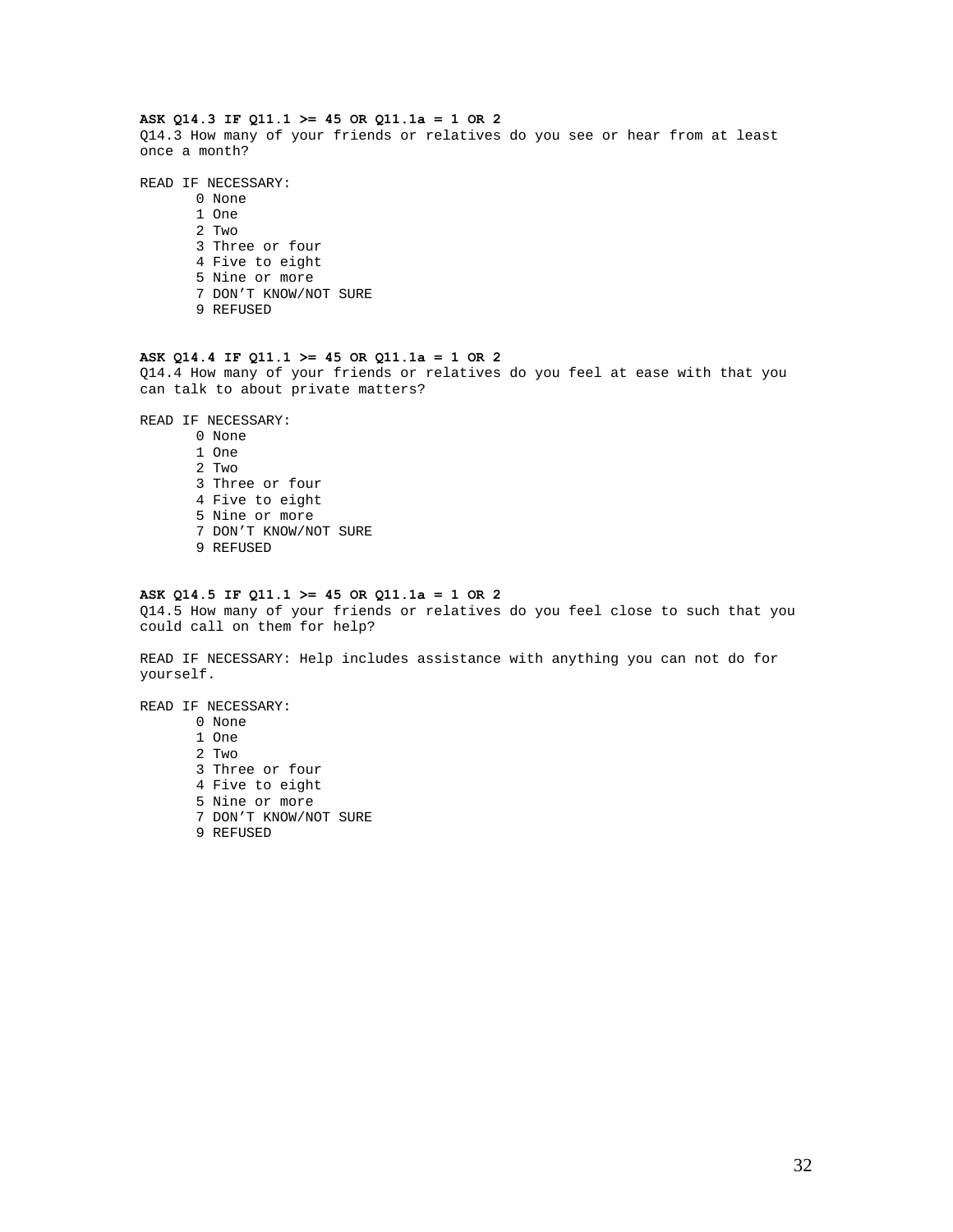**CHILD CARE** 

#### **ASK Q15.2 IF Q15.1a > 0**

Q15.2 You said earlier that there are \_\_\_\_ children under 18 years old living in your house.

How old is the youngest child living in the household?

READ IF NECESSARY: Include all children who live in the household the majority of a typical week.

\_\_ YEARS [RANGE 00-17] \_\_ MONTHS [RANGE 00-11] 77 DON'T KNOW/NOT SURE

99 REFUSED

**CATI note: Require both years and months. If 0 (zero) for years or months, must enter zero.** 

# **IF Q15.2 <= 5 YEARS SCREEN: The following questions are about the youngest child living in this household.**

#### **ASK Q15.3 IF Q15.2 <= 5 YEARS**

Q15.3 Besides your family, what kind of child care or school arrangement has been relied on most over the past year for the youngest child living in this household?

READ ANSWER CHOICES:

- 01 Day care center or group day care program 02 Head Start, nursery school or pre-kindergarten 03 A child care provider's home
- 04 A babysitter or nanny in your home
- 05 No one other than family
- 06 NOT KNOWLEDGEABLE ABOUT CHILD CARE FOR THIS CHILD
- 77 DON'T KNOW/NOT SURE
- 99 REFUSED

**CATI Note: Only one choice can be entered. Entries must be zero filled.** 

#### **ASK Q15.4 IF Q15.3 ≠ 06, 77 OR 99**

Q15.4 Was a different child care or school arrangement preferred to the one you just named?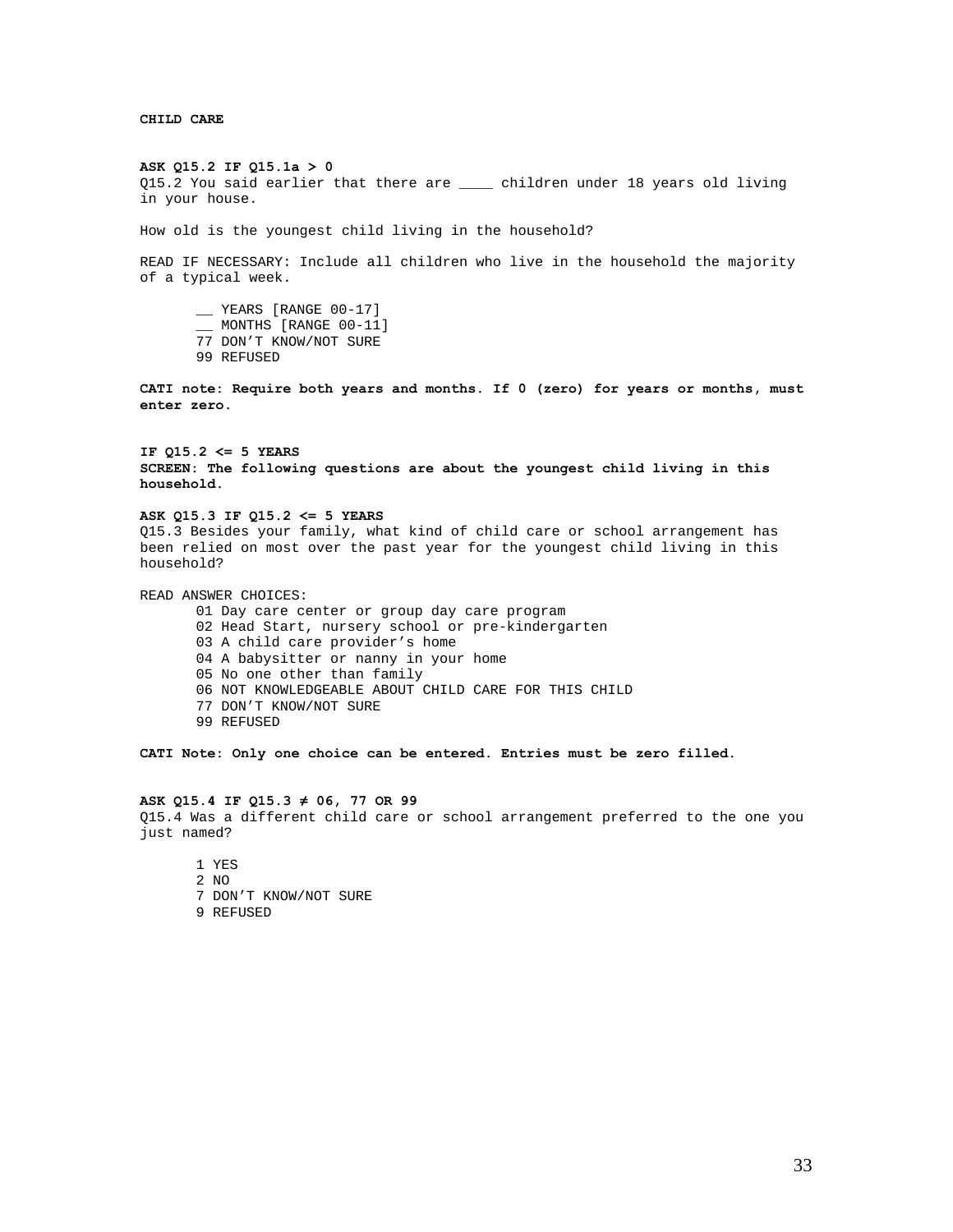## **ASK Q15.5 IF Q15.4 = 1**

Q15.5 What kind of child care or school arrangement other than your family would have been most preferred for this child?

READ ANSWER CHOICES:

- 01 Day care center or group day care program
- 02 Head Start, nursery school or pre-kindergarten
- 03 A child care provider's home
- 04 A babysitter or nanny in your home
- 05 No one other than family
- 77 DON'T KNOW/NOT SURE
- 99 REFUSED

**CATI Note: Only one choice can be entered. Entries must be zero filled.** 

#### **ASK Q15.6 IF Q15.5 ≠ 05, 77 OR 99**

Q15.6 Which of the following was the most important reason why this child is not in this preferred type of child care or school?

READ ANSWER CHOICES:

01 The availability of care 02 The cost of care 03 The distance to and from the care site 04 The child's special needs were not met 05 Concerns about the quality or safety 06 You were not really looking for it 07 OTHER 77 DON'T KNOW/NOT SURE 99 REFUSED

**CATI Note: Only one choice can be entered. Entries must be zero filled.**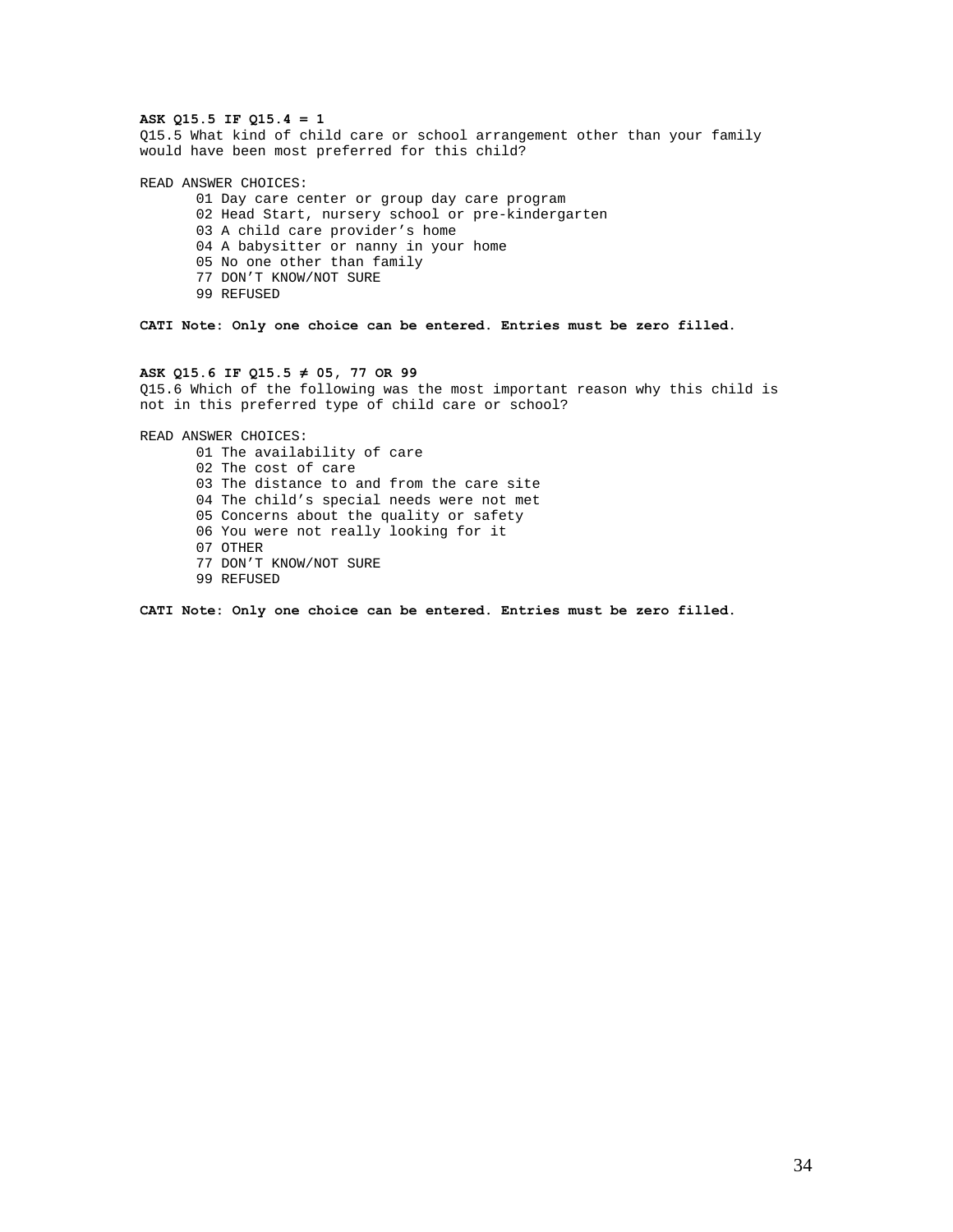### **TELEPHONE MODULE**

#### **SCREEN: And now the next few questions ask about your telephone usage.**

#### **ASK ALL**

Q16.1 Do you have more than one telephone number in your household? Do not include cell phones or numbers that are only used by a computer or fax machine.

1 YES 2 NO 7 DON'T KNOW/NOT SURE 9 REFUSED

**ASK Q16.2 IF Q16.1 = 1**  Q16.2 How many of these are residential numbers?

> \_\_ RESIDENTIAL TELEPHONE NUMBERS [RANGE 0-5] 77 DON'T KNOW/NOT SURE 99 REFUSED

#### **ASK Q16.3 IF Q16.1 = 1**

Q16.3 How many telephone numbers in your household are used only as a fax machine, by a computer or modem, as a DSL or for some other exclusive data use?

READ IF NECESSARY: By exclusive we mean "only" for that use.

\_\_ NUMBER OF TELEPHONE NUMBERS [RANGE 0-5] 77 DON'T KNOW/NOT SURE 99 REFUSED

#### **ASK ALL**

Q16.4 During the past 12 months, has your household ever been without telephone service for more than 24 hours?

1 YES 2 NO 7 DON'T KNOW/NOT SURE 9 REFUSED

#### **ASK Q16.5 IF Q16.4 = 1**

Q16.5 What was the total amount of time your household was without telephone service for more than 24 hours?

 $\overline{\phantom{0}}$  DAYS \_\_\_ WEEKS \_\_\_ MONTHS 777 DON'T KNOW/NOT SURE 999 REFUSED

**CATI Note: Only allow one field to be entered.**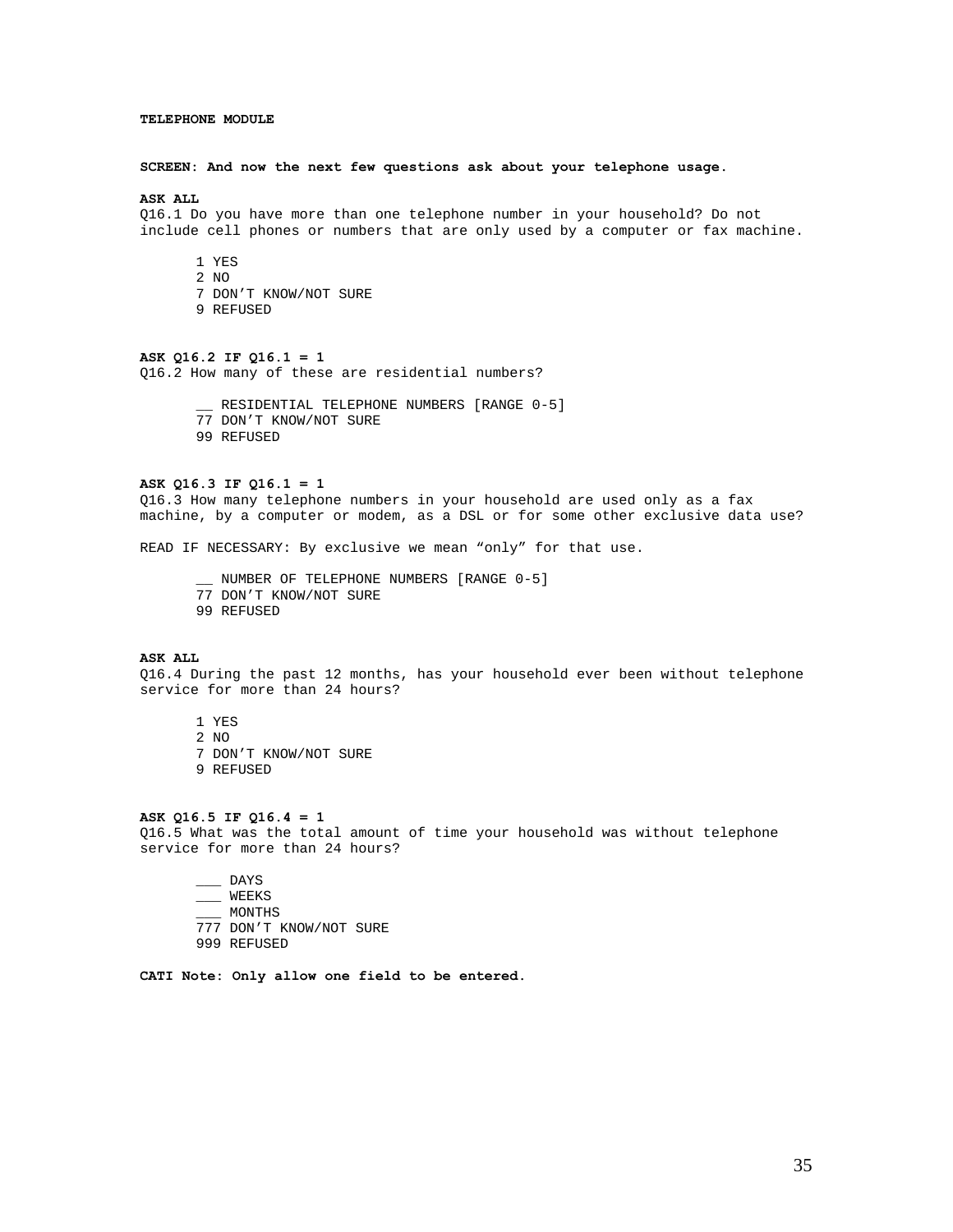# **ASK ALL**

Q16.6 In the next 12 months, how likely are you to disconnect your home landline telephone and only use a cell phone? Would you say very likely, somewhat likely, somewhat unlikely, or very unlikely?

1 VERY LIKELY 2 SOMEWHAT LIKELY 3 SOMEWHAT UNLIKELY 4 VERY UNLIKELY 7 DON'T KNOW/NOT SURE 9 REFUSED

# **ASK ALL**

Q16.6a Do you have a cell phone for personal use? Please include cell phones used for both business and personal use.

1 YES 2 NO 7 DON'T KNOW/NOT SURE 9 REFUSED

**ASK Q16.6b IF Q16.6a = 1**  Q16.6b Do you usually share this cell phone with any other adults?

1 YES 2 NO 7 DON'T KNOW/NOT SURE 9 REFUSED

#### **ASK Q16.6c IF Q16.6a = 2**

Q16.6c Do you share a cell phone for personal use with other adults?

1 YES 2 NO 7 DON'T KNOW/NOT SURE 9 REFUSED

### **ASK Q16.6d IF Q16.6b OR Q16.6c = 1**

Q16.6d How many other adults use this cell phone at least one-third of the time?

**Interviewer: 'TWO OR MORE' IS THE MAXIMUM RESPONSE ALLOWED** 

1 NONE 2 ONE 3 TWO OR MORE 7 DON'T KNOW/NOT SURE 9 REFUSED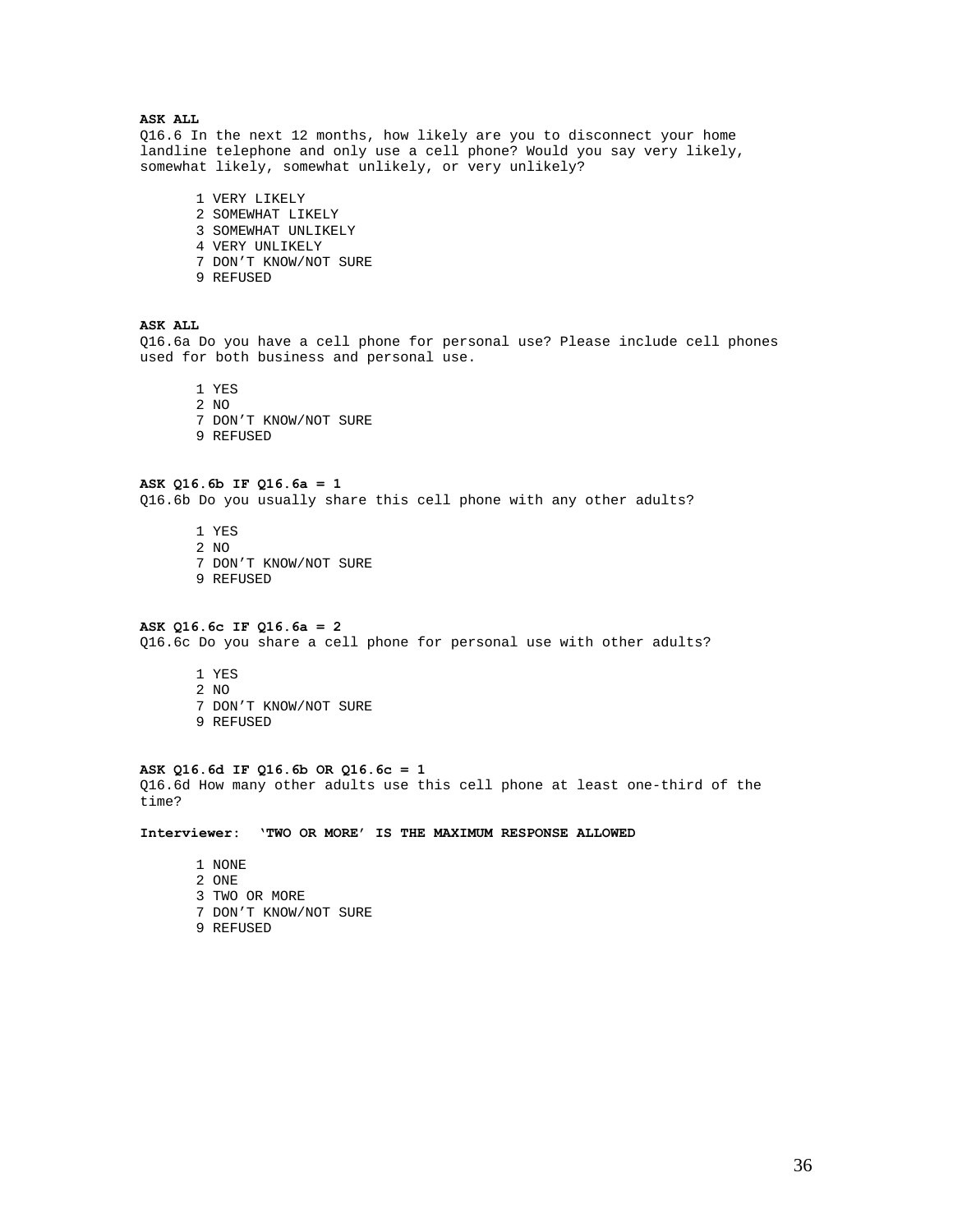#### **ASK Q17.1 IF Q11.2 = 2**

```
Q17.1 A mammogram is an x-ray of each breast to look for breast cancer. Have 
you ever had a mammogram?
```
- 1 YES 2 NO 7 DON'T KNOW/NOT SURE
- 9 REFUSED

# **ASK Q17.2 IF Q17.1 = 1**

Q17.2 How long has it been since your last mammogram?

READ IF NECESSARY:

1 Less than 12 months ago 2 1 year ago but less than 2 years ago 3 2 years ago but less than 3 years ago 4 3 years ago but less than 5 years ago 5 5 or more years ago 7 DON'T KNOW/NOT SURE 9 REFUSED

# **ASK Q17.3 IF Q11.2 = 2**

Q17.3 A Pap smear is a test for cancer of the cervix. Have you ever had a Pap smear?

1 YES 2 NO 7 DON'T KNOW/NOT SURE 9 REFUSED

### **ASK 17.4 IF Q17.3 = 1**  Q17.4 How long has it been since your last pap smear?

READ IF NECESSARY: 1 Less than 12 months ago 2 1 year ago but less than 2 years ago 3 2 years ago but less than 3 years ago 4 3 years ago but less than 5 years ago 5 5 or more years ago 7 DON'T KNOW/NOT SURE 9 REFUSED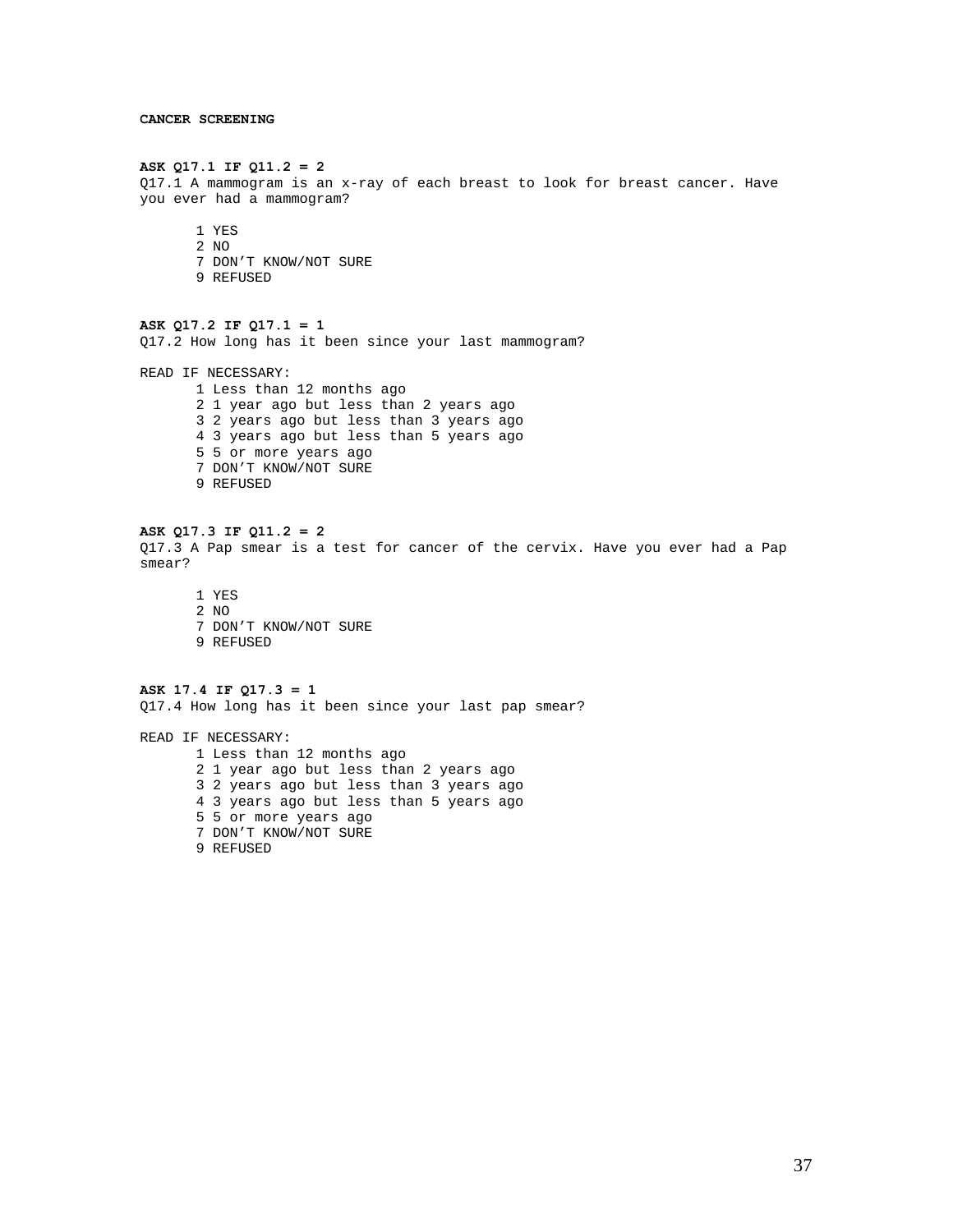## **ASK Q17.5 IF Q11.1 >=45 (OR Q11.1a = 1 OR 2)**

Q17.5 A colonoscopy [KOH-LUH-NOS-KUH-PEE] is an exam in which a tube is inserted in the rectum to view the bowel for signs of cancer or other health problems. Have you ever had a colonoscopy?

READ IF NECESSARY: A colonoscopy involves examination of the entire colon, and usually involves taking medicine to make you have many watery stools the night before the exam and getting medicine through a needle in the arm to make you sleepy during the procedure.

1 YES

- 2 NO
- 7 DON'T KNOW/NOT SURE
- 9 REFUSED

#### **ASK Q17.6 IF Q17.5 = 1**

Q17.6 When was your most recent colonoscopy [KOH-LUH-NOS-KUH-PEE] performed?

READ IF NECESSARY:

1 Less than 1 year ago 2 1 year ago but less than 5 years ago 3 5 years ago but less than 10 years ago 4 10 or more years ago 7 DON'T KNOW/NOT SURE 9 REFUSED

#### **ASK Q17.7 IF Q11.1 >=45 (OR 11.1a = 1 OR 2)**

Q17.7 Have you ever had any other test for colon cancer, such as a sigmoidoscopy [SIG-MOI-DOS-KUH-PEE] or a blood stool test, also known as an F- $O-B-T?$ 

READ IF NECESSARY: A sigmoidoscopy involves examination of only the lower colon using a thin lighted tube called a sigmoidoscope [SIG-MOI-DUH-SKOHP]. A test for blood in your stool, also known as an F-O-B-T, is where you have a bowel movement and use a stick to smear a small sample of it on a special card.

1 YES 2  $N<sub>O</sub>$ 7 DON'T KNOW/NOT SURE 9 REFUSED

**ASK Q17.8 IF Q17.7 = 1**  Q17.8 When did you have that test?

READ IF NECESSARY: 1 Less than 1 year ago 2 1 year ago but less than 5 years ago 3 5 years ago but less than 10 years ago 4 10 or more years ago 7 DON'T KNOW/NOT SURE 9 REFUSED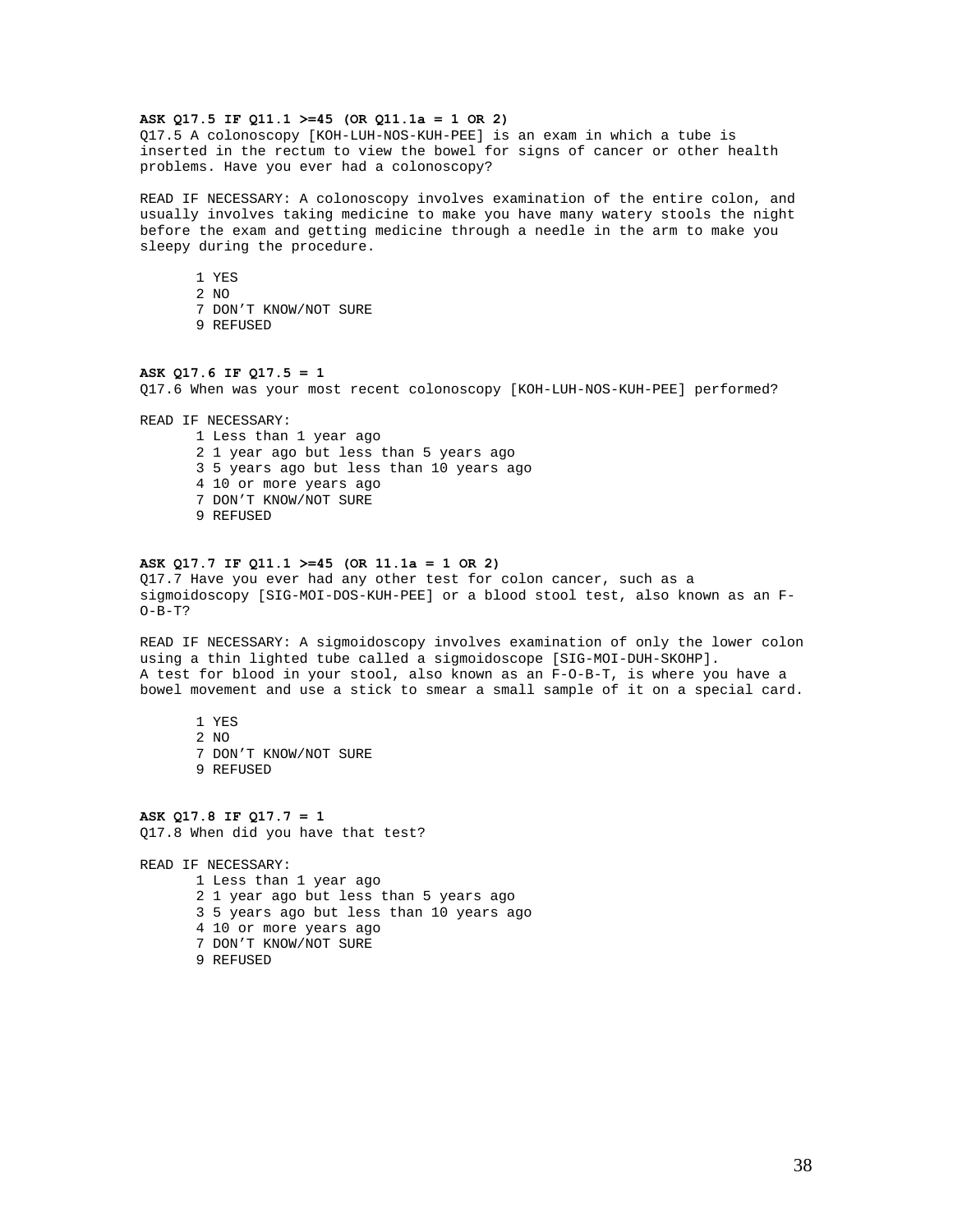**HIV** 

**SCREEN: Now I am going to ask you about HIV testing. Do not count any test you might have had as a part of a blood donation.** 

# **ASK ALL**

Q18.1 Have you had an HIV test in the last 12 months?

1 YES 2 NO 7 DON'T KNOW/NOT SURE 9 REFUSED

#### **ASK Q18.2 IF Q18.1 = 2**

Q18.2 Have you ever had an HIV test?

1 YES 2 NO 7 DON'T KNOW/NOT SURE 9 REFUSED

### **ASK Q18.3 IF Q18.2 = 1**  Q18.3 Did you have that test 1 to 5 years ago or more than 5 years ago?

1 1 TO 5 YEARS AGO 2 MORE THAN 5 YEARS AGO 7 DON'T KNOW/NOT SURE 9 REFUSED

# **ASK ALL**

Q18.4 In the past 12 months has a doctor, nurse or other health professional recommended that you have an HIV test?

1 YES 2 NO 7 DON'T KNOW/NOT SURE 9 REFUSED

#### **ASK Q18.5a IF Q18.1 = 1 AND Q18.4 = 1**

Q18.5a Did you get your last HIV test during the last 12 months as the result of advice from a doctor, nurse or other health professional?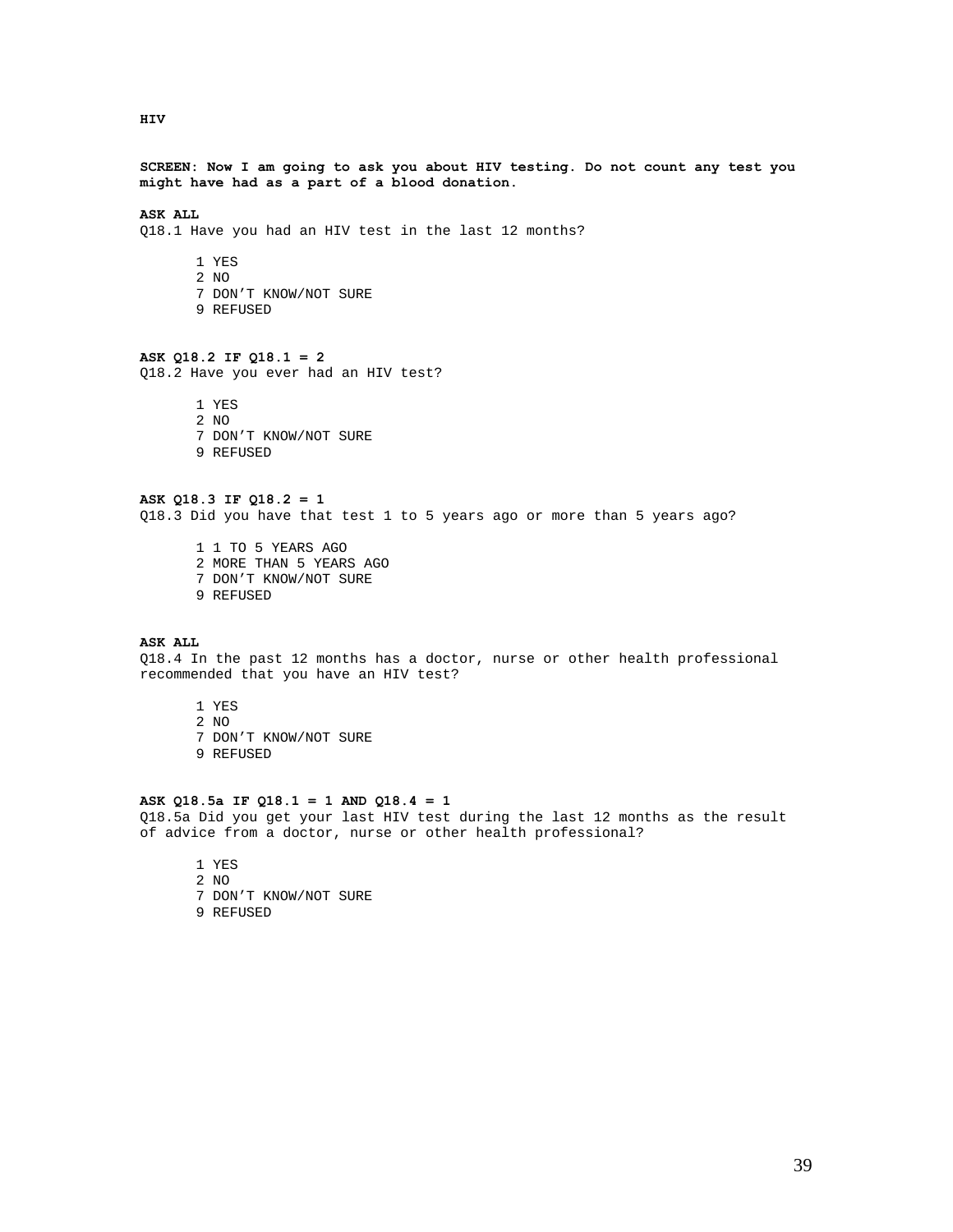### **ASK Q18.5b IF Q18.3 = 1**

Q18.5b Did you get your last HIV test 1 to 5 years ago as the result of advice from a doctor, nurse or other health professional?

1 YES 2 NO 7 DON'T KNOW/NOT SURE 9 REFUSED

### **ASK Q18.6 IF 18.1 = 1 OR 18.2 = 1**

Q18.6 When you were last tested for HIV, were the results available on the same day or did you have to wait a week or more to get the results?

1 SAME DAY 2 WAIT FOR RESULTS 7 DON'T KNOW/NOT SURE 9 REFUSED

# **ASK Q18.7 IF 18.1 = 1 OR 18.2 = 1**

Q18.7 When you were last tested for HIV, did you receive your test results?

1 YES 2 NO 7 DON'T KNOW/NOT SURE 9 REFUSED

#### **ASK ALL**

Q18.8 Has a doctor or health professional ever told you that you have HIV or AIDS?

- 1 YES 2 NO
- 7 DON'T KNOW/NOT SURE
- 9 REFUSED

# **ASK Q18.9 IF Q18.8 = 1**

Q18.9 Have you seen a doctor, nurse or other health care professional for HIV medical care?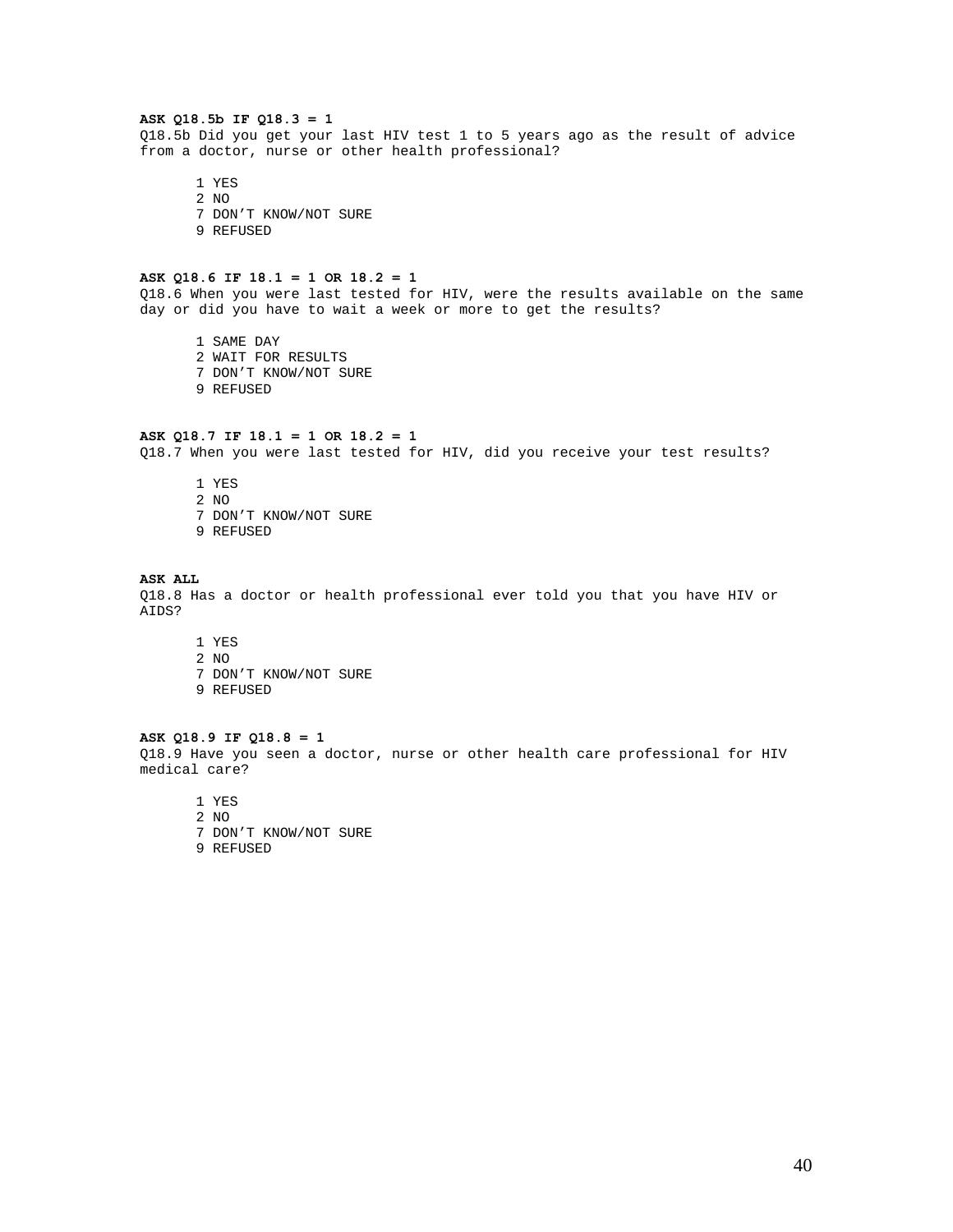**SEXUAL BEHAVIOR** 

**SCREEN: The next few questions are about your sexual behavior. Again, your answers are strictly confidential and you don't have to answer any question you don't want to.** 

### **ASK Q19.1f IF Q11.2 = 2**

Q19.1f During the past 12 months, with how many men have you had sex? By sex we mean oral, vaginal or anal sex, but not masturbation.

\_\_\_ NUMBER [<500] 777 DON'T KNOW/NOT SURE 999 REFUSED

### **ASK Q19.2f IF Q19.1f > 0 AND NOT 777 OR 999**

Q19.2f The last time you had sex, did you use a condom?

IF ASKED: This includes the "female condom."

1 YES 2 NO 7 DON"T KNOW/NOT SURE 9 REFUSED

### **ASK Q19.4f IF Q11.2 = 2**

Q19.4f During the past 12 months, with how many women have you had sex?

READ IF NECESSARY: By sex we mean oral, vaginal or anal sex, but not masturbation.

\_\_\_ NUMER [<500] 777 DON'T KNOW/NOT SURE 999 REFUSED

# **ASK Q19.3f IF Q19.4f = 0**

Q19.3f Have you ever had sex with a woman?

READ IF NECESSARY: By sex we mean oral, vaginal or anal sex, but not masturbation.

1 YES 2 NO 7 DON'T KNOW/NOT SURE 9 REFUSED

#### **ASK Q19.5f IF Q19.1f > 0 AND NOT 777 OR 999**

Q19.5f In the past 12 months, have you had anal sex?

READ IF NECESSARY: By anal sex, we mean having your partner put his penis in your rectum.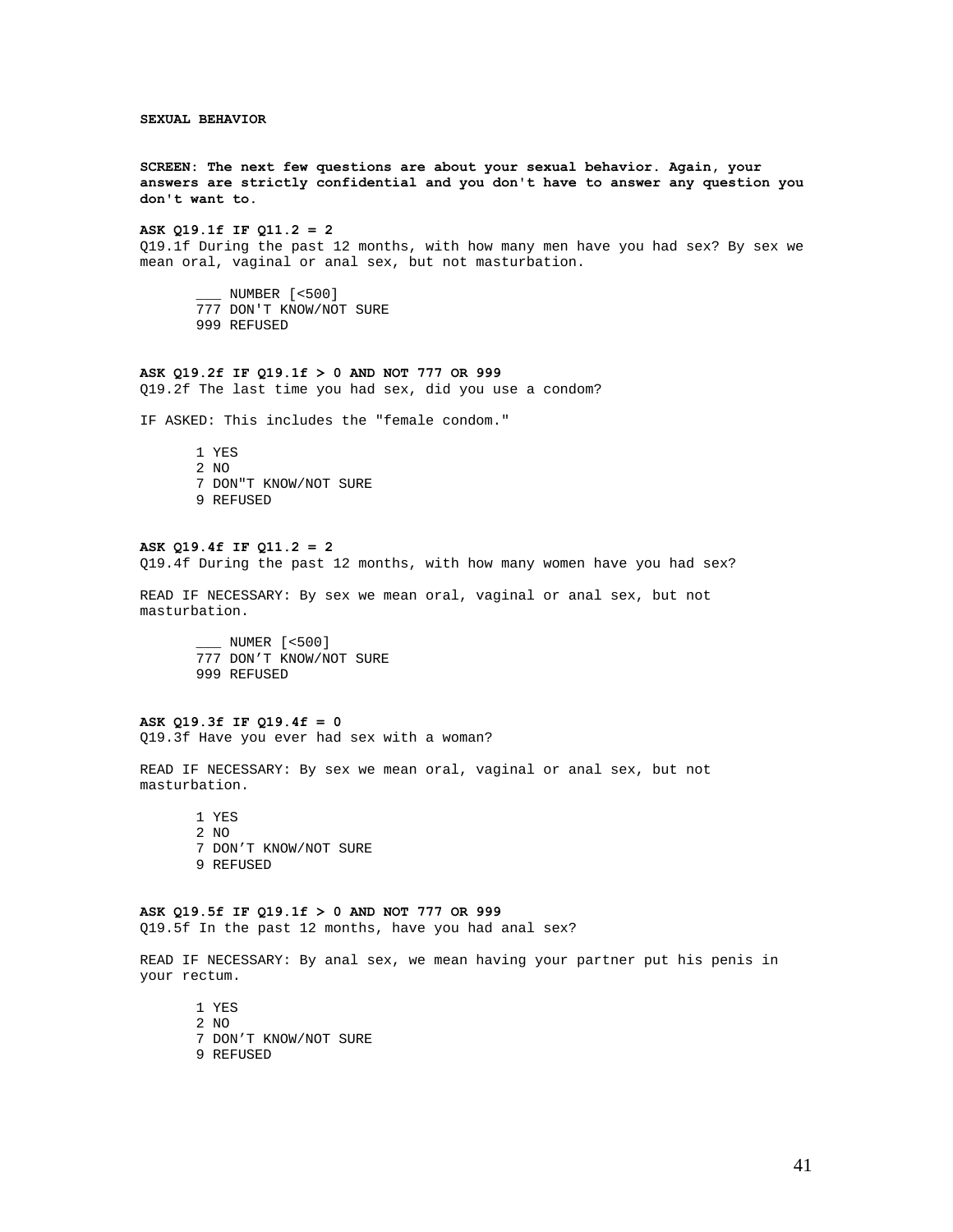## **ASK Q19.6f IF Q19.5f = 1**

Q19.6f In the past 12 months, when you have had anal sex have you or your partner used a condom? Every time, some of the time, or never?

1 EVERY TIME 2 SOME OF THE TIME 3 NEVER 7 DON'T KNOW/NOT SURE 9 REFUSED

# **ASK Q19.7f IF Q11.1 < 55 (OR 11.1a = 2, 3 OR 4) AND Q11.2 = 2**  Q19.7f Are you currently pregnant?

1 YES 2 NO 7 DON'T KNOW/NOT SURE 9 REFUSED

**ASK Q19.8f IF Q19.1f > 0 (AND NOT 777 OR 999) AND Q11.1 < 45 (OR 11.1a = 3 OR 4)** 

Q19.8f Emergency contraception is sometimes called the 'morning-after pill' or Plan B. In the last 12 months, have you, either alone or with your partner, received counseling or information from a medical provider about emergency contraceptive pills?

1 YES 2 NO 7 DON'T KNOW/NOT SURE 9 REFUSED

### **ASK Q19.9f IF Q19.8f = 1**

Q19.9f Where did you receive counseling or information for emergency contraception?

READ IF NECESSARY:

01 Pharmacy 02 Family planning, MIC or Planned Parenthood clinic 03 Department of Health STD clinic 04 Private doctor's office 05 Emergency room 06 Community Health Center 07 Other (SPECIFY) 77 DON'T KNOW/NOT SURE 99 REFUSED

**CATI Note: Only one choice can be entered. Entries must be zero filled.** 

#### **ASK Q19.10f IF Q11.2 = 2**

Q19.10f Have you ever had a tubal sterilization, sometimes called a tubal ligation or having your tubes tied, to make it impossible to have a baby?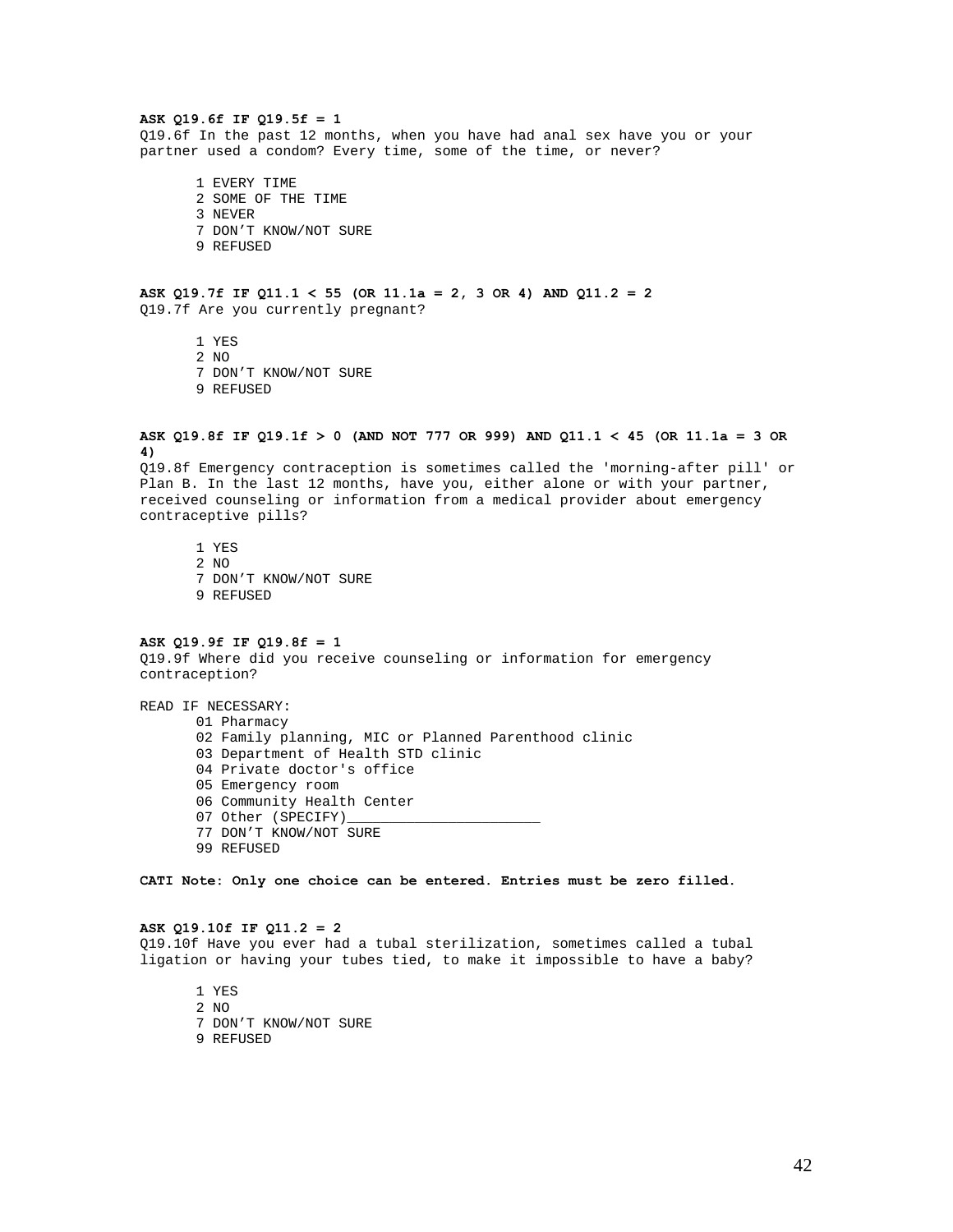#### **ASK Q19.1m IF Q11.2 = 1**

Q19.1m During the past 12 months, with how many women have you had sex? By sex we mean oral, vaginal or anal sex, but not masturbation.

\_\_\_ NUMBER [<500] 777 DON'T KNOW/NOT SURE 999 REFUSED

#### **ASK Q19.2m IF Q19.1m > 0 AND NOT 777 OR 999**

Q19.2m The last time you had sex, did you use a condom?

IF ASKED: This includes the "female condom."

1 YES 2 NO 7 DON"T KNOW/NOT SURE 9 REFUSED

### **ASK Q19.4m IF Q11.2 = 1**

Q19.4m During the past 12 months, with how many men have you had sex?

READ IF NECESSARY: By sex we mean oral or anal sex, but not masturbation.

\_\_\_ NUMER [<500] 777 DON'T KNOW/NOT SURE 999 REFUSED

#### **ASK Q19.3m IF Q19.4m = 0**

Q19.3m Have you ever had sex with a man?

READ IF NECESSARY: By sex we mean oral or anal sex, but not masturbation.

1 YES 2 NO 7 DON'T KNOW/NOT SURE 9 REFUSED

# **ASK Q19.5m IF Q19.1m OR Q19.4m > 0 AND NOT 777 OR 999**  Q19.5m In the past 12 months, have you had anal sex?

READ IF NECESSARY: (IF Q19.1m>0 AND Q19.4m=0) By anal sex, we mean putting your penis in your partner's rectum.

(IF Q19.4m>0 AND Q19.1m>=0) By anal sex, we mean putting your penis in your partner's rectum or having your partner put his penis in your rectum.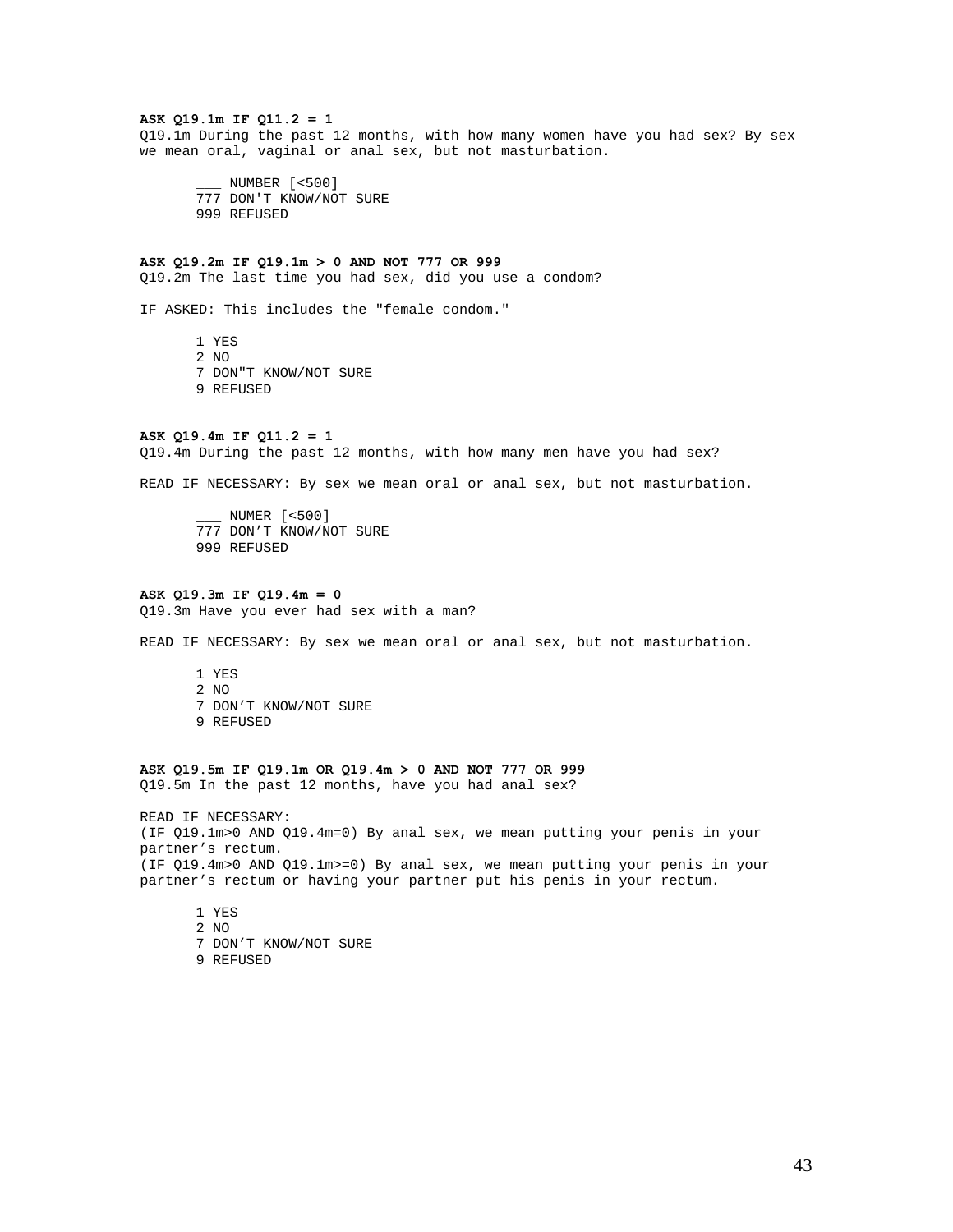### **ASK Q19.6m IF Q19.5m = 1**

Q19.6m In the past 12 months, when you have had anal sex have you or your partner used a condom? Every time, some of the time, or never?

1 EVERY TIME 2 SOME OF THE TIME 3 NEVER 7 DON'T KNOW/NOT SURE 9 REFUSED

# **ASK Q19.7m IF Q19.1m >0 (AND NOT 777 OR 999) AND Q11.1 < 65 (OR 11.1a = 2, 3 OR 4)**

Q19.7m Emergency contraception is sometimes called the 'morning-after pill' or Plan B. In the last 12 months, have you, either alone or with your partner, received counseling or information from a medical provider about emergency contraceptive pills?

1 YES

2 NO 7 DON'T KNOW/NOT SURE 9 REFUSED

#### **ASK Q19.8m IF Q19.7m = 1**

Q19.8m Where did you receive counseling or information for emergency contraception?

READ IF NECESSARY:

- 01 Pharmacy
	- 02 Family planning, MIC or Planned Parenthood clinic
- 03 Department of Health STD clinic
- 04 Private doctor's office
- 05 Emergency room
- 06 Community Health Center
- 07 Other (SPECIFY)\_
- 77 DON'T KNOW/NOT SURE
- 99 REFUSED

**CATI Note: Only one choice can be entered. Entries must be zero filled.** 

### **ASK Q19.9m IF Q11.2 = 1**

Q19.9m Have you ever had a vasectomy which makes it impossible for you to father a child?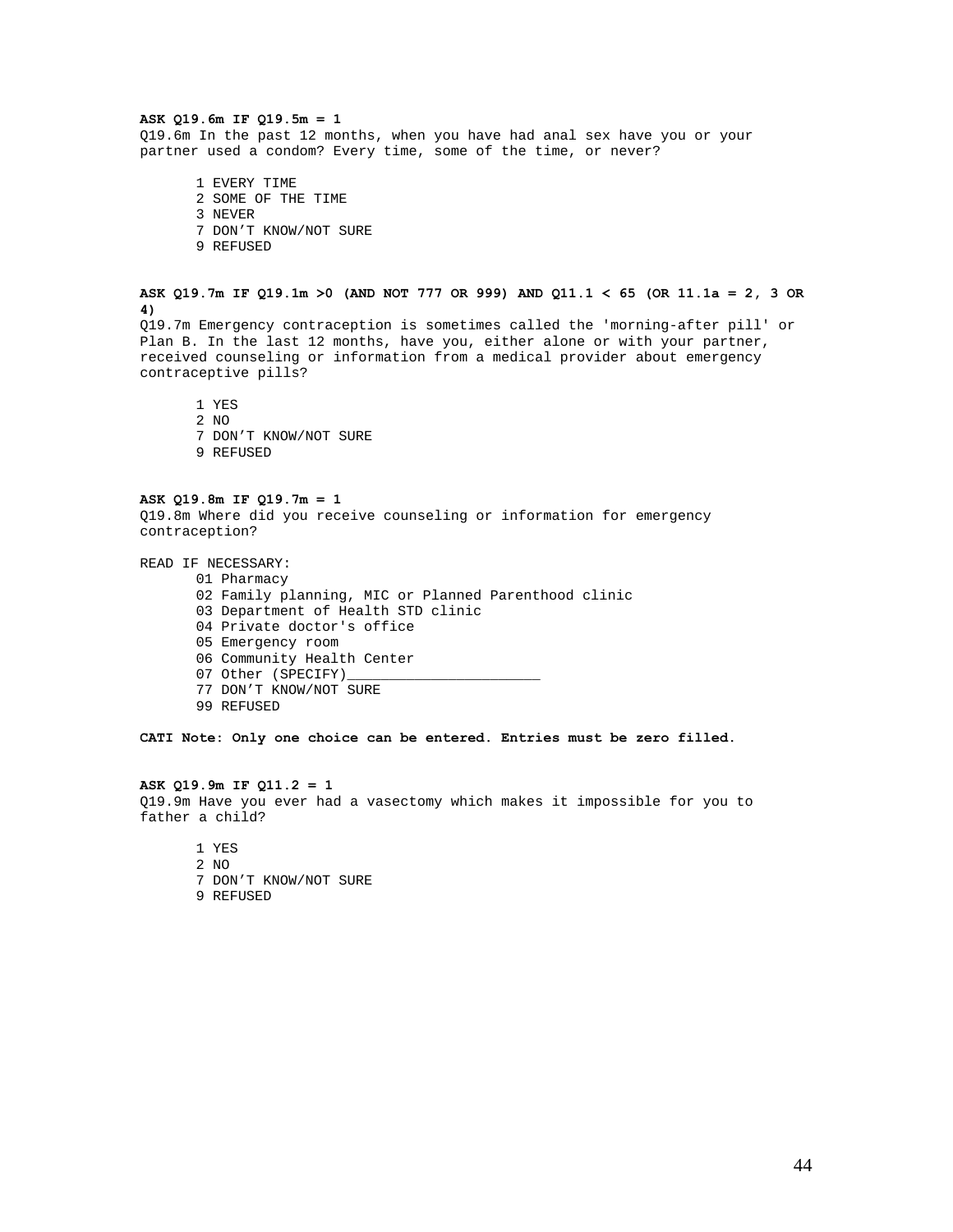# **ALCOHOL**

#### **ASK ALL**

Q20.1 A drink of alcohol is 1 can or bottle of beer, 1 glass of wine, 1 can or bottle of wine cooler, 1 cocktail, or 1 shot of liquor. During the past 30 days, how many days per week or per month did you have at least 1 drink of any alcoholic beverage?

\_\_ DAYS PER WEEK [RANGE 1-7] \_\_ DAYS IN PAST 30 [RANGE 1-30] 00 NO DRINKS IN THE PAST 30 DAYS 77 DON'T KNOW/NOT SURE 99 REFUSED

**CATI Note: Only allow one field to be entered.** 

### **ASK Q20.2 IF Q20.1 > 0 BUT NOT 77 OR 99**

Q20.2 On the days when you drank, about how many drinks did you drink on average?

\_\_ NUMBER OF DRINKS 77 DON'T KNOW/NOT SURE

99 REFUSED

# **ASK Q20.3 IF Q20.1 > 0 BUT NOT 77 OR 99**

Q20.3 Considering all types of alcoholic beverages, how many times during the past 30 days did you have 5 or more drinks on one occasion?

\_\_ NUMBER OF TIMES 77 DON'T KNOW/NOT SURE 99 REFUSED

#### **ASK ALL**

Q20.4 In the past 12 months, have you received any counseling or medication for an alcohol problem?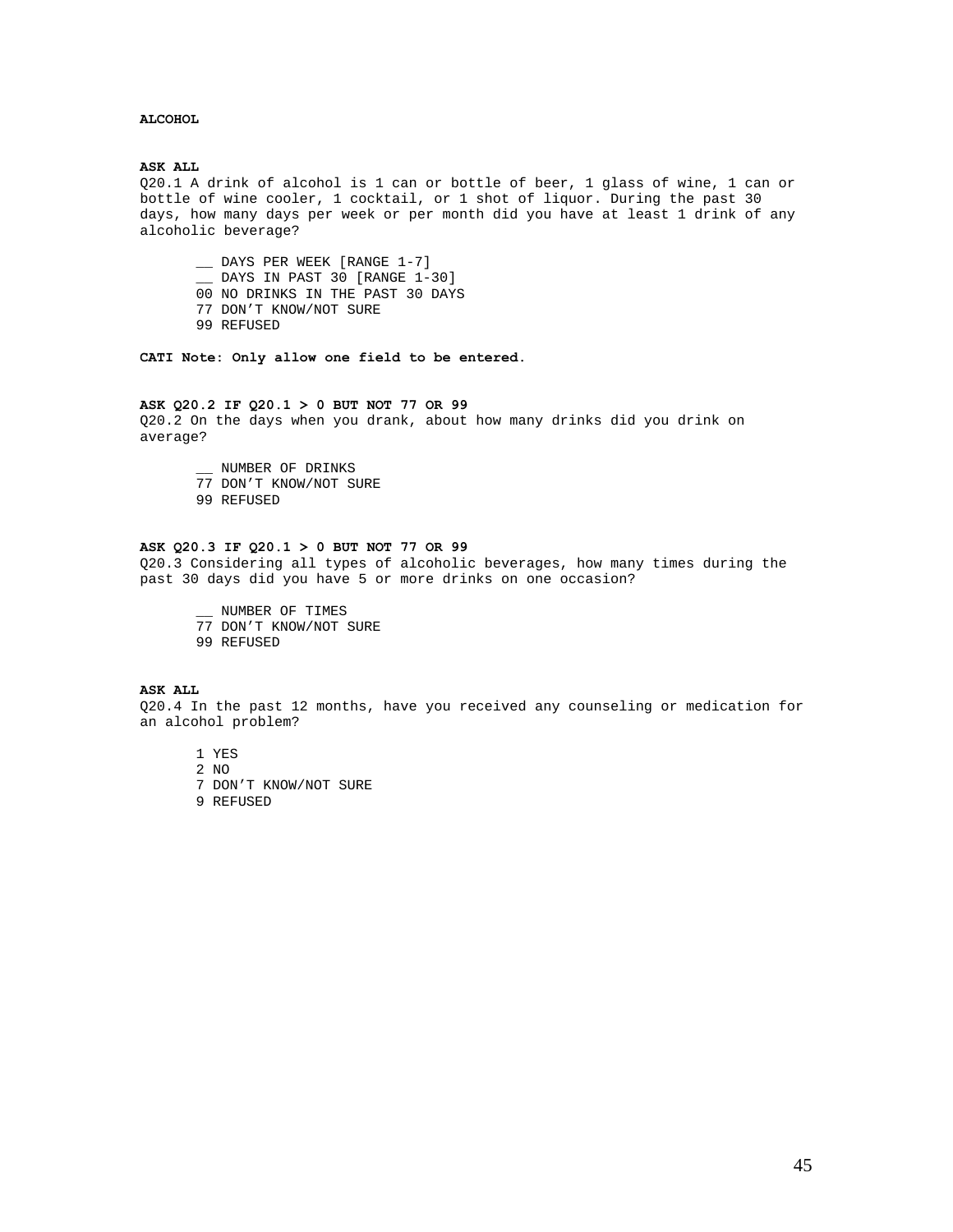### **IMMUNIZATIONS**

#### **ASK ALL**

Q21.1 During the past 12 months, have you had a flu shot in your arm or a flu vaccine that was sprayed in your nose?

1 YES 2 NO

- 7 DON'T KNOW/NOT SURE
- 9 REFUSED

# **ASK Q21.2 IF Q21.1 = 1**

Q21.2 Did you have a flu shot in your arm or a flu vaccine that was sprayed in your nose between the dates of September 1, 2006, and March 31, 2007?

1 YES 2 NO 7 DON'T KNOW/NOT SURE 9 REFUSED

#### **ASK ALL**

Q21.3 Do you work in a health care setting where you have direct contact with patients as part of your routine work?

1 YES 2 NO 7 DON'T KNOW/NOT SURE 9 REFUSED

# **ASK ALL**

Q21.4 Have you ever received the hepatitis B vaccine?

READ IF NECESSARY: This is given in three separate doses. It is recommended for newborn infants, adolescents and people such as health care workers, who may be exposed to the hepatitis B virus. Even one dose counts as receiving the vaccine.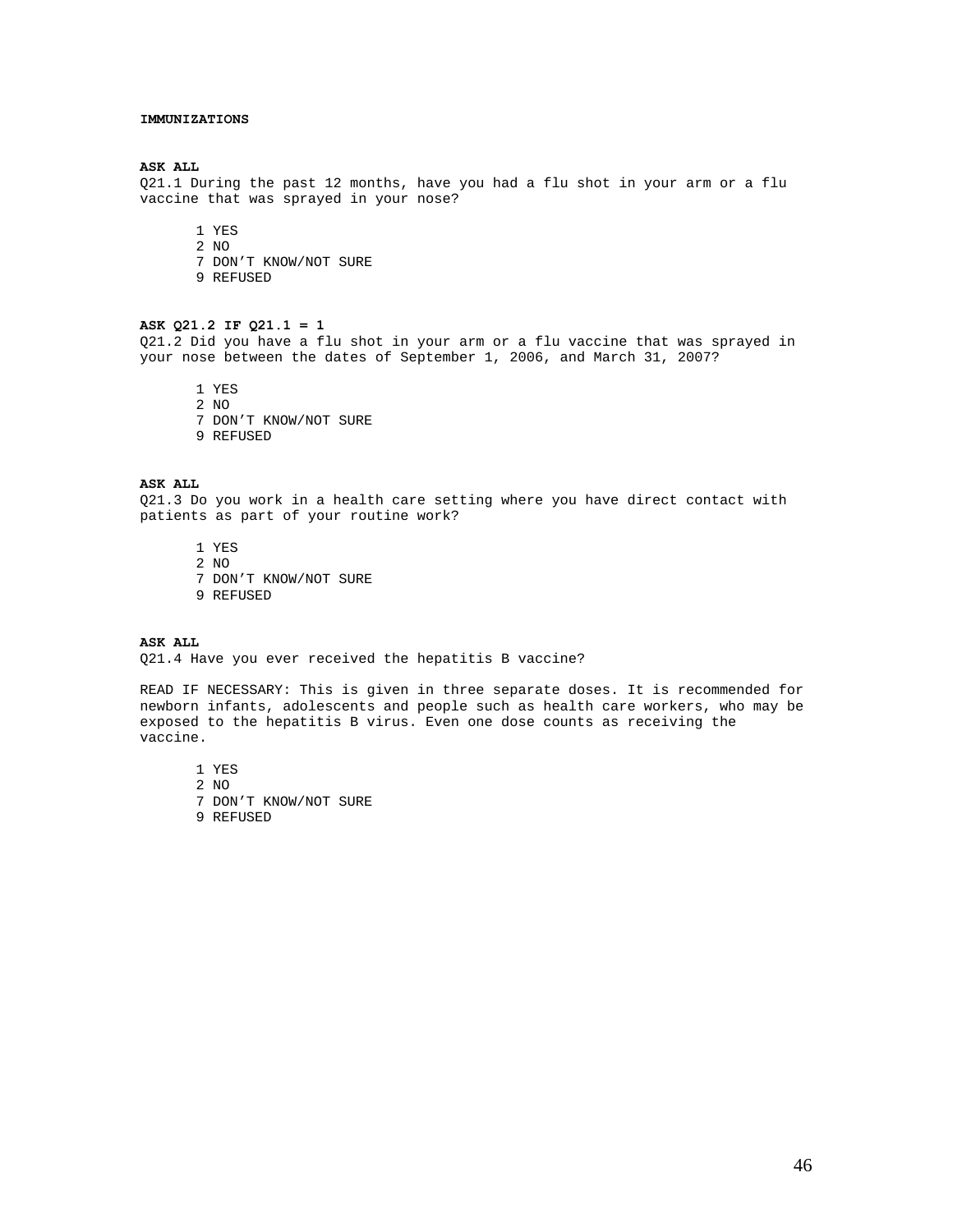## **INITIATIVES**

#### **ASK ALL**

Q22.1 In the past 12 months, have you seen or heard about condoms in a black package with NYC Condom written on it in colorful letters?

READ IF NECESSARY: There may be other condoms that are given out for free, but we are specifically interested in those with NYC condom written in colorful letters.

1 YES

2 NO

- 7 DON'T KNOW/NOT SURE
- 9 REFUSED

# **ASK Q22.2 IF Q22.1 = 1**

Q22.2 Have you used that condom in the black package with NYC Condom written on it?

1 YES

2 NO

- 7 DON'T KNOW/NOT SURE
- 9 REFUSED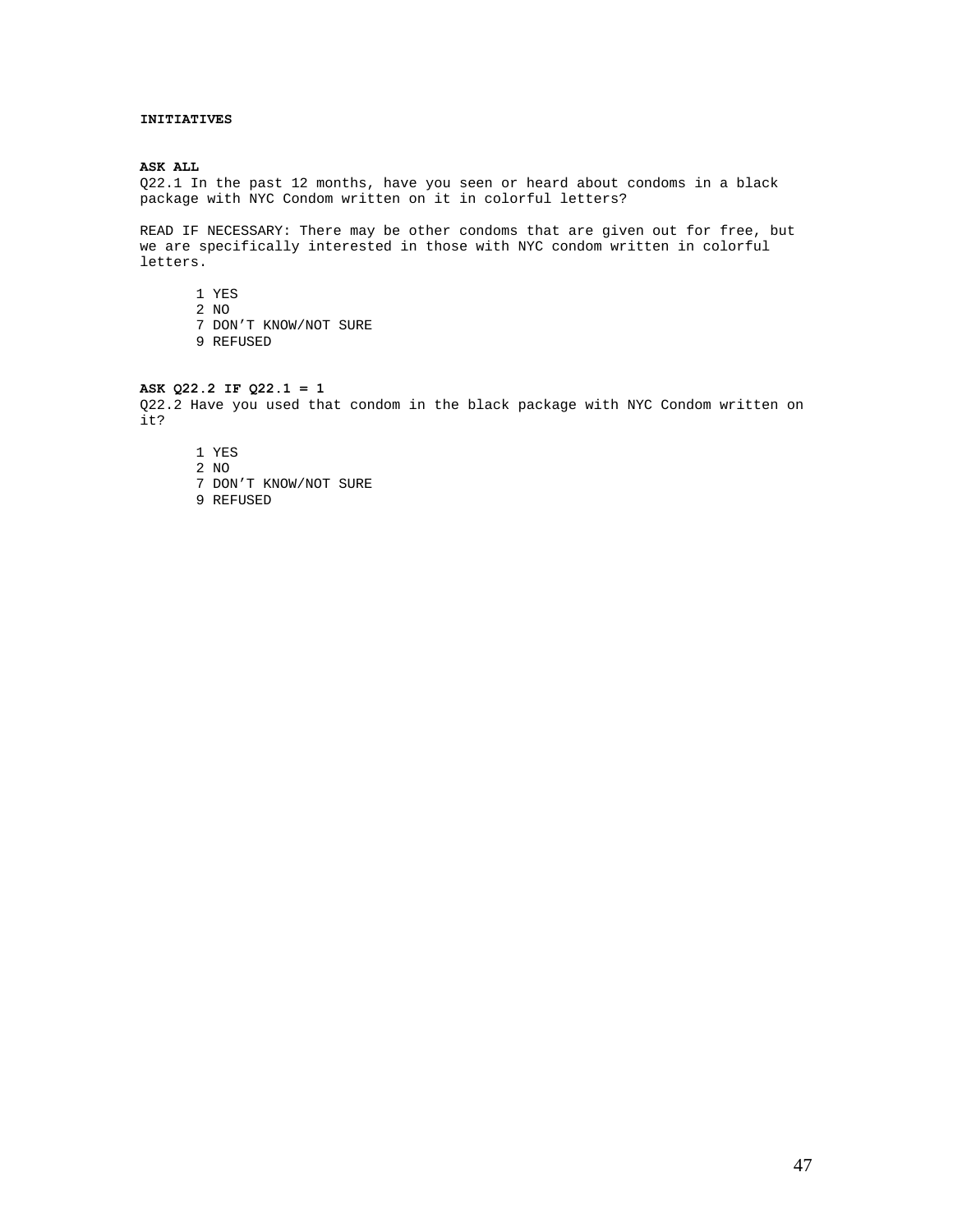## **HEALTH CARE**

#### **SCREEN: The next questions are about your health care in the last 12 months.**

**IF NEEDED: Similar questions were asked earlier but these are a little different.** 

**ASK ALL** 

Q23.1 In the last 12 months, was there any time when you needed to fill a prescription for medicine but did not get it?

1 YES 2 NO 7 DON'T KNOW/NOT SURE 9 REFUSED

#### **ASK ALL**

Q23.2 Was there any time when you needed to have laboratory tests done but did not get them done?

READ IF NECESSARY: Was this in the last 12 months?

1 YES 2 NO 7 DON'T KNOW/NOT SURE 9 REFUSED

#### **ASK ALL**

Q23.3 Was there any time when you needed care for your eyes but did not get it?

READ IF NECESSARY: Was this in the last 12 months?

1 YES 2 NO 7 DON'T KNOW/NOT SURE 9 REFUSED

## **ASK ALL**

Q23.4 Was there any time when you needed dental care but did not get it?

READ IF NECESSARY: Was this in the last 12 months?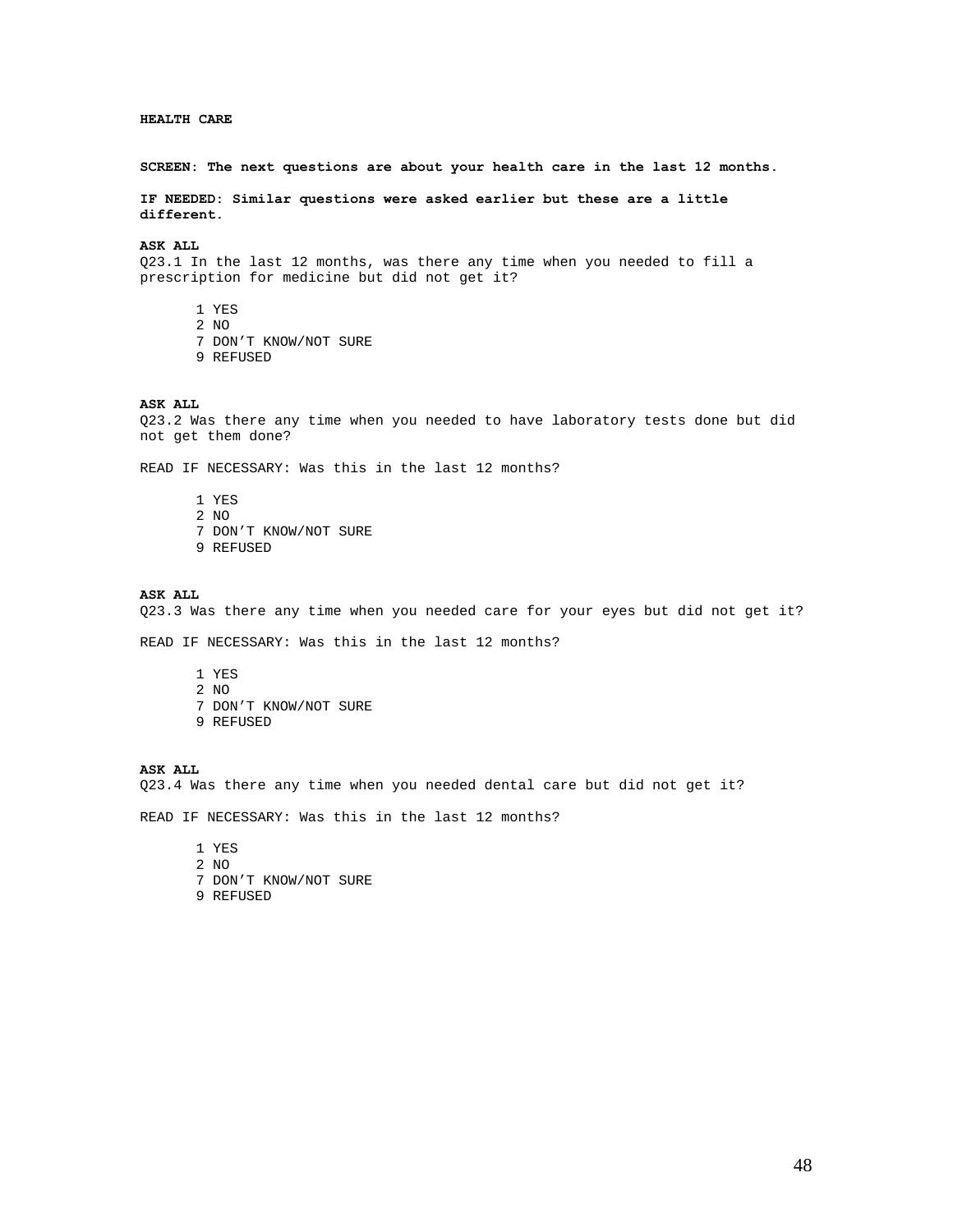**ASK ALL** 

Q23.5 Was there any time when you needed hospital care but did not get it?

READ IF NECESSARY: Was this in the last 12 months?

1 YES 2 NO 7 DON'T KNOW/NOT SURE 9 REFUSED

**ASK ALL** 

Q23.6 Was there any time when you needed to get medical care from a doctor but did not get it?

READ IF NECESSARY: Was this in the last 12 months?